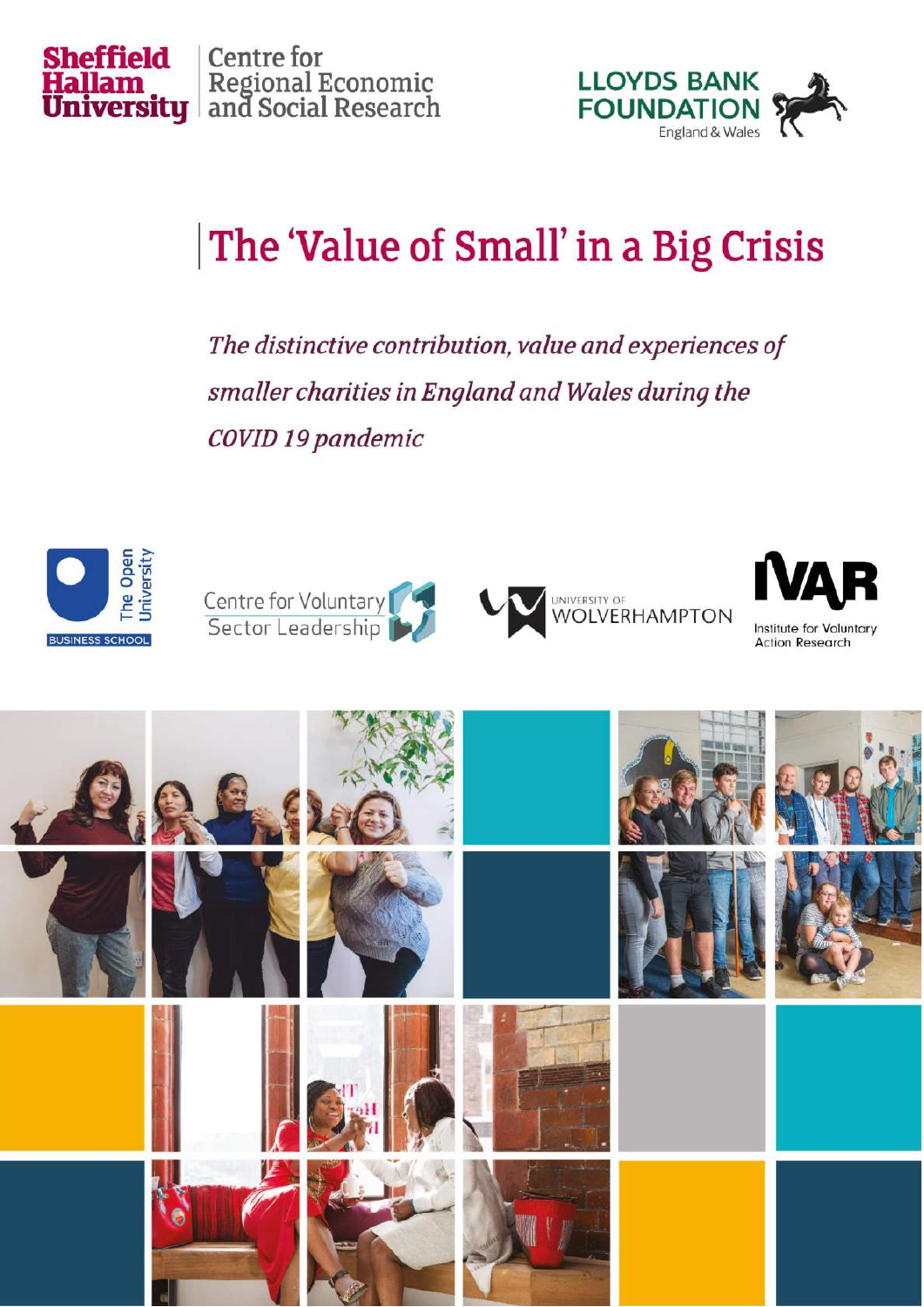# **The 'Value of Small' in a Big Crisis**

The distinctive contribution, value and experiences of smaller charities in England and Wales during the COVID 19 pandemic

#### **Author(s):**

Chris Dayson Leila Baker James Rees

#### **With:**

Ellen Bennett Beth Patmore Katie Turner Carol Jacklin-Jarvis Vita Terry

February 2021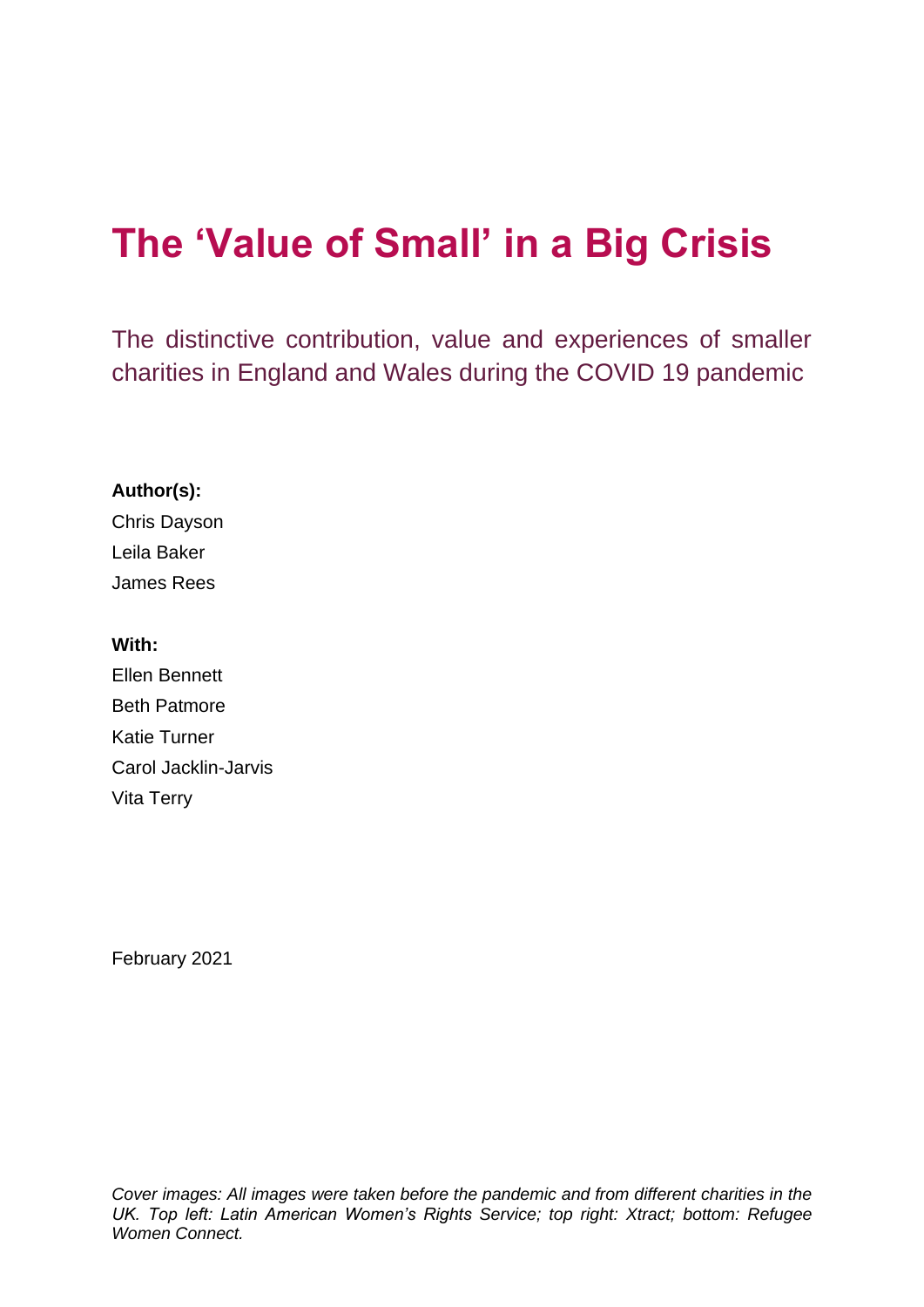# **Acknowledgements**

This research has been undertaken by a team of researchers led by the Centre for Regional Economic and Social Research (CRESR) at Sheffield Hallam University, and including the Institute for Community Research and Development (ICRD) at the University of Wolverhampton, Leila Baker (Independent Consultant), the Centre for Voluntary Sector Leadership (CVSL) at the Open University, and the Institute for Voluntary Action Research (IVAR).

In completing this research, we are indebted to 39 employees, volunteers and stakeholders of smaller charities in Bassetlaw, Ealing, Salford and Wrexham who participated in the research and willingly gave significant amounts of time engaging with the Research Team. A number of these smaller charities have requested that their contributions to the research be explicitly acknowledged by the Research Team (see Appendix 2 for more information).

The research has been funded by the Lloyds Bank Foundation for England and Wales ('Lloyds Bank Foundation'). We are grateful to Alex Van Vliet, Duncan Shrubsole and Caroline Howe from Lloyds Bank Foundation whose input and critical reflections have been invaluable throughout the research process.

#### **Contact information**

| For the Research Team |                                    | For Lloyds Bank Foundation |                                       |  |
|-----------------------|------------------------------------|----------------------------|---------------------------------------|--|
| Name:                 | Chris Dayson                       | Name:                      | Alex Van Vliet                        |  |
|                       | Associate Professor                |                            | Research and Learning Manager         |  |
|                       | <b>Sheffield Hallam University</b> |                            | Lloyds Bank Foundation                |  |
| Tel:                  | 0114 225 2846                      | Tel:                       | 0207 378 4605                         |  |
| Email:                | c.dayson@shu.ac.uk                 | Email:                     | avanvliet@lloydsbankfoundation.org.uk |  |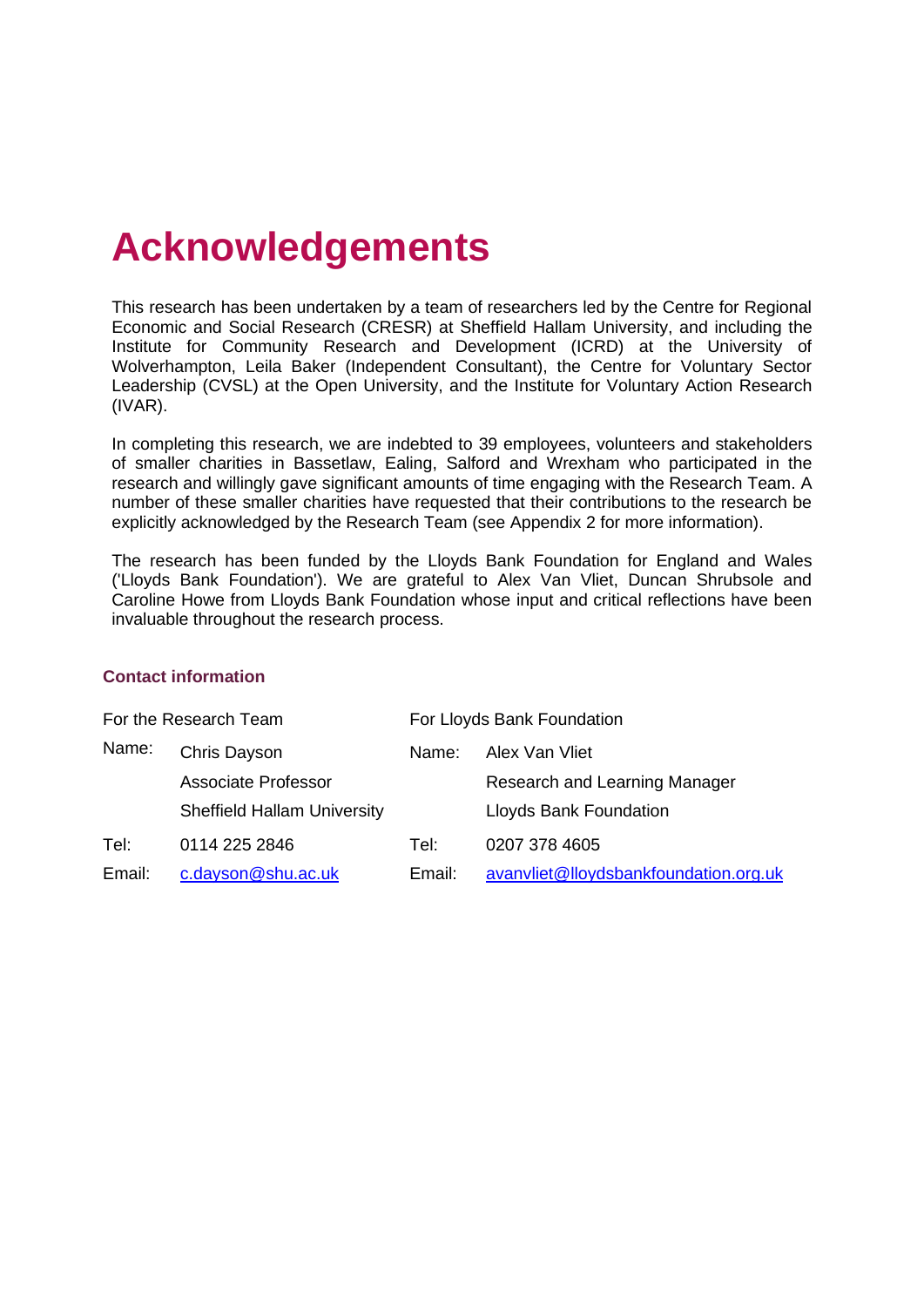# **Contents**

| 2. How smaller charities responded during different stages of the pandemic5 |  |
|-----------------------------------------------------------------------------|--|
| 3. The distinctiveness of smaller charities during the COVID 19 pandemic 14 |  |
| 4. The value of smaller charities' response to the COVID 19 pandemic  25    |  |
| 5. Challenges for smaller charities arising from the COVID 19 pandemic 29   |  |
|                                                                             |  |
|                                                                             |  |
|                                                                             |  |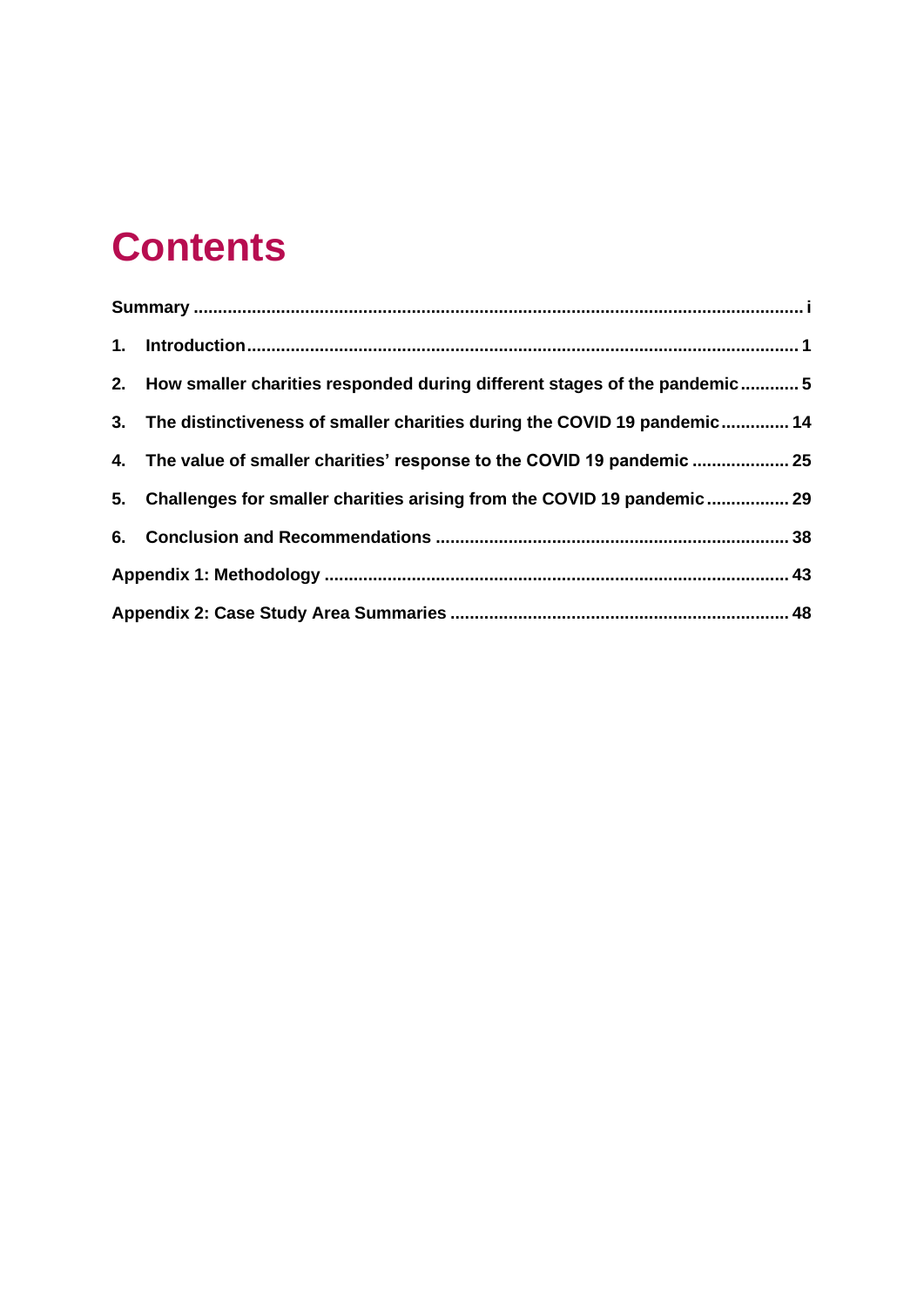## <span id="page-4-0"></span>**Summary**

- Small and local charities those with an income under  $£1$  million were at the heart of the community response to the first wave of the COVID 19 pandemic. They **demonstrated tremendous energy, flexibility and professionalism** to understand the implications of the crisis and continuously adapt their provision in response to the ever-changing needs and circumstances of their local communities.
- During the first six months of the COVID 19 pandemic **smaller charities worked flexibly to respond quickly to the implications of the crisis**.
- In essence, smaller charities **'showed up'** and then **'stuck around'**, using their position of trust within communities experiencing complex social issues to support people when they were needed most. **This is in contrast to parts of the public sector**, who were slower to react, and to informal support and mutual aid, which has dissipated over time.
- The **service offer of smaller charities** was concentrated on addressing four main areas of need - *access to food, isolation and loneliness, information and mental health/wellbeing* – and was tailored to different groups experiencing complex social issues. They found **multiple ways to maintain human contact** by checking up on people, keeping in touch with them and connecting them to one another wherever possible.
- **Who smaller charities worked with was particularly distinctive**, as they acted as a channel of support for groups and communities where having a relationship of trust was especially critical and whose **needs tended to be less well served by mainstream provision** even though they were more likely to be adversely affected by impacts of COVID 19, such as ethnicity, poverty and pre-existing health inequalities.
- The work of smaller charities during the pandemic has created tangible value. The value created through the distinctiveness of their approach, being a **consistent and trusted presence for vulnerable communities for the duration of the pandemic**, was recognised by a range of different stakeholders:
	- **Individual value** through personal outcomes linked to health, mental health and social isolation that have prevented challenges from getting worse.
	- **Economic value** in the face of a severe recession, by continuing to employ local people, utilising local supply chains and accessing funding to support the crisis response that could not have been brought into local areas by other providers.
	- Value for public services, by supporting people most likely to be adversely affected by coronavirus and the wider effects of lockdown, undoubtedly preventing some people from developing COVID 19, reducing the demand on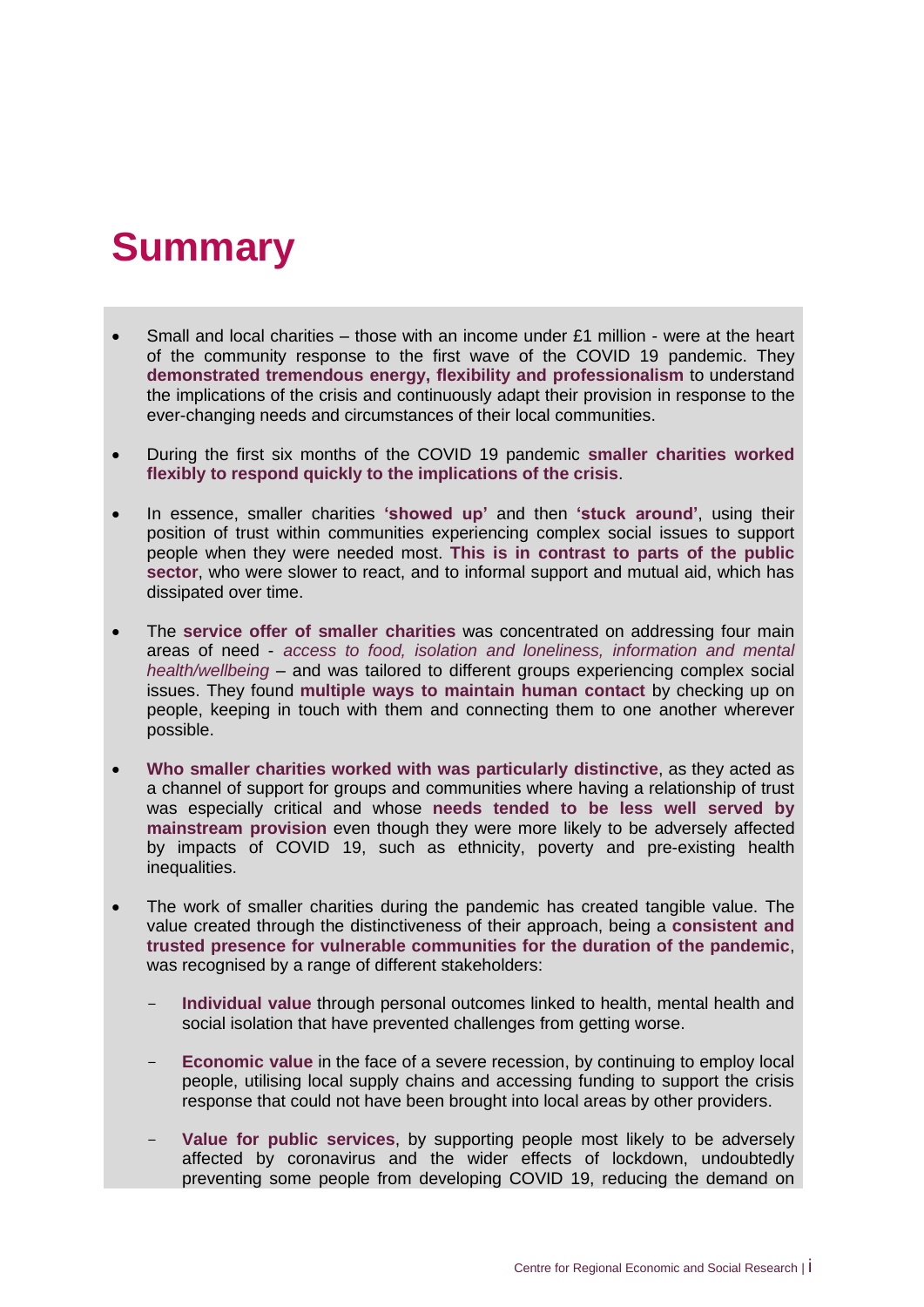the health system at minimal additional cost to the public purse.

- Added value through their networks and partnerships, by flexibly meeting new needs and complex social issues as they emerged, and by communicating public health messages to communities where these were not getting through.
- Smaller charities demonstrated incredible **resilience** throughout the pandemic. First, in the form of **absorptive capacity** by 'soaking-up' the unprecedented impact of the crisis on their work; and then through **adaptive capacity** by making incremental adjustments and innovations on an ongoing basis.
- Smaller charities have the potential to contribute to the change needed if the economy and society are to 'build back better' following the pandemic, but **their transformative capacity is currently constrained** by the local and national public policy environments in which they operate.
- A **thriving and resilient population of smaller charities** should be an explicit goal of public policy at a national and local level.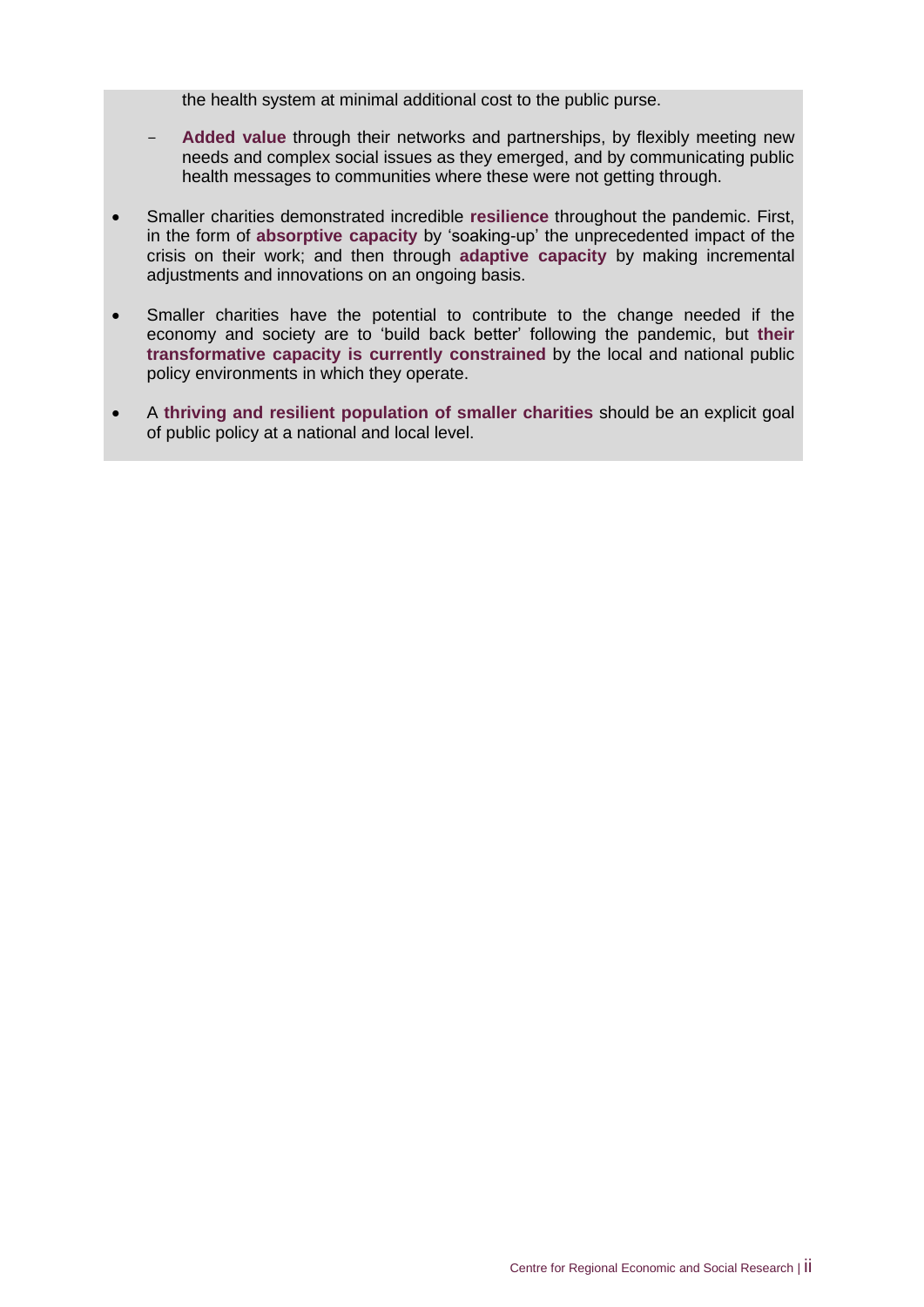<span id="page-6-0"></span>

#### **1.1. The value of smaller charities prior to the COVID 19 pandemic**

Prior to the COVID 19 pandemic it was widely recognised that small and mediumsized charities ('smaller charities') − whose annual incomes fall between £10,000 and £1 million − were a vital component of the health, wellbeing and social fabric of neighbourhoods and communities across England and Wales. **Most smaller charities are locally based and focus their activities on vulnerable people and communities experiencing complex social issues**.

In 2018 the original 'Value of Small'<sup>1</sup> research identified three core 'distinctive' features that set smaller charities apart from larger charities and public sector bodies:

**1. A distinctive service offer:** who smaller charities serve and what they do.

This includes through plugging gaps left by other organisations; being the 'first responders' to people in crisis, and creating safe, familiar spaces where people can receive practical support or be quickly linked to other local services because of their connections to local networks. Examples in the research included the experiences of homeless people and refugees who were not being helped by public services but got the support they needed from small and local charities.

**2. A distinctive approach:** how smaller charities work.

This includes building person-centred relationships with clients for longer; being known for their 'open door approach' and understanding of local issues, and for being quick to make decisions because of flatter management structures. Also being seen to reflect more closely the diversity of their local communities through their staff, volunteers, and involvement in governance structures. Examples in the original research included charities providing mental health services that were more welcoming and engaging for people who were turned away from public services because the issues they were facing were too complex or didn't fit those organisations' statutory obligations.

<sup>1</sup> Dayson, C., Baker, L. and Rees, J. with Batty, E., Bennett, E., Damm, C., Coule, T., Patmore, B., Garforth, H., Hennessy, C., Turner, K., Jacklin-Jarvis, C. and Terry, V. (2018) *[The value of small: In-depth research into the](https://www4.shu.ac.uk/research/cresr/sites/shu.ac.uk/files/value-of-small-final.pdf)  [distinctive contribution, value and experiences of small and medium-sized charities in England and Wales.](https://www4.shu.ac.uk/research/cresr/sites/shu.ac.uk/files/value-of-small-final.pdf)*  Sheffield: CRESR, Sheffield Hallam University.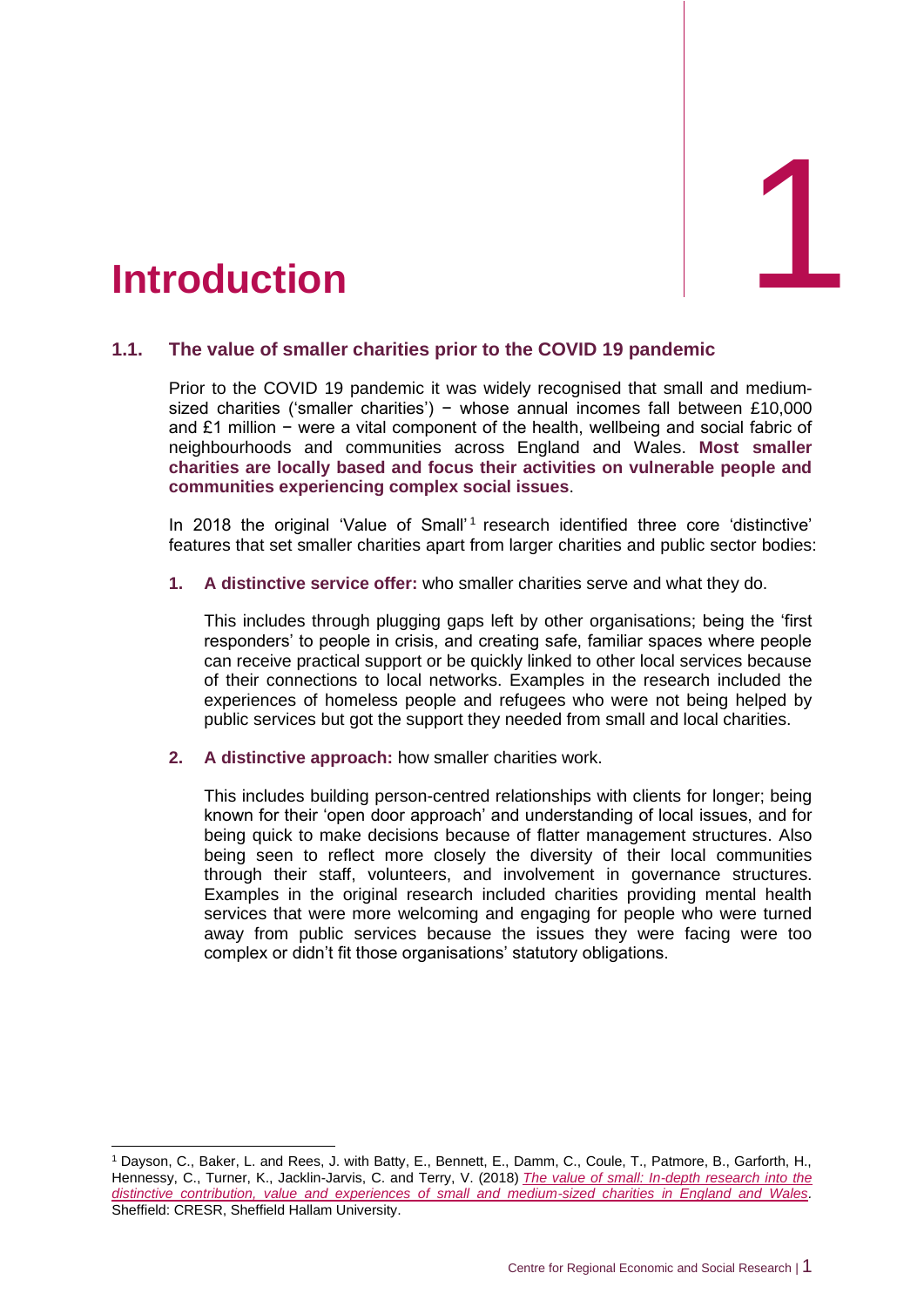**3. A distinctive position:** the role smaller charities play in their communities and how they contribute to public services.

This includes using their well-established and far-reaching networks to act as the 'glue' that holds communities together. Examples in the research include charities helping communities cope better with funding cuts and service fragmentation.

The research found that this combination of distinctive features in smaller charities meant they often amount to more than the sum of their parts and create significant social and economic value, including:

- **a) Individual value** for people who engage with smaller charities' services, such as building confidence and self-esteem to help them prepare for and secure employment, often preventing upstream costs for acute public services.
- **b) Value for the economy** through the income smaller charities generate from multiple sources and buying goods and services locally.
- **c) Added value** that cuts across different stakeholders, through recruiting proportionately more volunteers than larger charities, and by bringing in new funding from trusts and other sources which typically can triple the income they receive from the public sector.

#### **Defining smaller charities**

Throughout this report we use the term 'smaller charities' to refer to charities who are either small (with an annual income of between £10,000 and £100,000) or medium sized (annual income of between £100,000 and £1 million) to reflect the categories used for the NCVO Almanac and other key sources of information on civil society, charities and the wider voluntary and community sector in England and Wales.

See<https://data.ncvo.org.uk/profile/size-and-scope/> for more information.

#### **1.2. The value of smaller charities during the COVID 19 pandemic?**

Since the onset of the COVID 19 pandemic in March 2020 considerable attention has been paid to how communities responded to the immediate crisis. Much of this has been focussed on the apparent (re-)emergence of informal voluntary action and mutual aid: local people helping each other to meet basic and essential needs and to attend to everyday tasks outside of formal organisational structures and systems of support. Whilst this activity has undoubtedly been vitally important to communities during the pandemic, **the formal voluntary sector, including many smaller charities, have been at the forefront of the crisis response** as well, but there is a risk that these contributions will be overlooked or undervalued.

The purpose of this latest Value of Small research, undertaken by the same team as the original study, was to test the findings from the 2018 report in the context of the COVID 19 pandemic. It was hoped that by exploring **how smaller charities responded during the COVID 19 pandemic and why this mattered** to vulnerable individuals and communities, the research would generate an even deeper understanding of the distinctiveness and value of smaller charities and provide further evidence of how their work could be promoted, developed and supported.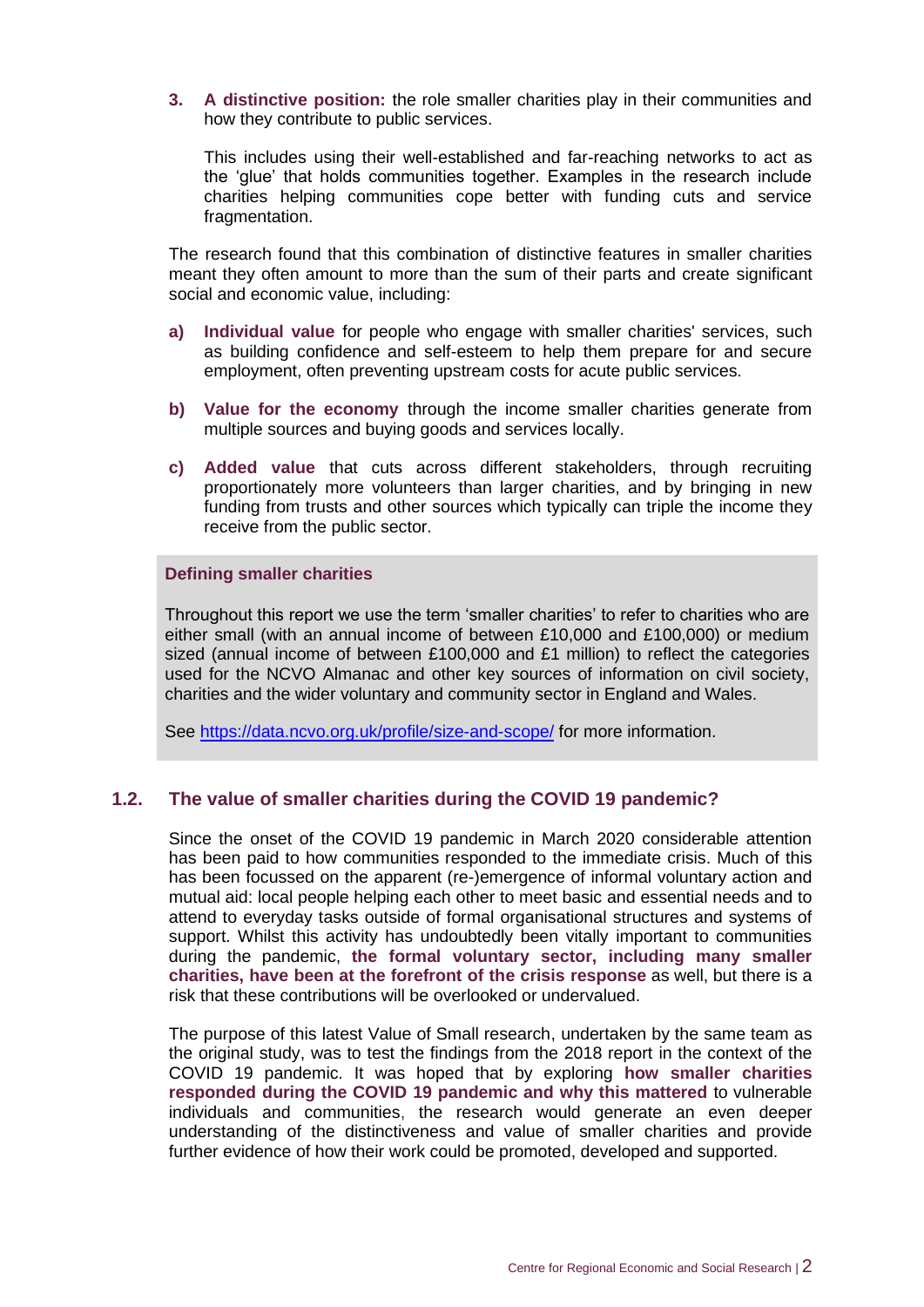Research fieldwork took place between August and October 2020 and focussed on the initial period of lockdown between March-June 2020, and the subsequent period (July-September 2020) during which society began to 'reopen'. It builds on the local relationships and understanding developed during the original study by **revisiting the four case study areas** – Bassetlaw, Ealing, Salford and Wrexham – and as many of the original participants as possible, to capture rich **qualitative insights**  about **how individual smaller charities and the sector as a whole responded to the crisis and how this was experienced by local stakeholders**. Overall, 39 people participated in the research, including 21 representatives of smaller charities and 18 stakeholders from the wider public and voluntary sectors in each area (figure 1).



#### **Figure 1: An overview of the case study areas and research undertaken**

#### **Defining Vulnerability**

Throughout this report, where we use the terms 'vulnerable' or 'vulnerabilities' in reference to individuals and communities, we mean people or places experiencing complex social issues such as addiction and dependency; asylum seekers and refugees; care leavers; domestic abuse; homeless and vulnerably housed; mental health; crime, offending and rehabilitation; racial inequality; sexual abuse and exploitation; trafficking and modern slavery; and young parents. Smaller charities supporting these groups were the focus of this research. This is important, as these individuals and communities are amongst the most likely to have been adversely affected by the COVID 19 pandemic.<sup>2</sup>

<sup>2</sup> Wider research has described the COVID 19 pandemic as a 'syndemic' that cannot be disentangled from social, economic or health inequalities and that the effects of the pandemic have interacted with and exacerbated existing inequalities. See: Bambra C, Riordan R, Ford J, et al (2020). [The COVID-19 pandemic and health](https://jech.bmj.com/content/74/11/964)  [inequalities.](https://jech.bmj.com/content/74/11/964) *Journal of Epidemiology and Community Health*, 74, 964-968.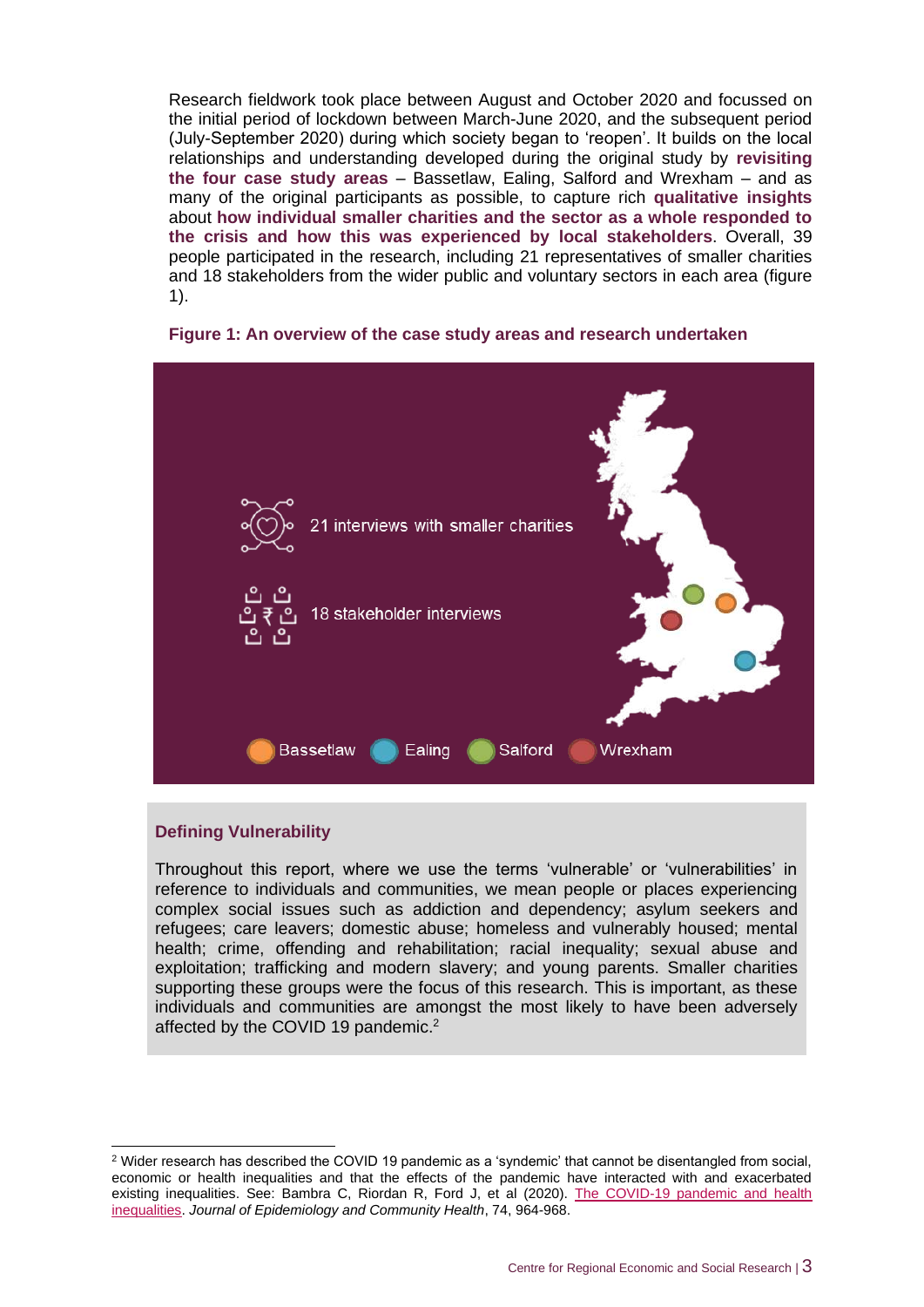It is hoped that the findings presented in this report will provide evidence that helps local and national public sector bodies, umbrella organisations and charitable funders to **understand how and why smaller charities** – as a key part of the formal voluntary sector locally and nationally - **should be supported to respond to the ongoing crisis and then contribute to recovery and transition plans** as England and Wales eventually emerge from this crisis.

The remainder of this report is structured incrementally to build a multifaceted understanding of the role, contribution and value of smaller charities during the COVID 19 pandemic:

- Chapter 2 describes **how smaller charities responded** during different stages of the pandemic.
- Chapter 3 discusses **what this response tells us about the distinctiveness of smaller charities** by revisiting the characteristics identified in the previous study.
- Chapter 4 discusses the implications of our findings for we how we **understand the social value of smaller charities** from the perspectives of individuals, the economy and public services, and what their added value is.
- Chapter 5 highlights the **main challenges for smaller charities arising from the pandemic**, focussing on the immediate and longer financial and human resource implications.
- Chapter 6 concludes the report by discussing the **implications of the main findings for policy and practice** for the remainder of the pandemic and beyond.
- Appendix 1 provides more detail on the **methodology** for the study.
- Appendix 2 provides four **short summaries of the key findings from each case study area**.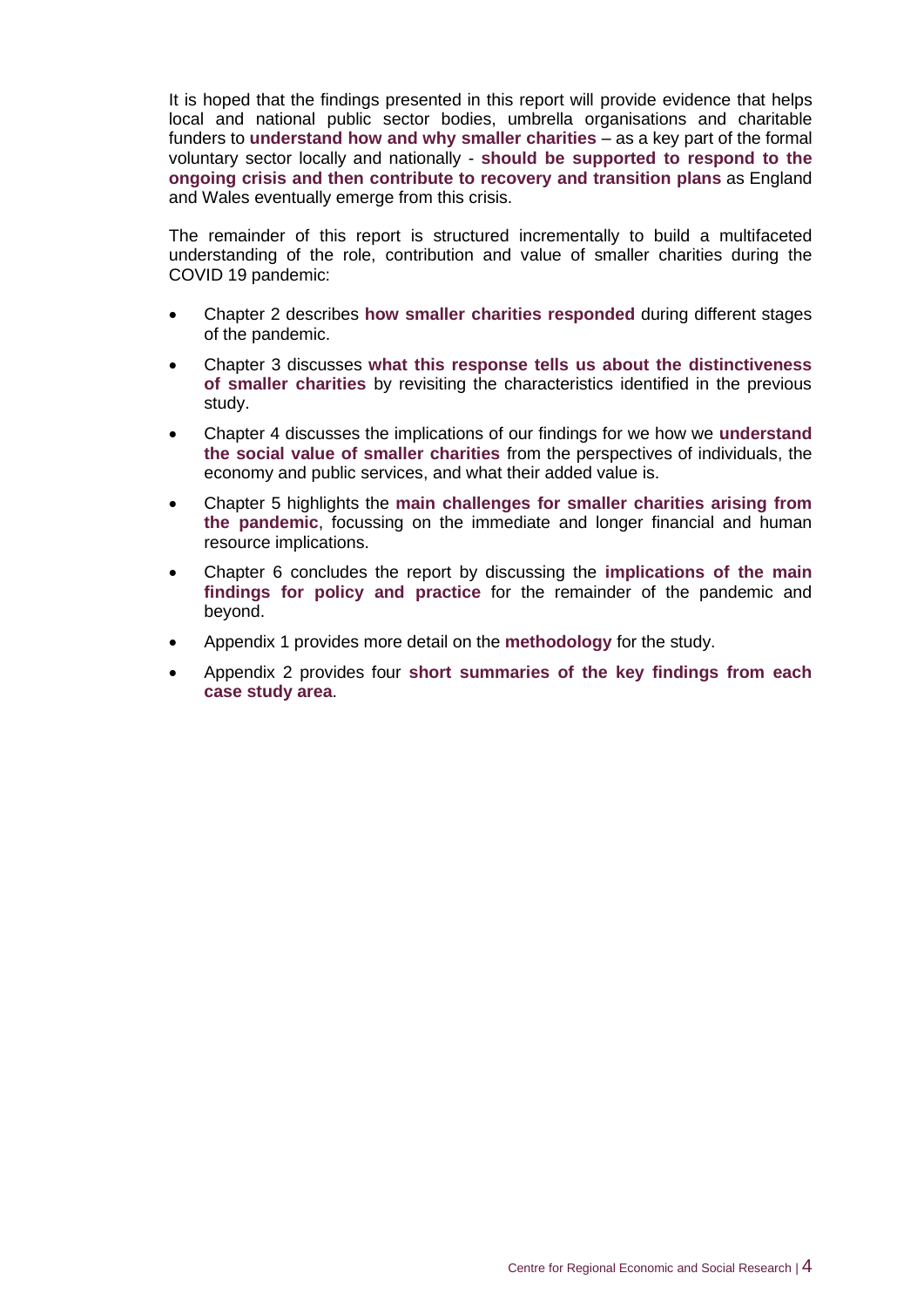2

# <span id="page-10-0"></span>2. **How smaller charities responded during different stages of the pandemic**

It is clear from the data collected in our four case study areas that smaller charities responded to the pandemic quickly and flexibly by adapting their provision in response to new and emerging needs and circumstances over time. We found that there were three distinct but overlapping phases of how smaller charities responded to the first six months of the pandemic (figure 2):

- **Phase 1:** *A humanitarian crisis* absorbing the shock of lockdown; taking stock of the implications for individuals, communities and the organisation; and quickly planning and implementing a response.
- **Phase 2:** *Transition* adapting and adjusting provision in response to needs and circumstances.
- **Phase 3:** *Getting 'back to normal'* putting plans in place to resume core provision under new conditions; and facing up to the long-term effects of the pandemic.

What each phase entailed and what this meant for smaller charities and their beneficiaries is discussed in more detail in the remainder of this chapter.

It is important to note that the data for this study was collected prior to the second national lockdown during November 2020 and the third even more stringent national lockdown that was put in place in January 2021 and was still in place at the time of publication. Although these restrictions will undoubtedly have adversely affected smaller charities and the people and communities they serve, our findings suggest that on a practical level the learning and adaptations made during the three phases described in figure 2 ought to have helped them to respond during these periods.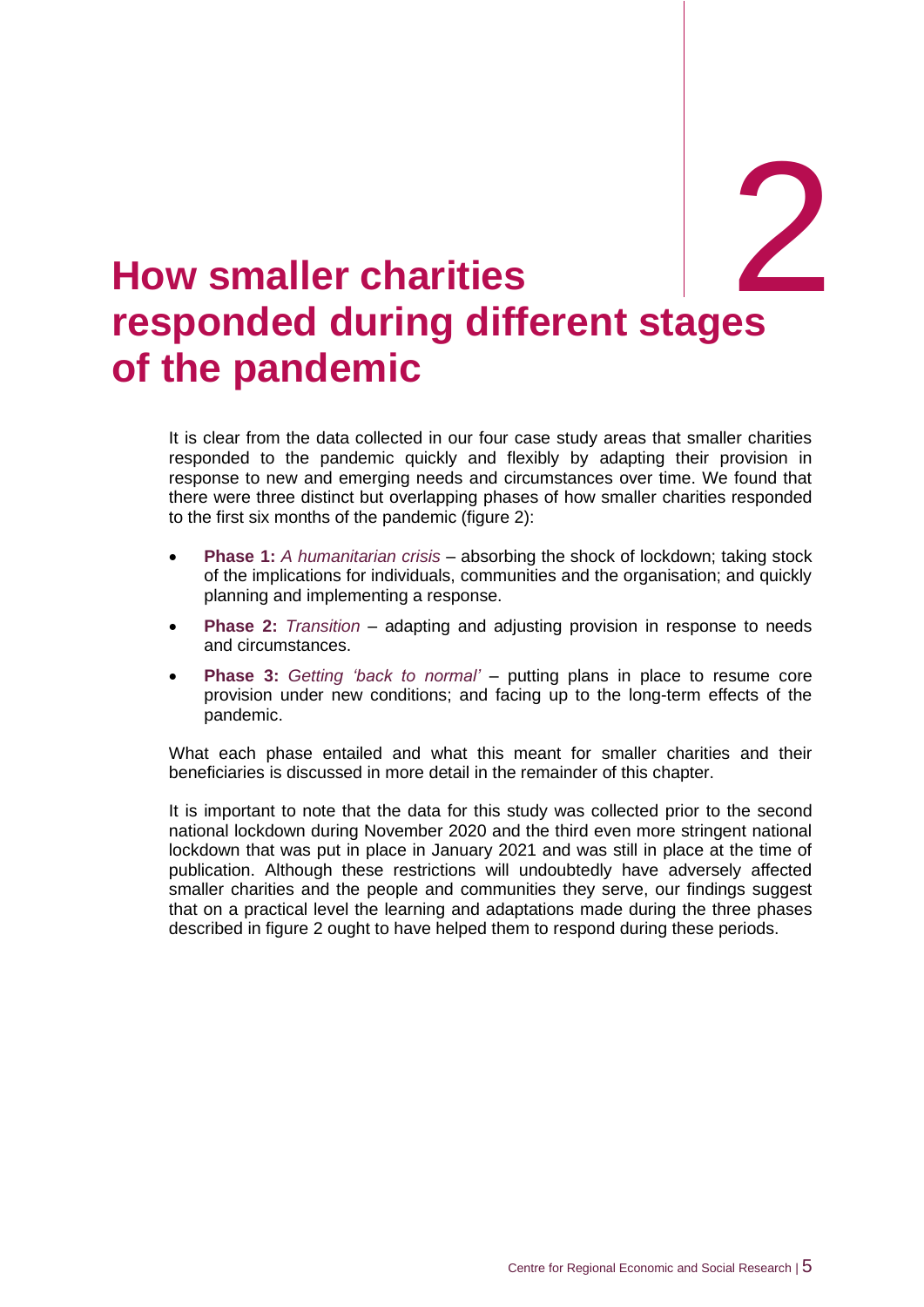#### **Figure 2: The three phases of the COVID 19 pandemic for smaller charities (March-September 2020)**



#### **2.1. Phase 1: absorbing and taking stock of the shock of lockdown**

**The Government's decision, on 23rd March 2020, to put the whole country into lockdown** and ask people identified as clinically vulnerable to 'shield' themselves from non-essential contact can be described as a **shock** to which the whole of society and the economy was subjected. Smaller charities and their stakeholders have described this initial period variously as *'panic', 'chaos', 'humanitarian'* and *'incredible'*, but it was clear that they all felt compelled to respond in ways that met the new immediate and pressing needs of vulnerable individuals and communities experiencing complex social issues.

Although at this point the work of some smaller charities may not have appeared very visible from the outside this often masked a tremendous amount of activity that was going on behind the scenes. We found that during this stage smaller charities were rapidly taking stock of the challenges posed by the pandemic in order to understand the implications for their beneficiaries and for their ways of working, and what to do about this. This involved a combination of *internally* and *externally* focussed activities.

*Internally***,** the early focus was managing the transition to working from home and ensuring that staff and volunteers were safe and well, at the same time as working out how to ensure services could continue. Feeling that a lockdown was imminent, some smaller charities had already made preparations including ensuring that all staff had the equipment necessary to work from home and were able to have all phone calls rerouted. Smaller charities that had prepared in this way were able to ensure there was at least some basic level of service provision, and very often more than that, when lockdown was announced.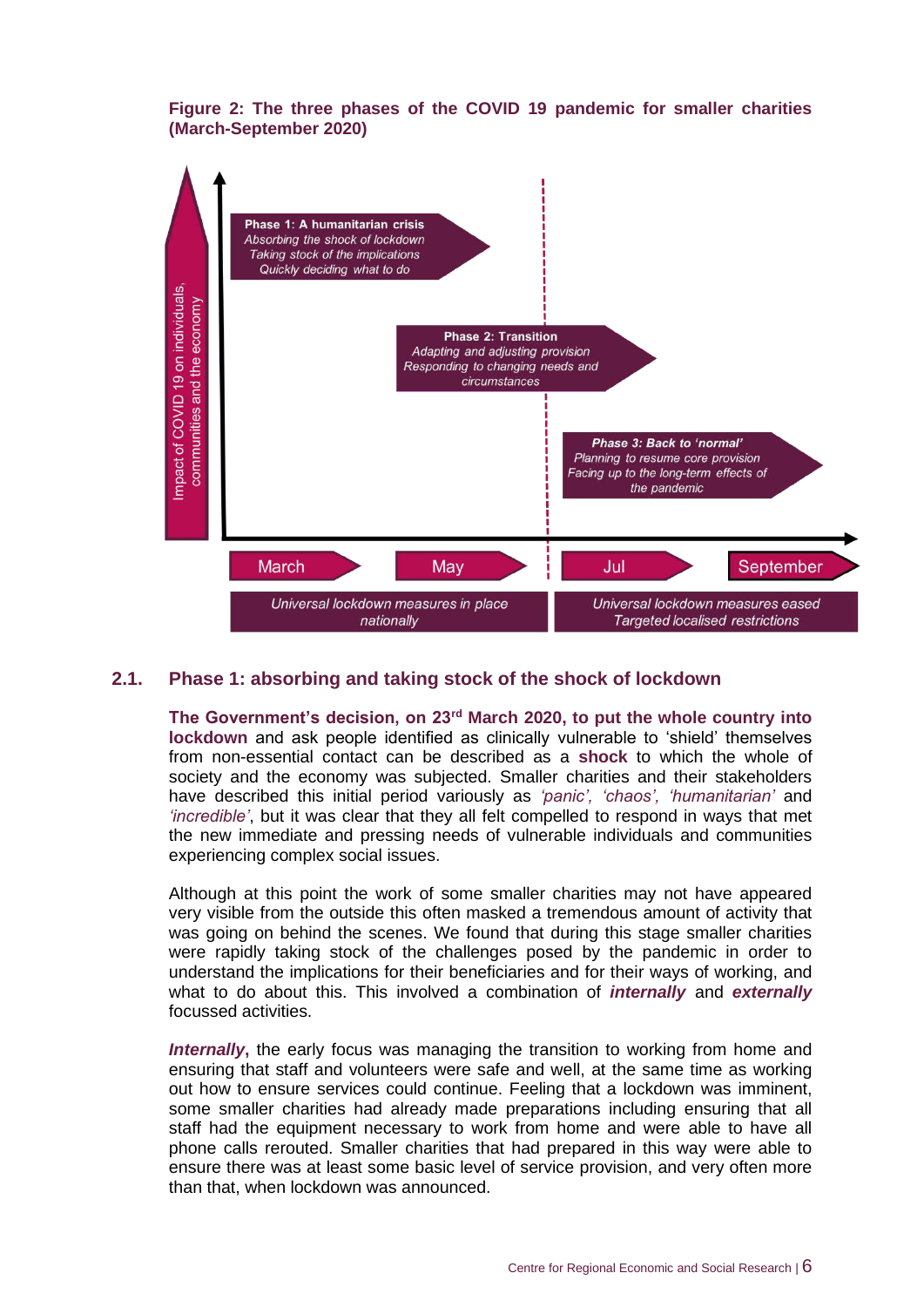Many smaller charities also spoke to their funders and commissioners during this phase to secure agreement to pause contracted or planned provision and repurpose resources to aid their response to the pandemic. Some public funders quickly made small-scale grants available for crisis work with very simple application and assessment processes. Whilst lots of smaller charities took advantage of this funding, they expressed concerns about how this also increased demand for services and activities that were very short-term and small-scale, and the full costs of providing support were rarely covered.

**Externally**, most smaller charities focussed on changing the way they delivered services, and the types of services they delivered, in response to rapidly changing needs and the new circumstances which meant face-to-face provision was no longer possible. In practice, this mostly involved taking services online and talking to beneficiaries and volunteers about how best to continue providing support. This particularly reflects awareness that volunteers themselves could be particularly vulnerable to exposure – whether by virtue of their age or through condition-related vulnerabilities. Many smaller charities replaced face-to-face opportunities with regular (weekly, sometimes daily) check-in calls. They also focussed on co-designing new services and models of support and undertook work to ensure people had the skills, knowledge and equipment needed to engage with digital and online technology (often for the first time).

The speed of this response was recognised by local stakeholders and contrasted positively with the speed at which many public services had been able to respond in the early days of the pandemic.

*"A small organisation can colour itself differently much more quickly than a larger organisation. It can be responsive far more coherently. That's what this organisation has really demonstrated. The public bodies did that in a time frame, but it was a timeframe because these larger organisations tend to move a little more slowly." (Public sector stakeholder, Wrexham)*

*"[Smaller charities] responded overnight as well, they became digital, at a distance, and found ways of making their offer continue to happen, with equal agility, if not enhanced agility compared to the public sector." (Public sector stakeholder, Bassetlaw)*

Much of smaller charities' activity in the early days of the pandemic was made possible by their drawing on existing resources, by either repurposing previously restricted funds for specific projects or commissioned services, or by using unrestricted funds from their charitable reserves. However, for some types of smaller charity this was more challenging. For example, those with a social enterprise model who were reliant on sales of goods and services found that these suddenly dried up, whilst those which relied on very small grants to fund their everyday work prior to the pandemic became vulnerable because many grant schemes were only focusing on COVID 19 responses.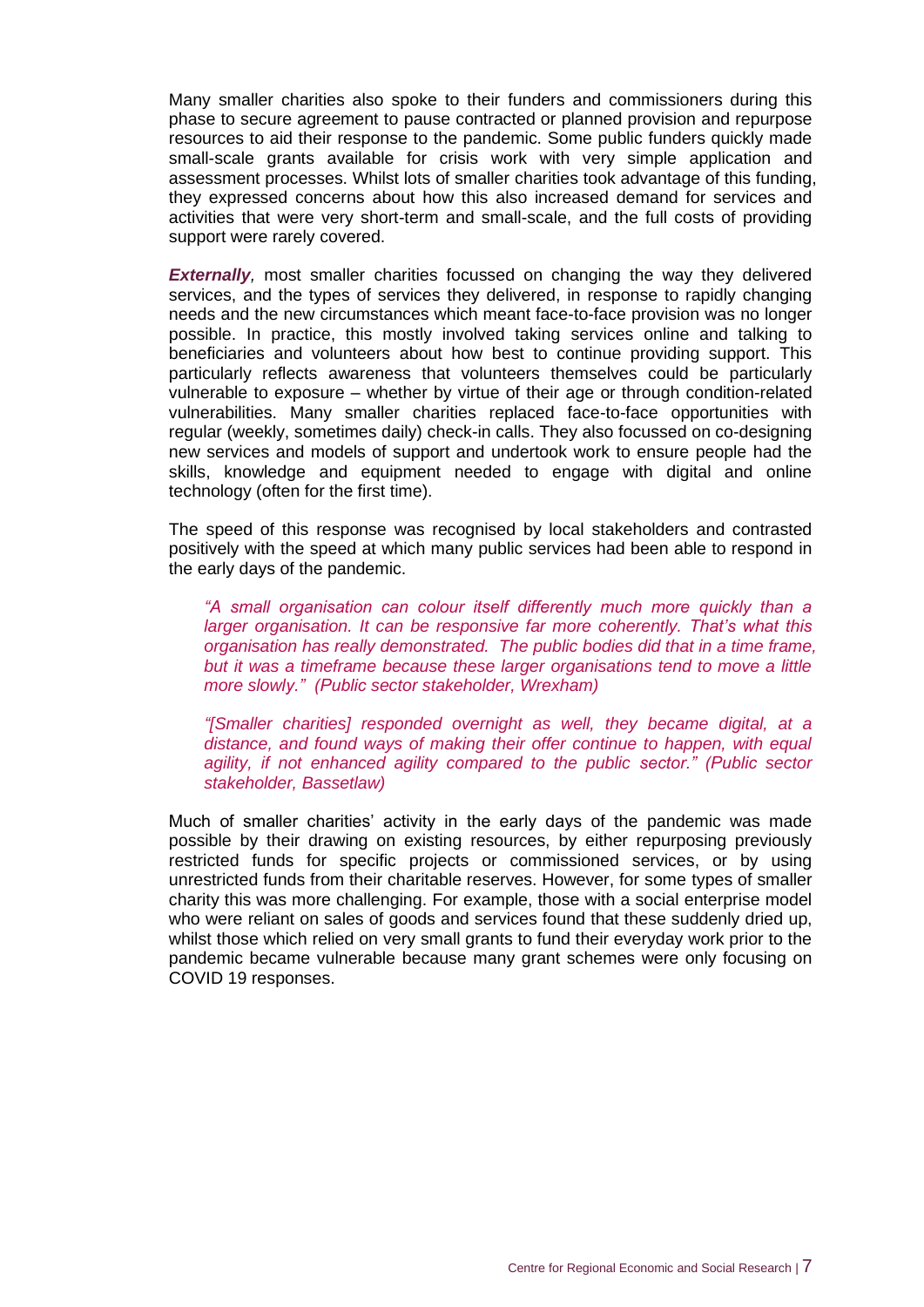#### **Case example 1: Bassetlaw humanitarian/food hub**

Multiple stakeholders described how a local *'humanitarian response'* was put in place '*almost overnight'*. The local infrastructure organisation was critical in working with the council and NHS Clinical Commissioning Group (CCG), setting up a crisis food hub, arranging delivering prescriptions, and ensuring that vulnerable people were contacted on a regular basis to check that they were safe and well (including with volunteers). It also involved an immediate decision to pause the delivery of their social prescribing service and repurpose it in support of the crisis response. This period was described as one where a lot of productive meetings were occurring between people in the voluntary, community and public sectors, with a *'can do'* attitude to meeting local needs.

*"We've got that database of older people we were very attractive to our statutory partners… together we co-produced a humanitarian response" (Smaller charity, Bassetlaw)*

Local organisations and individuals got to know each other better in this period, although by the time of our interviews there was a sense that this interaction had dramatically declined in recent months and things were *'going back to business as normal'*. The hub was still operating, and stakeholders remained positive that it had set out a model for the way agencies could work together in the future. They were hopeful but cautious about whether it could be sustained once volunteers who had been furloughed or redeployed returned to their jobs and organisations. ,

#### **2.2. Phase 2: adapting and adjusting provision**

Once smaller charities had responded to the initial shock of lockdown, and put in place systems and processes for how they operated and for supporting the core needs of their service users, they entered **a phase of ongoing adaptation and adjustment as needs, circumstances and the wider social and economic context shifted and changed**.

A consistent theme within the data we collected was how careful and adept smaller charities – in particular their leaders – were at continually assessing what the latest public heath guidance meant for how they could support individuals and communities. For example, once the easing of the first lockdown restrictions meant it was possible, a number of smaller charities began to put on face-to-face sessions – with suitable social distancing – from early June onwards, recognising that some people had an urgent need for face-to-face counselling and support. Homelessness charities, by definition of the work they do with client groups, suitably adapted to provide face-toface services. Smaller charities also played a key role acting as conduits for distributing and explaining government information. For some vulnerable communities that are mistrusting of government or have difficulty understanding or interpreting government guidance themselves, smaller charities were able to quickly provide accessible information and 'myth bust' where necessary.

Another characteristic of this phase was that smaller charities started to identify and respond to the 'knock-on' or next stage effects of COVID 19 such as rent arrears and problematic debt arising from job losses and in assisting people to access help for this during lockdown. Smaller charities were also finding that many people who were vulnerable at the start of the pandemic, for example those who were shielding and therefore struggling to purchase food and supplies, remained in need throughout the pandemic. Yet much of the support that had been provided during lockdown, including informal mutual aid and more formal statutory crisis support, had begun to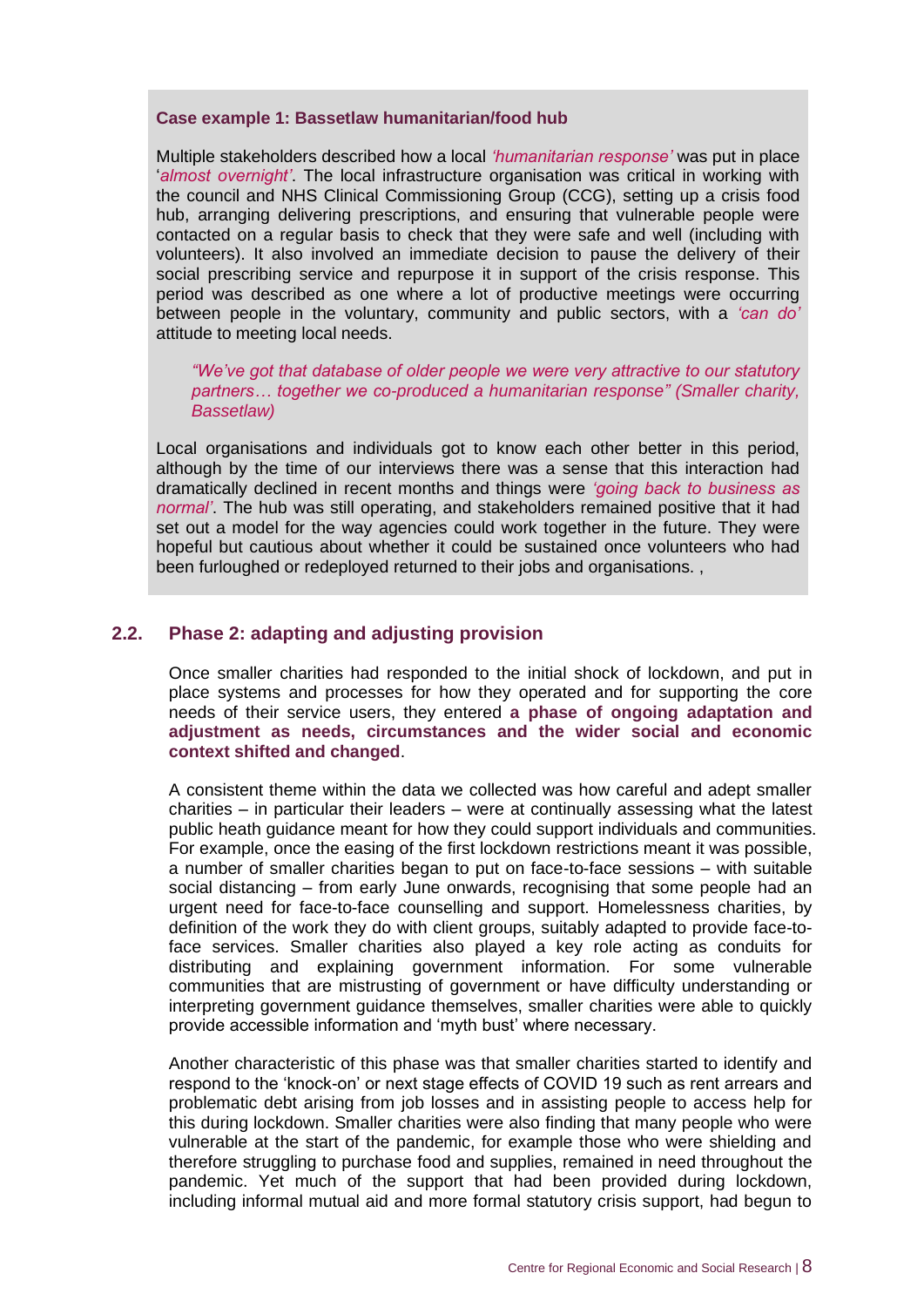dissipate as neighbours and community members returned to work (i.e. from furlough), and in the expectation that vulnerable people were once again able to access mainstream statutory services in the public (social care, GPs) and private sector (for example supermarkets).

#### *"So the furlough was a huge, huge, massive, additional amount of enquiries. And we were getting that from new clients that wouldn't normally get in touch". (Smaller charity, Bassetlaw)*

In light of the ongoing need for smaller charities to be 'present', and continuing to respond to need during this period, a number of participants reflected that it led to a period of considerable organisational growth and development. This included extending and developing their service offer, such as the widening of digital provision; but also accelerating organisational development by progressing or bidding for new projects; and the recruitment of new staff and volunteers. However, in our research period it was not yet clear whether this growth was a short-term phenomenon, directly related to the pandemic, or whether it could be sustained in the longer term. It should also be noted that for some smaller charities the opposite was true, and that the impact of the pandemic was to limit the opportunities for development and threaten their near-term sustainability.

#### **Case example 2: Beyond in Salford**

'Beyond' emerged in Salford during the crisis after the 'Living Well' statutory mental health service was paused to enable clinical staff to go and work on hospital wards. Around this point the 'Spirit of Salford' was started – set up by Salford City Council staff and volunteers to support or signpost individuals who were struggling with food poverty, mental health conditions, housing etc. to appropriate support. However, it was highlighted early on that there was no provision for people who were experiencing mental ill-health because of COVID 19. If not already receiving help through an existing mental health service, very little support was available. Helplines were described as being *'inundated'* by calls for help. A group of local charities and social enterprises who had been working together prior to the crisis collaborated to create 'Beyond', a COVID 19 mental health response service through which people in need of support could be referred to a range of services, including:

- Online resources (e.g., mindfulness, self-help support packages).
- Telephone support (e.g., problem-solving approaches, talking therapies).
- Support to adapt or establish a routine whilst self-isolating/social distancing.

Initially, the organisations focused on working out what could be *'pulled together'* by *'tweaking'* the support that was already available and they spent the first few weeks delivering the new service on a *'shoestring',* testing the approach to see whether it was needed. Eventually funding for 12 months was received, drawing in staff from Living Well.

Staff are now having to balance delivering both Living Well (which is focused on a specific area of Salford) *and* Beyond (which is city-wide), by spreading the limited resources as far as possible and for as long as there is a need.

The distinctive role played by the smaller charities who set up Beyond was valued by local public sector stakeholders, who recognised that they would not have been able to respond in the same way. These providers' ability to identify gaps in provision, collaborate, and then implement a rapid and flexible response was evidence of the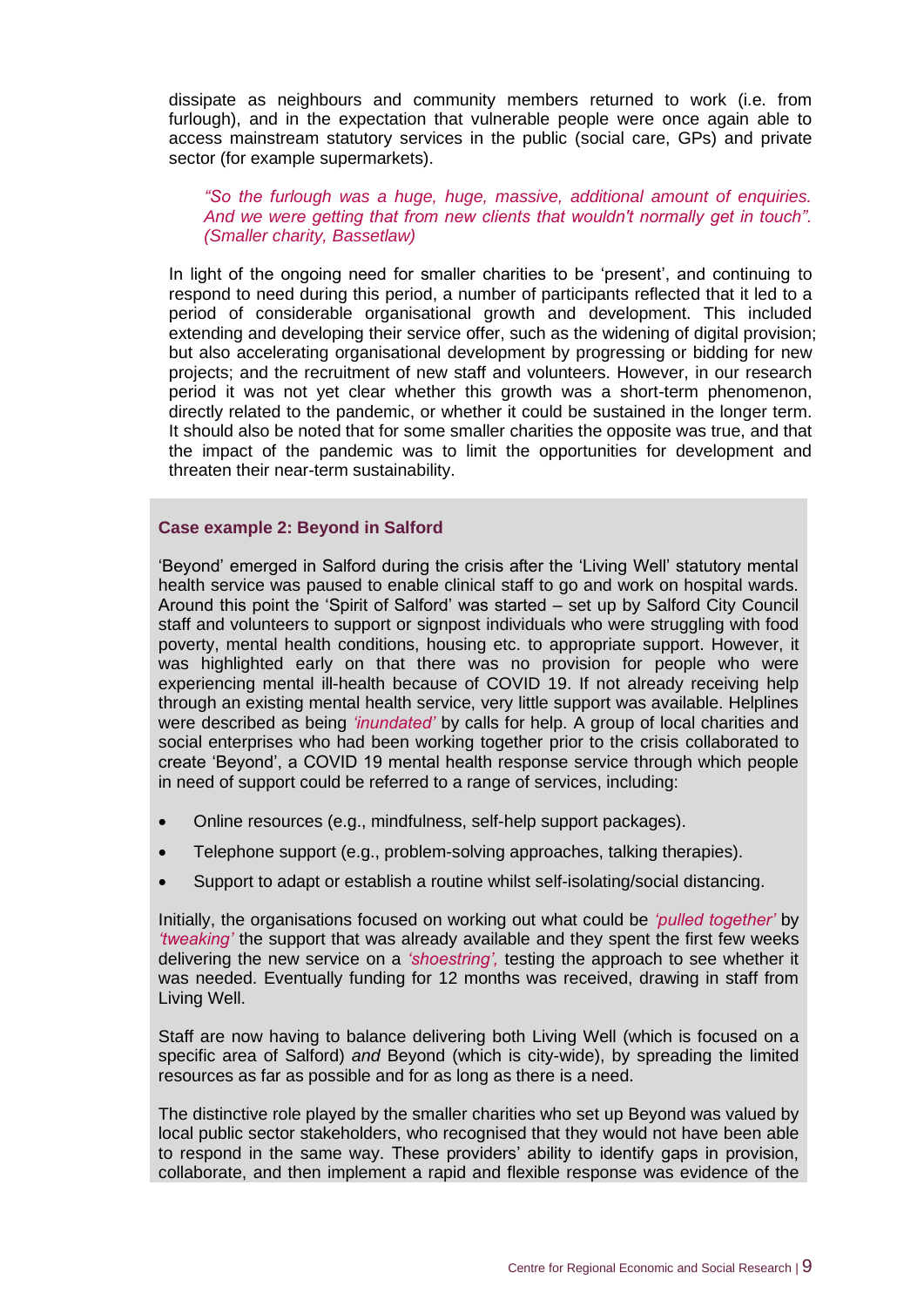distinctive role smaller charities can play during a crisis.

*"[Beyond] was phenomenal. The way that the three [smaller charities/social enterprises responded to that was phenomenal. They've been absolutely brilliant. So, [they] came together very very quickly to pull together an offer for people who were not known to the mental health trust and who needed that mental health support. And we wouldn't have been able to mobilise something that quickly with a statutory organisation. The flexibility they had to deliver something in a very different way, in a COVID way. But the way in which they responded to do that in such a short space of time, and with the link that they have in the reach that they have into wider [voluntary sector] partners was really well valued… and I suppose the organisations that were involved were anchor organisations... So, that they had that wider sense of what else was out there and what people could be supported to access. That was really beneficial in terms of getting people to the right support as well as offering some kind of short time limited interventions for people as well." (NHS commissioner, Salford)*

#### **2.3. Phase 3: recovery and returning to 'normal' provision**

Although smaller charities did not point to a recognisable break-point between different phases of the pandemic, participants discussed that **there came a time when they were operating in what might be described as a 'new normal' approach to provision.** 3 In practice, this meant that although considerable uncertainty remained, particularly in relation to the emergence of a second wave in the autumn, and the likelihood of further restrictions, there was a recognition that the situation would remain broadly the same for the foreseeable future. This meant smaller charities having to balance service users' needs with a requirement to deliver services in a 'COVID secure' manner, alongside concerns about their longer-term sustainability.

For many smaller charities this phase was characterised by chronic uncertainty and longer-term worries about funding and there was increasing concern about whether funders recognised the need for funding for the central mission of the charities, not just the costs of work related to COVID 19. One smaller charity in Salford explained how the 'new normal' for them meant the loss of many of their sources of funding and a struggle to sort out their finances. They believed they could keep going until April 2021 but after that their future was more uncertain and dependent on the outcome of applications to COVID 19 emergency funds, which they hoped would tide them over until funding opportunities for their core activities re-emerged. Similarly, public sector stakeholders explained how they were very concerned about what would happen during the second wave and how to maintain the level of goodwill they had seen during the early phases of the pandemic. The longer the pandemic lasts, the greater and more far-reaching these impacts are likely to be on the ability of smaller charities to maintain their services.

*"Our concern is if we have a second wave it won't be the same. People won't do the same again. We're trying to distil this goodwill into a new way of working." (Public sector stakeholder, Ealing)*

<sup>3</sup> Whilst many smaller charities accepted and used the phrase 'new normal', they were also uncomfortable with its connotations, in particular that experiencing these conditions and working in them should not be seen as being acceptable or 'normal' in the medium to longer term.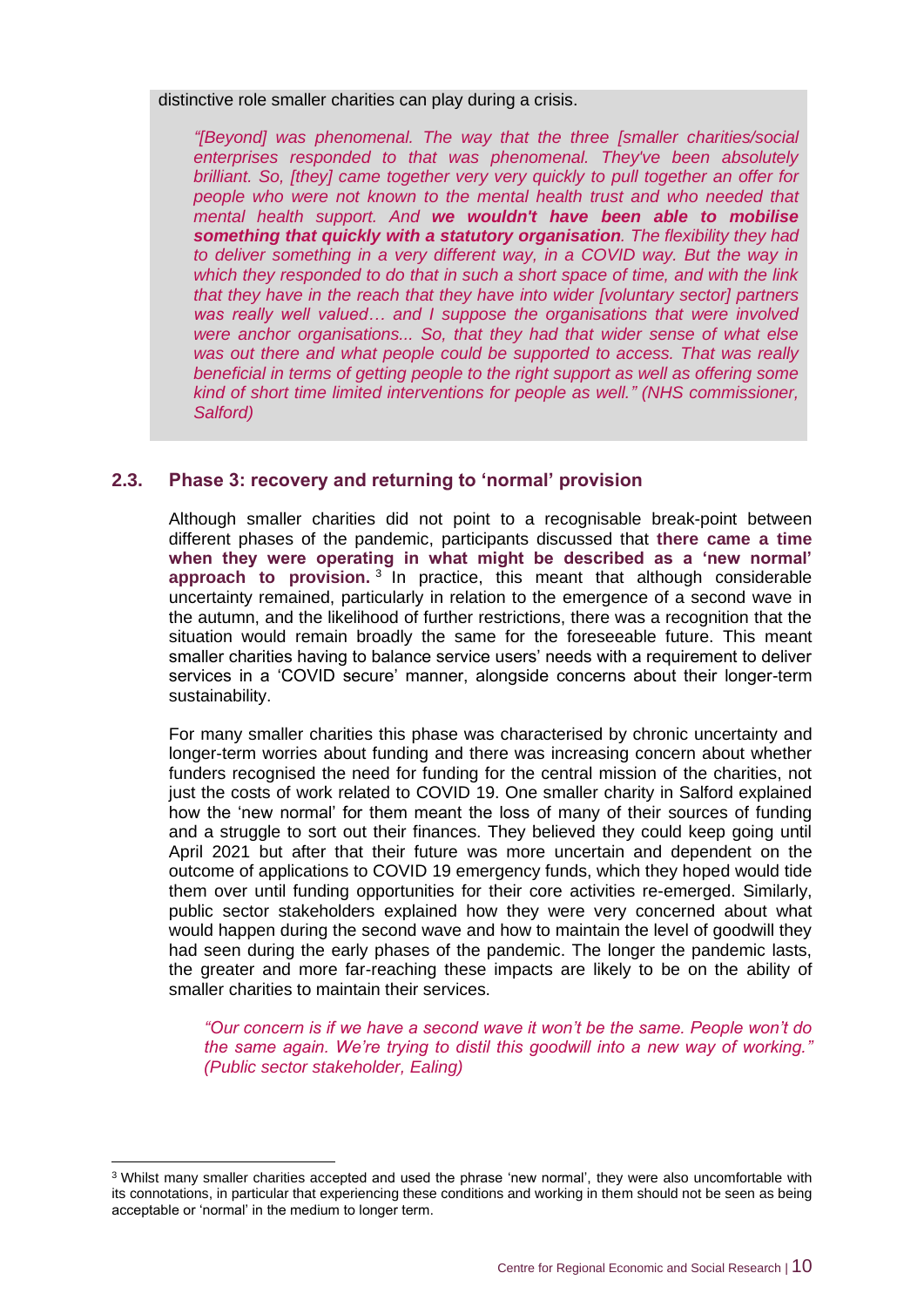Ensuring the safe return to premises and face-to-face delivery was a key focus and major challenge for smaller charities during this period. One smaller charity described, for example, how they had sought to bring small groups of service users together. This took place outdoors where possible (for example, a gardening group) but they also needed to bring people into their premises for other forms of support. These activities required the charity to have a supply of personal protective equipment (PPE) and Perspex for protective screening, all of which increased the costs of provision. Some funders and commissioners had understood this and there had been discussions about bulk purchasing PPE so that smaller charities could access it more quickly and cost-effectively, but progress had been slow.

*"So we talked about VCSE organisations that might want to return to an office space or whatever but can't afford Perspex for around their desks. So for their meeting rooms or whatever. And to enable them to speak one to one to people our local authority have basically said that they're happy to lead on some of the bulk purchases and then enable our sector to access that kind of stuff at a reduced costs." (Local infrastructure organisation, anon case study area)*

During this phase smaller charities faced up to the ongoing and often relentless challenge of continuing to manage the effects of lockdown for vulnerable people, identifying and responding to still emerging needs, and attempting to find a semblance of what normal provision might look like. In light of this, it is not surprising that many smaller charities and their stakeholders expressed concern about staff morale and wellbeing, and the potential for 'burnout' as the lasting effects of the pandemic took hold. They were also facing increasing demand, the changing nature of that demand, and a loss of face-to-face contact and relationships that can provide comfort and promote resilience. Many described this as occurring in a context of almost chronic uncertainty facing them and their communities.

*"'We are seeing the emotional effects of the pandemic on both clients and our teams. Our clients' stress levels are heightened, with many people at the end of their tether. Many clients are unable to clearly convey their message by telephone. Whilst in an office environment, it is easier to immediately speak to a colleague to 'offload' having dealt with a client's really complex and emotional issue. Additionally, volunteers and employees are using different technology systems whilst homeworking, which when they encounter technical issues it is a more frustrating and time-consuming problem to solve remotely." (Smaller charity, Bassetlaw)*

#### **2.4. Lessons learned by smaller charities during the first six months of the COVID 19 pandemic**

Despite the impact of the pandemic on their work, and the longevity of those effects, smaller charities were able to reflect critically about what they had learned during this relatively short period and they might apply this learning moving forward.

The **first lesson relates to the benefits of retaining some digital service provision** in the future, for whilst this cannot replace face-to-face support some people are now comfortable with and experience benefits from online activities. One smaller charity, for example, was able to launch an Online Wellbeing Hub which will provide a resource for people who suffer from the most severe mental health issues, and might never 'walk through the door' of any service provider. It was argued that this type of virtual provision might have an important role helping people who would struggle to engage with traditional face-to-face support due to crippling anxiety that prevented them from travelling or even leaving the house. In another example a smaller charity had secured funding to deliver keep-fit classes and run their women's groups via Zoom. It was suggested that using online platforms to build trust and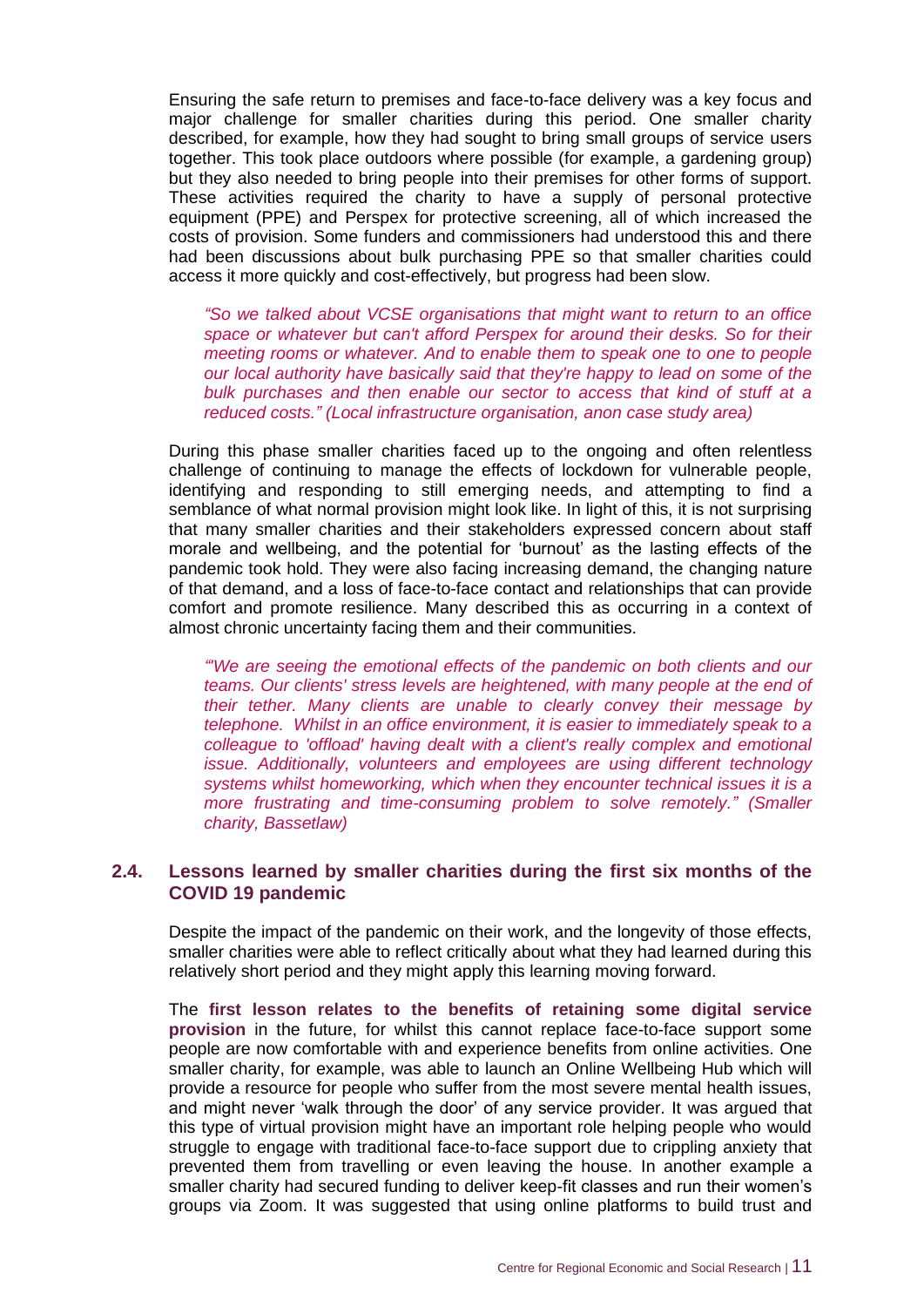relationships remotely may be a precursor to people accessing face-to-face support in the longer term. Overall, smaller charities reported that their beneficiaries were generally willing and able to engage with new forms of online support in the absence of face-to-face provision.

A **second lesson came from the way funders became more flexible and willing to** *'drop the red tape',* particularly when compared to the period preceding the pandemic. For example, one smaller charity reflected that they were more empowered to shift the focus and activities of some of their contracted services in response to needs as they emerged. The imperative to respond to the challenges posed during the crisis meant they were encouraged to be more proactive and make suggestions to their contract manager, and these suggestions have been agreed.

**A third lesson related to increased visibility and awareness of the work of some smaller charities** and the issues they aim to address. For example, research participants in Ealing suggested that local residents have become more aware during the pandemic of the fact that there are vulnerable residents in their neighbourhood and of the work being done by local organisations to respond to these needs, with many local residents offering their support (for example as volunteers, or through food donations). As one smaller charity in Wrexham explained, *'COVID has brought us back to the fore'.* Similarly, some smaller charities have experienced greater visibility amongst public sector representatives, some of whom have needed to directly call upon the support of smaller charities during this period to help respond to the immediate crisis, and/or have continued to work in partnership with them as the crisis has progressed. Visibility amongst some other funders, specifically certain trusts and foundations, has also increased. By making available small, accessible grants these funders have opened up opportunities for some of the smallest charities to make themselves known. One smaller charity commented that they had found the experience of receiving a direct grant much more positive than being part of a consortium because it has enabled them to have direct conversations with the funder. The work they are doing is now better understood by this funder and they are hopeful that they might get some additional, future funding as a result of this relationship.

A **fourth lesson related to the increase in opportunities to draw on volunteers** to support the work of smaller charities. Several participants mentioned that a number of new volunteers come on board during the pandemic to support with tasks such as food deliveries and telephone support. These volunteers had come forward from a mixture of formal, COVID specific schemes (locally and nationally) and direct enquiries. For many smaller charities the challenge was how to sustain these volunteers' involvement for the longer term as their enthusiasm may diminish over time and some were initially on furlough and had been able to provide less support since returning to work.

A **final lesson related to reinvigorated partnership working** and how this had led to reduced power differentials. For example, the formation of a collaboration between the local authority and voluntary sector was seen as a step change in the relationship between the two sectors and partners on both sides were eager that this would translate into a new way of working permanently. In particular, public sector representatives suggested that they had learned a great deal from working more closely with communities and smaller charities during the pandemic and hoped that this would continue once the crisis had subsided.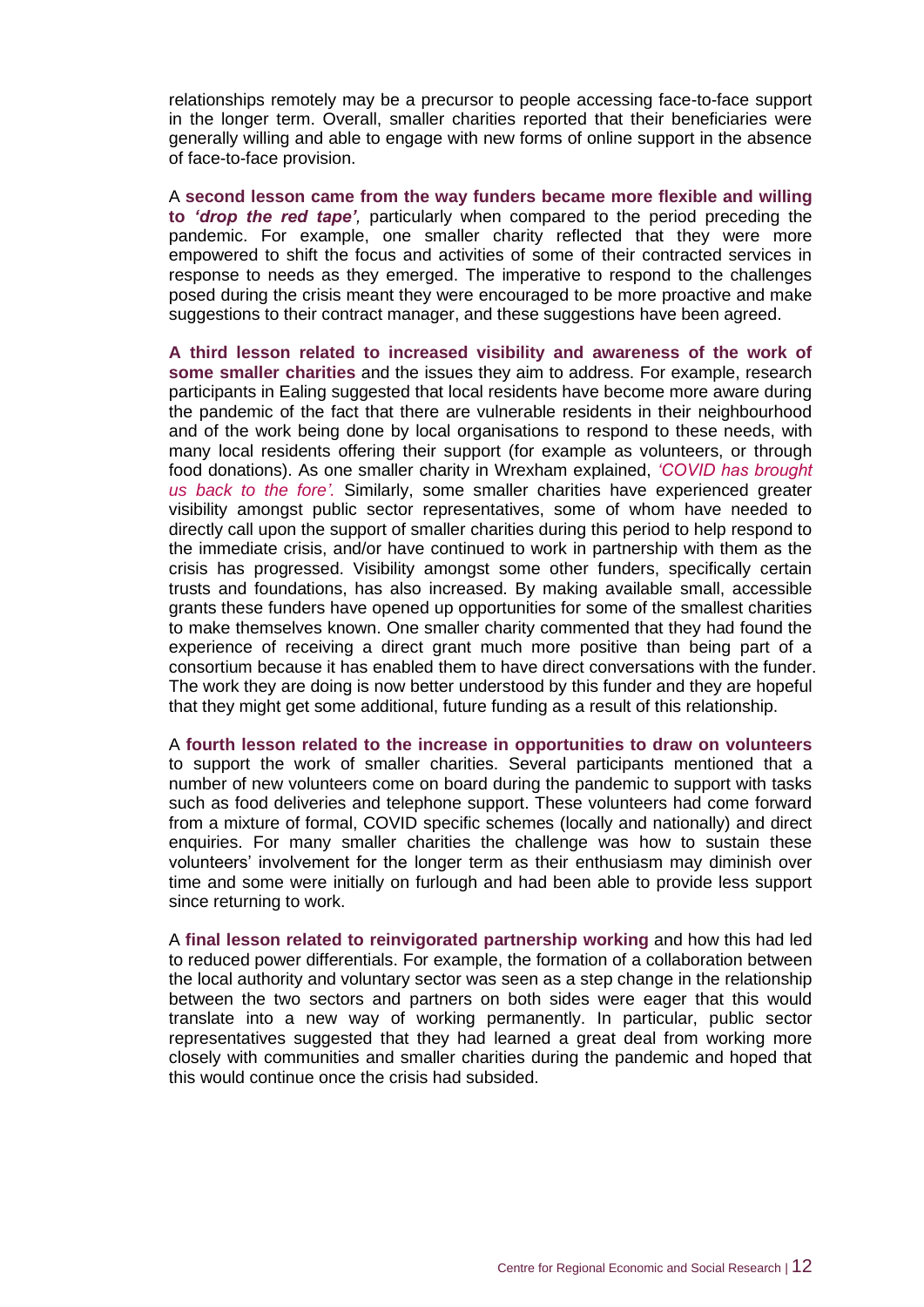#### **2.5. Conclusion**

**The COVID 19 crisis has been described as a 'syndemic' that cannot be disentangled from a backdrop of social and economic inequalities or inequalities in the social determinants of health.** <sup>4</sup> The effects of the pandemic have interacted with and exacerbated existing inequalities, affecting the vulnerable individuals and communities experiencing complex social issues that many smaller charities exist to support. In this chapter we have described how smaller charities responded and were affected during different phases of the crisis and considered what has been learned from this work.

It is clear that **in the early days of the pandemic smaller charities demonstrated tremendous energy, flexibility and professionalism** to first understand what the implications of the crisis were for them as an organisation and for the individuals and communities they support; and then to continuously adapt their provision to ever changing needs and circumstances. Public sector representatives contrasted the speed and agility of this response positively with how some public bodies had responded. A number of factors have enabled this response, including the values, commitment and ingenuity of key staff; digital skills and preparedness; collaboration within and beyond the wider voluntary sector; and flexibility from funders.

Although data for this study was collected prior to the second and third national lockdowns during the winter of 2020-21, our findings suggest that the learning and adaptations made during the first wave of the pandemic will have helped them be better prepared for what has followed. Nonetheless, the second wave has increased **the uncertainty and precarity faced by many small charities as a result of the pandemic**. This includes uncertainty about the physical environments in which they are able to operate, and uncertainty about the financial and human resources they need to continue their work as they balance the requirement to respond to ongoing and emerging needs amongst communities already experiencing complex social issues, with the requirement to operate in a way that is safe and prevents the spread of the virus.

The unique social and economic context presented by the COVID 19 pandemic meant that most smaller charities have had to change the way they work internally and externally. Whilst these changes were specific to the context of the crisis a number of lessons have been identified. These relate to **how smaller charities can make better use of online and digital technology** (and do so in a way that doesn't exacerbate digital exclusion); the benefits of **reducing bureaucracy and red tape**  associated with grants and contracts; **renewed visibility for and awareness of the work of smaller charities**; how to **make effective use of volunteers**; and the possibilities presented by **reinvigorated local partnership working**. Moving forward, as the pandemic continues and as the focus returns to social and economic recovery, it will be important for funders and the statutory sector to take heed of these lessons and ensure that there is not a return to 'business as usual' or the status quo that preceded the crisis.

<sup>4</sup> Bambra C, Riordan R, Ford J, et al (2020). [The COVID-19 pandemic and health inequalities.](https://jech.bmj.com/content/74/11/964) *Journal of Epidemiology and Community Health*, 74, 964-968.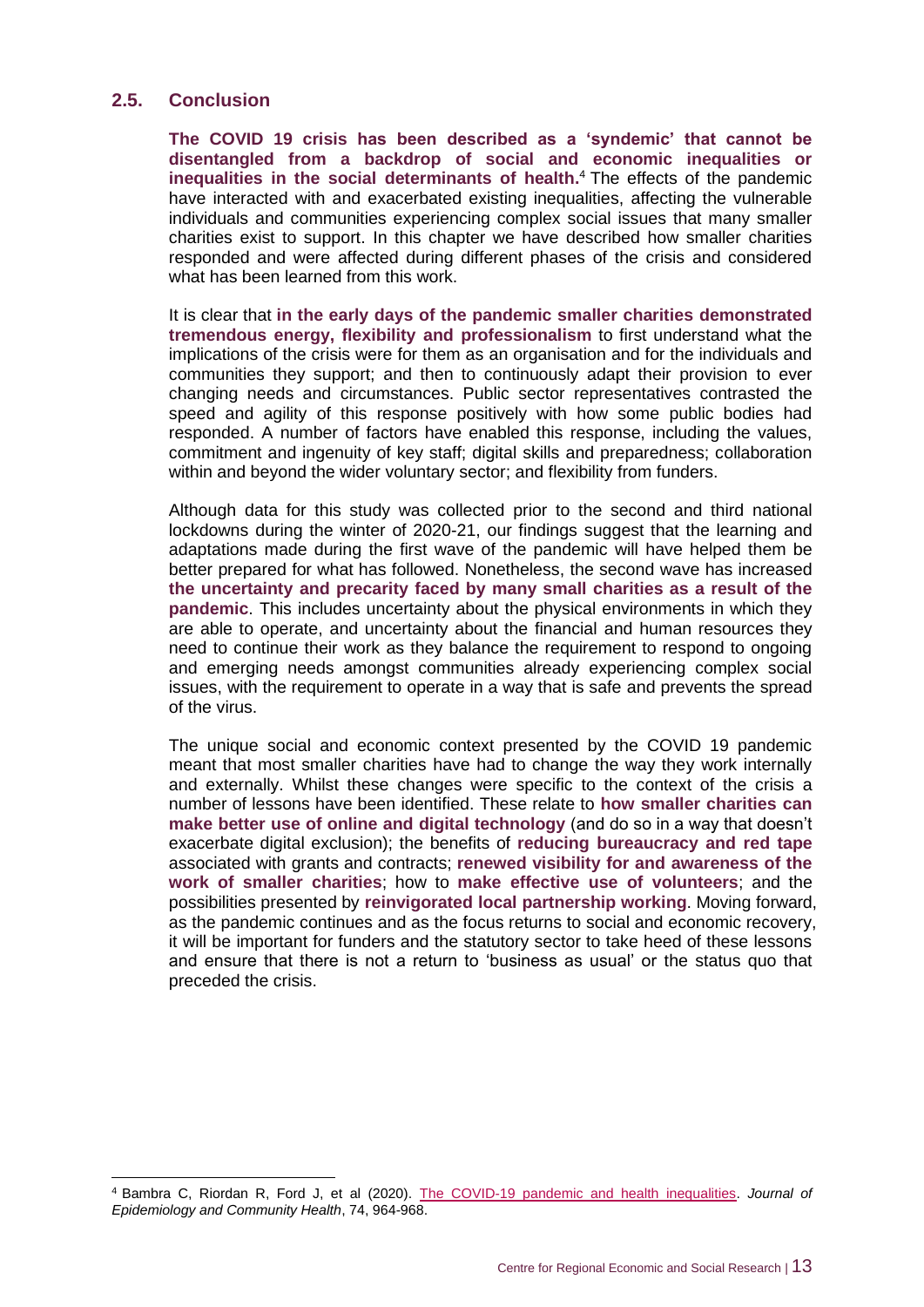# <span id="page-19-0"></span>3. **The distinctiveness of smaller charities during the COVID**  3 **19 pandemic**

The response of smaller charities in the four case study areas during the COVID 19 pandemic **concentrated on four main areas of need where public services had been less visible:** *access to food, isolation and loneliness, information, and mental health and wellbeing.* Smaller charities tailored their response to different groups and communities experiencing complex social issues using their local knowledge and relationships.

In this chapter we build on chapter 2 by bringing the detail of smaller charities' response to the pandemic to life. We draw on the frameworks developed through our 2018 study to explore and analyse the **contribution and value of smaller charities to individuals and communities** during the first six months of the pandemic (March to September 2020) and **discuss how this was distinctive from the way other types of provider responded**. We begin by summarising what was distinctive about the initial crisis response before discussing what was distinctive about the wider contribution in four respects:

- Who the small charities engaged with?
- What services and activities were involved?
- How did they approach providing these?
- Where did they sit in the wider ecosystem?

#### **3.1. The initial crisis response by smaller charities**

As discussed in chapter 2, we found that smaller charities used their local knowledge and understanding of cultural differences, their relationships and quick decisionmaking in order to reorganise themselves and introduce ways to check in with clients remotely and take some services online. We found that a focus of these efforts was to identify and then implement practical ways to address four main areas of need: access to food, isolation and loneliness, information and mental health and wellbeing. Food in particular was said to have been *'a bit of a marker'* for the smaller charity response. Local public sector representatives recognised that this responsiveness to local needs was something that set smaller charities apart from public bodies and larger charities in the early days of the pandemic.

*"As opposed to a public body or larger organisation, I do feel that a smaller organisation, third sector particularly so, can be quite responsive…they may be on the ground, more local level and can identify more quickly to a changing need." (Public Sector Stakeholder, Wrexham)*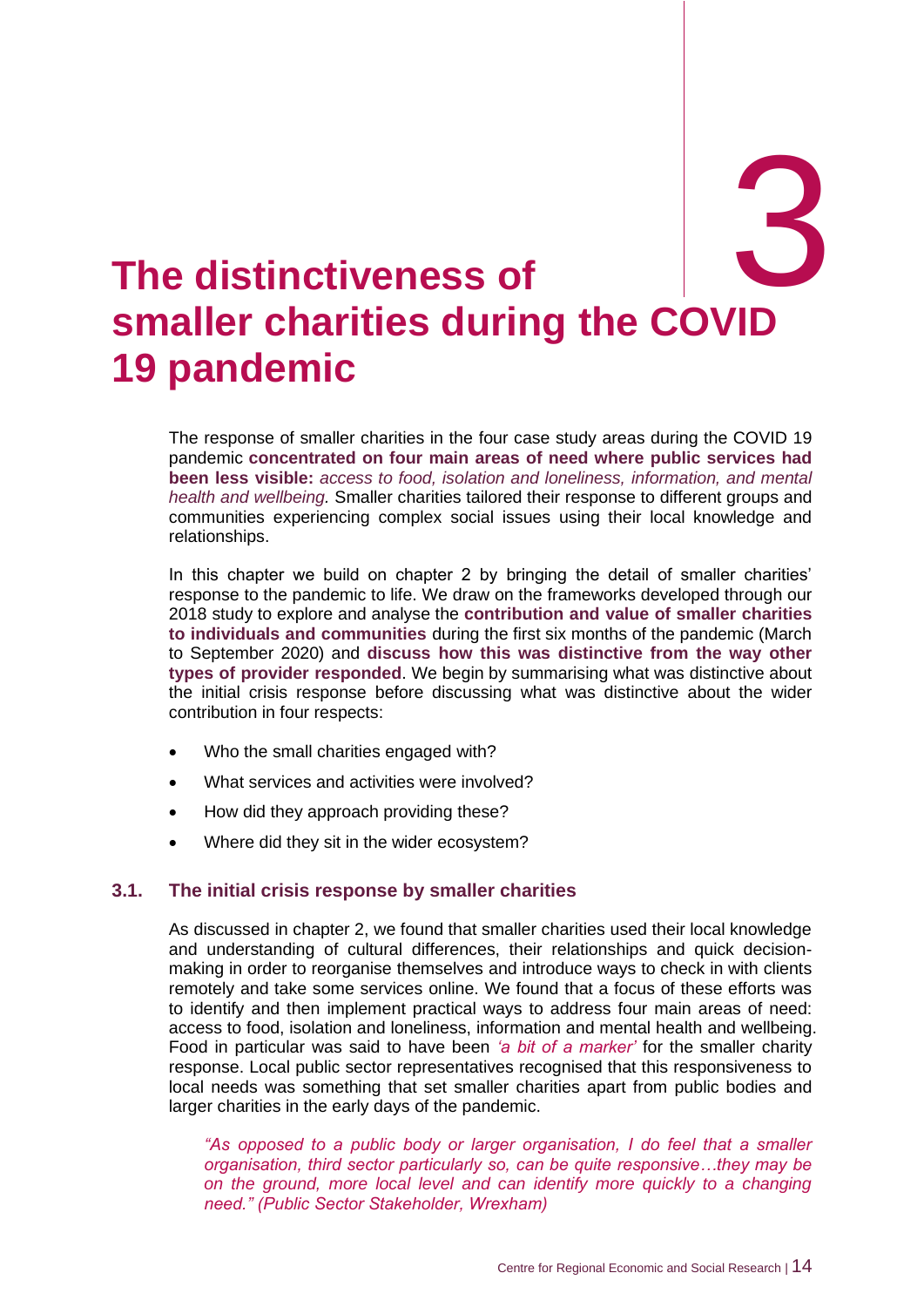*"They responded in such an agile way. They went from providing services in person, to providing at distance, doing different things if you're not going to be driving people anymore, they moved to doing people's shopping for them, they just found really creative ways of working." (Public Sector Stakeholder, Bassetlaw)*

When we look a little deeper at *how* this came about, the factors which enabled a distinctive response from smaller charities included:

- Having the **involvement of the local infrastructure organisation in the public sector coordinated response** so that it was integrated and wellinformed about small charities' capacity and their offers.
- Having **pre-existing relationships** not only with other local charities and voluntary organisations but also with their own trustees and funders.
- Being **willing and able to adapt quickly and flexibly to new ways of working** and a willingness to accept increased levels of risk in order to do what was needed.
- Having already **recognised the need to invest in, or being in the process of investing in, mobile and web-based technology.**
- **Adapting existing services and models** like social prescribing to the new context worked well for some areas.

#### **Case examples 3 and 4: The initial crisis response**

A smaller charity in Wrexham that provides day activities for people with dementia as well as social and befriending support, rapidly swapped welcoming people to their centre for outreach and visiting people's homes. The charity made a conscious decision to provide a higher level of support and to accept the increased level of risk that came with this.

*"By the end of the week, we were doing home care to all our vulnerable clients. So, all our staff that we had in the building we released to go to people's homes, to try to support them at home. We also did meals on wheels straight away to make sure we could take proper nutritious meals into everyone's homes, and afternoon tea as well, so that everyone was fed still … For people that had carers, we would send out wellbeing packs, so in that was lots of activities and things to keep yourself active and mentally OK during lockdown. And we also did wellbeing calls, where we had staff running through the list of clients and calling them to check on clients and carers."*

In Salford there were several examples of smaller charities being able to intervene sensitively and effectively in communities of faith. For example, a local charity was funded to prepare and deliver weekly food packs to Orthodox Jewish households in order to avoid high numbers of people gathering and queuing to shop for the Passover holiday and thus minimise transmission.

All the smaller charities we spoke to did everything they could to keep in touch with their service users/members on a human level. It was not always possible for charities to keep going and adapt all of their services, however. This, they said, could have the effect of looking like all their services were suspended. The charities we spoke to highlighted that:

• Some had closed offices and premises temporarily, either because they could not afford to keep them open or because they could not deliver their service safely (at least until adaptations had been made).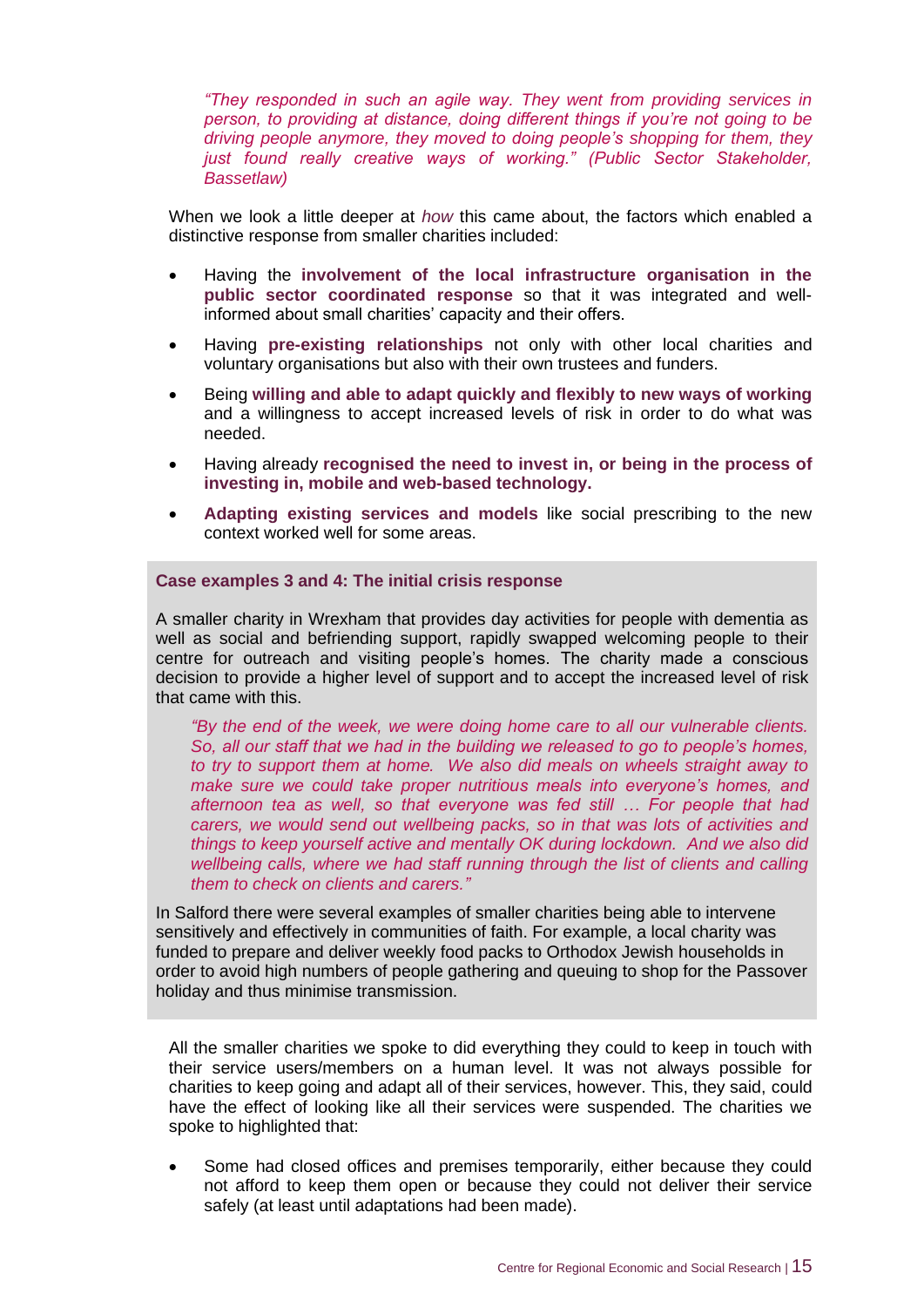- Even though they might have closed their building and therefore appeared to have closed to their clients – they were still striving to respond to the community's needs. Church and faith-based charities continued with their pastoral care even when the church or building were closed.
- Most charities reported losing at least some of their volunteers for a range of reasons including because they were elderly or had health vulnerabilities; or they did not want/were unable to adapt to telephone services or doorstep delivery services.
- For a few smaller charities the pandemic had, they said, been a bit of a wake-up call in that it exposed organisational weaknesses and created an imperative for or accelerated the implementation of long-planned changes.

#### **3.2. Who did the smaller charities engage with and support?**

Across the four case study areas it was clear that it was often *who* smaller charities supported that set them apart as distinct from other types of provider and sources of support:

• **Reaching groups and communities that have been disproportionately and multiply affected by COVID 19 (due to ethnicity, poverty and pre-existing health inequalities):** smaller charities were already in touch with these groups and communities and began reaching out to them immediately. Public bodies and larger charities were able to maximise the impact of their own provision by working through these smaller charities.

> *"This is about poverty. A lot of the charities are geared to refugees and migrants, homeless people and people who are out of work – all of them have been double whammy'd by COVID." (Smaller charity, Ealing)*

- **Using their local knowledge to get government and public health information out effectively:** they were quick to spot that crucial guidance was not reaching the migrant communities they were already in touch with; and to notice that other groups were finding the information difficult to understand.
- **Continuing to deliver face-to-face or in person services for isolated groups:**  smaller charities instantly began check-in services for elderly or vulnerable people, through visits and phone calls in order to provide company, information and deliver food or medicines.

Given who they were already working with, smaller charities also reported working alongside public bodies and larger charities. For example, homelessness charities supported 'Everyone In', the initiative to find accommodation for all those sleeping rough.

As the pandemic progressed, new groups began to seek help from smaller charities having not been able to access support from elsewhere. Notably, this included people who had lost their jobs or homes due to the pandemic and those who were at risk of losing them; people whose mental health and wellbeing had been affected; elderly people who were anxious and afraid; and families with children struggling even more than before to pay for food and essentials. One charity that had begun home visiting for the first time, found people living in unsuitable, unsafe and unsanitary accommodation and sought to address these issues.

It was not possible to reach everyone, however, despite their many adaptations and trusted status with vulnerable people. Smaller charities were seeking to mitigate digital exclusion by calling or visiting the people they knew weren't online, but they said that there were some people they wouldn't be able to reach until they reopened,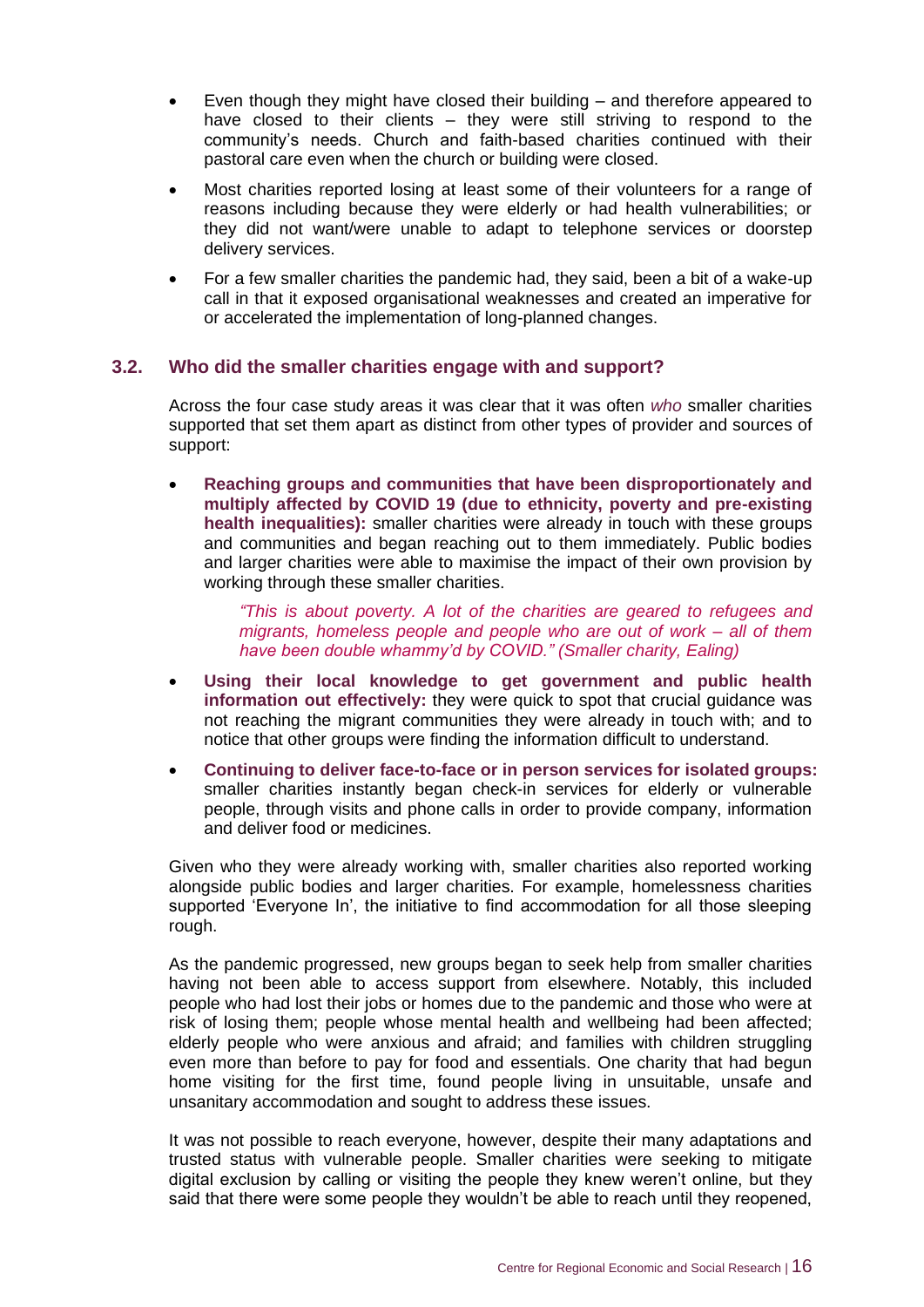including some clients who had 'disappeared' and would take considerable effort to re-engage.

#### **Case Example 5**

**A local Citizens Advice** reported a decline in the number of clients accessing the services who live in the most deprived wards or fall into the most vulnerable groups that they work with. The reasons for this were thought to be a combination of digital exclusion; some are non-English speakers; limited literacy skills; some miss the human aspect of being able to pop in and speak with someone. In order to encourage these groups to continue to use the service, the charity has carried out additional outreach such as leaflet drop offs and putting up posters in places identified where this group meet.

In addition to their clients, smaller charities were also **continuing to manage and coordinate volunteers** and **trying to support micro community groups or organisations** that used their premises, for example.

#### **3.3. Their service offer: what services and activities were provided by smaller charities during the pandemic?**

Smaller charities' services during the pandemic were focussed on **addressing need in areas where public services were less visible or active:** access to food (related to food poverty, cultural sensitivity or access), loneliness and isolation, and the impact on people's mental health and wellbeing. They used their relationship of trust with particular groups who may not trust or may not be reached by public sector services and information - such as disadvantaged neighbourhoods, communities of faith or ethnicity and people experiencing poor mental health or who are seeking asylum - to communicate important messages about the pandemic and where and how to get help. In Ealing, where a wide range of different languages are spoken, a number of smaller charities set up text message services to ensure that people with little or no English could access accurate public health information in culturally sensitive ways from a trusted source. In Salford, some smaller charities received funding through the local infrastructure organisation to translate and circulate information in different community languages, in print and online and in audio and video formats. This built on the types of work these charities were doing prior to the pandemic and meant that they were uniquely positioned to respond in this way.

As initially outlined in chapter 2, smaller charities made further adaptations on an ongoing basis as the pandemic progressed. We found that this adaptation included transferring learning and activities online; redeploying staff to deliver outreach online, over the phone and in person; and training their staff to handle more severe and complex referrals or deliver services in new ways that required new or different safety and safeguarding measures. They also co-located or integrated services in whatever way enabled them to continue. For example, English as a foreign language teachers in Ealing became telephone befrienders; staff in Wrexham introduced home visits to the most vulnerable, many of them being people with dementia; and in a Bassetlaw charity, staff created new online classes once its advisors came back from furlough. The charities were in part able to adapt because of the way funders had supported them to repurpose existing funds and projects, and through rapid, small grants and light touch application processes.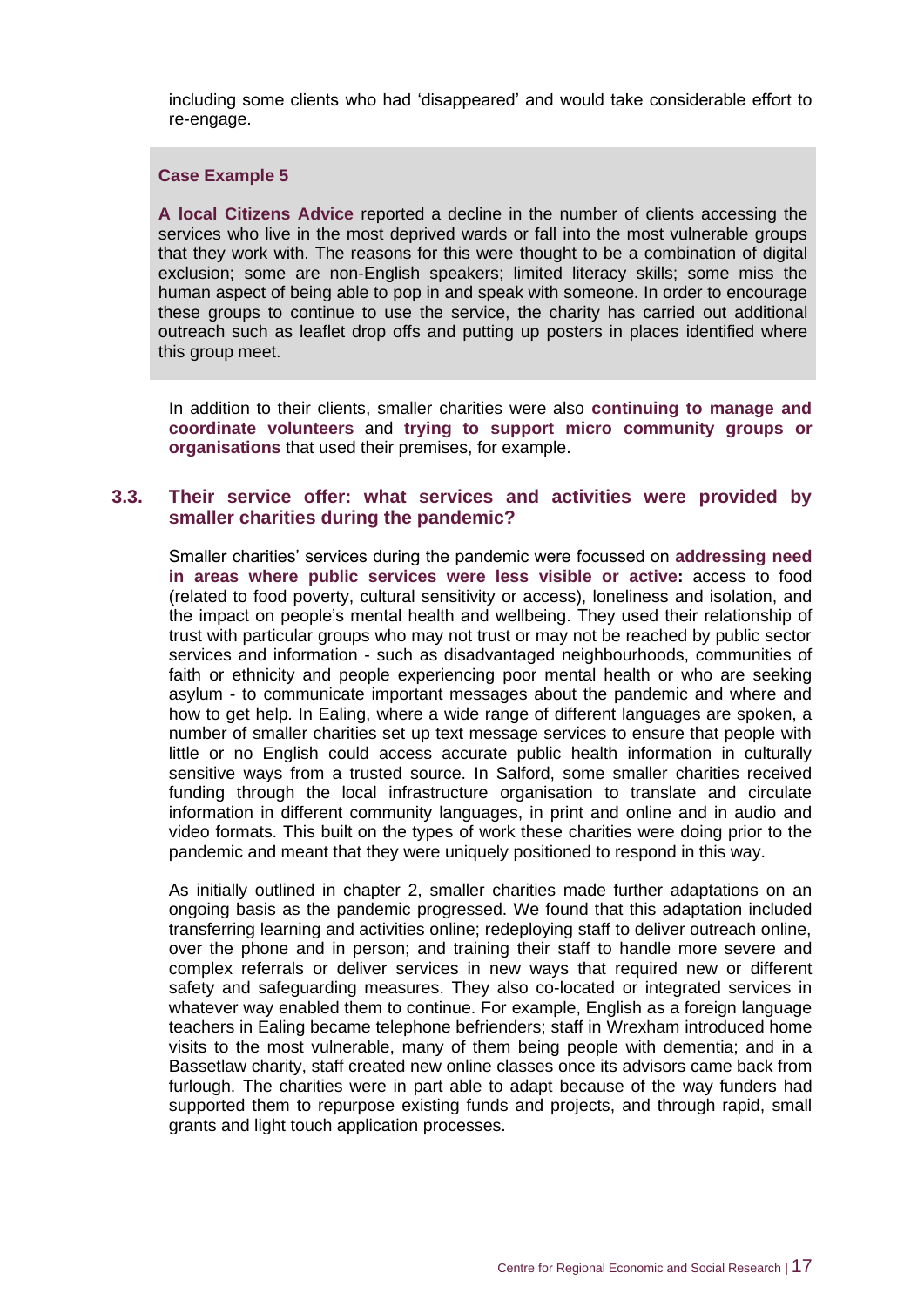#### **Case Example 6: Safe and well checks**

A local community hub in Bassetlaw introduced a new 'safe and well check' service as a way to manage the needs that had arisen because of the pandemic. The service involved calling individual clients – many of whom did not have access to mainstream public services - and then ensuring that they were either accessing the help being offered by the hub or referring them onto other organisations where necessary. By the end of August 2020, the service had recorded that more than 500 individuals had received safe and well checks and that a total of 4,808 safe and well check calls had been made. Additionally, the hub had also made 34 onward referrals to other organisations as a result of safe and well checks.

What appears to have been especially important and distinctive about the service offer of smaller charities during the pandemic, particularly when compared with some public sector organisations, is that they have, wherever possible continued to offer people human contact either in person and face-to-face or over the phone. All of the smaller charities we engaged with worked hard at keeping in touch with and checking up on their service users and communities, most commonly by phoning them up on a regular basis. Some smaller charities were also using WhatsApp or similar mobile technology to connect people to services and to enable them to maintain contact with their peers.

*"The voluntary sector organisations continued to do frontline face-to-face services whereas the local authority were working from home." (Stakeholder, Ealing)*

*"And because you're based in communities, working with communities, it's hard, if somebody's got a real face, and you know their name, and where they live, it's very hard to say, ooh actually we're a bit risk averse so we won't deliver any services. You can't can you? You just can't do it. It is that, if we're saying we're a family, then you honour that family don't you?" (Smaller charity, Wrexham)*

#### **Case example 7: Supporting people seeking asylum, refugees and migrants**

A charity in Salford that works with migrants said that it normally provides all of its services face-to-face in large part because it can take a long time to build trust with the people who use them. Prior to the pandemic their building acted as a hub for this vulnerable community. Individuals would come in and have private appointments, or they would sit around and have coffee and catch up. Children would come in as big groups for homework club.

During the pandemic all of this had to stop not least because many of the people they work with are at a high risk of infection. Having to close was problematic in a number of ways: the people who use their services are poor and are likely to lack access to a computer, they take time to trust services and prefer to speak face-to-face, particularly when they need help with translating or interpreting public sector information.

Most of the guidance about COVID 19 was in English and many of the people using the charity's services are unable to read and understand English. There was a lot of work to be done to not only explain COVID 19 symptoms, risks and lockdown rules, but also to explain what they could do to keep themselves safe. As a result, the charity reported a high degree of isolation and worry within their community.

Although many of their community members do not have a computer, many do have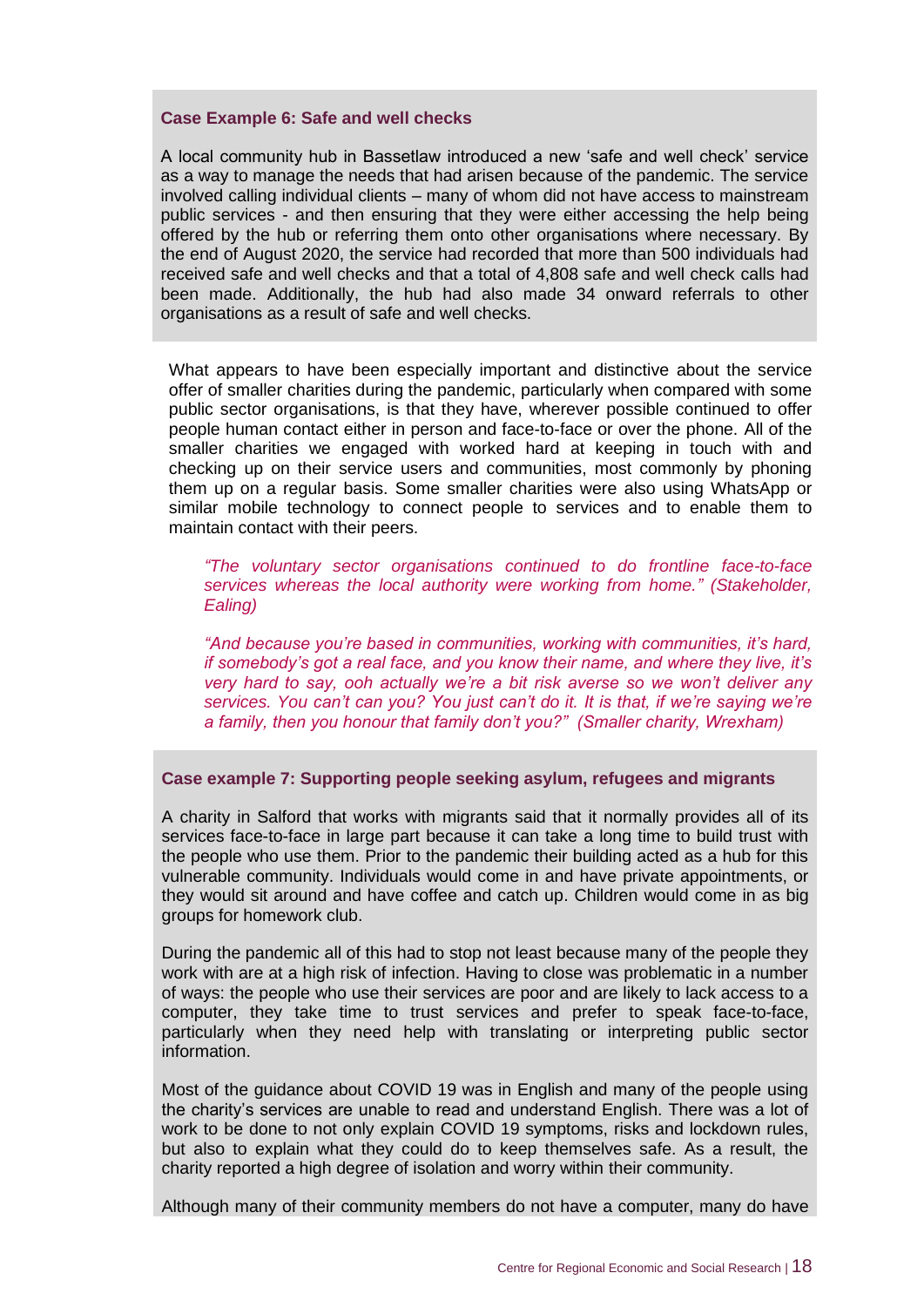a mobile phone. The charity started by contacting individuals via WhatsApp and creating WhatsApp groups (sometimes using community languages) to enable individuals to get in contact with each other and with staff at the charity to reduce isolation. They also created a food bank and helped people with their shopping. A number of service users didn't have family and were isolating on their own. The smaller charity delivered food from the food bank to those who couldn't shop. They reached out to their existing community and, using referrals from churches, they were able to expand their reach.

#### **3.4. Their approach: how did smaller charities approach delivering these services?**

Smaller charities' distinctive *ethos* and *values* have been to the fore during the pandemic, driving how and why they have responded in the ways described. Although many small charities' doors have been physically closed, their 'open door' mentality has been evident in their efforts to engage with newly emerging needs and to maintain human contact with and between people in their neighbourhood or community. When we asked smaller charities about their approach during the pandemic, most of them came back with a version of *'It's what we do'* or *'It's how we work'.* A typical reaction from a charity that works with older people, for example, was to say – *'we support older, vulnerable people so of course our early reaction would be to check on them, find out what they need and attempt to support them'.* This values-based approach to supporting people and communities was recognised by local public sector representatives as well.

*"Well, the word that immediately sprang to mind…was 'values'. What's the reason why they were set up? And that was to keep their communities safe, alive and well, and so they responded immediately. It is that value of small, where [in contrast] if you were cogs in the chain [of a bureaucracy] that need to be signed off, they can just do it. And the reduced level of governance definitely helps." (Public sector stakeholder, Bassetlaw)*

The final sentence of this quote highlights the way smaller charities can make decisions quickly because there is less distance between their governance and frontline delivery– something that we also identified in 2018.

Throughout the COVID 19 pandemic, the particularly distinctive features of the approach might be said to be:

- **'Showing up':** all of the smaller charities pointed out that some of them in contrast to public services - they hadn't stopped working in person with people in their communities, however much what they did and how they did it had changed due to the COVID 19 restrictions. One interviewee said: *'I have been doing this for 30 years, it is my calling to support the vulnerable. If you are not going to be on the frontline now when are you going to be on the frontline?' (Smaller charity, Ealing).*
- **Understanding culture and being trusted:** the smaller charities that we spoke to, especially those that are BAME-led, emphasised the importance of really properly understanding culture, and the mistakes and difficulties that arise when that doesn't happen. See the example from Ealing below.
- **Mental health aware:** smaller charities quickly put in place measures to look after their staff and volunteer wellbeing as well as that of their clients. What this looked like varied from the chairperson who rang the director first thing every morning so that he could offload, share his worries and get support with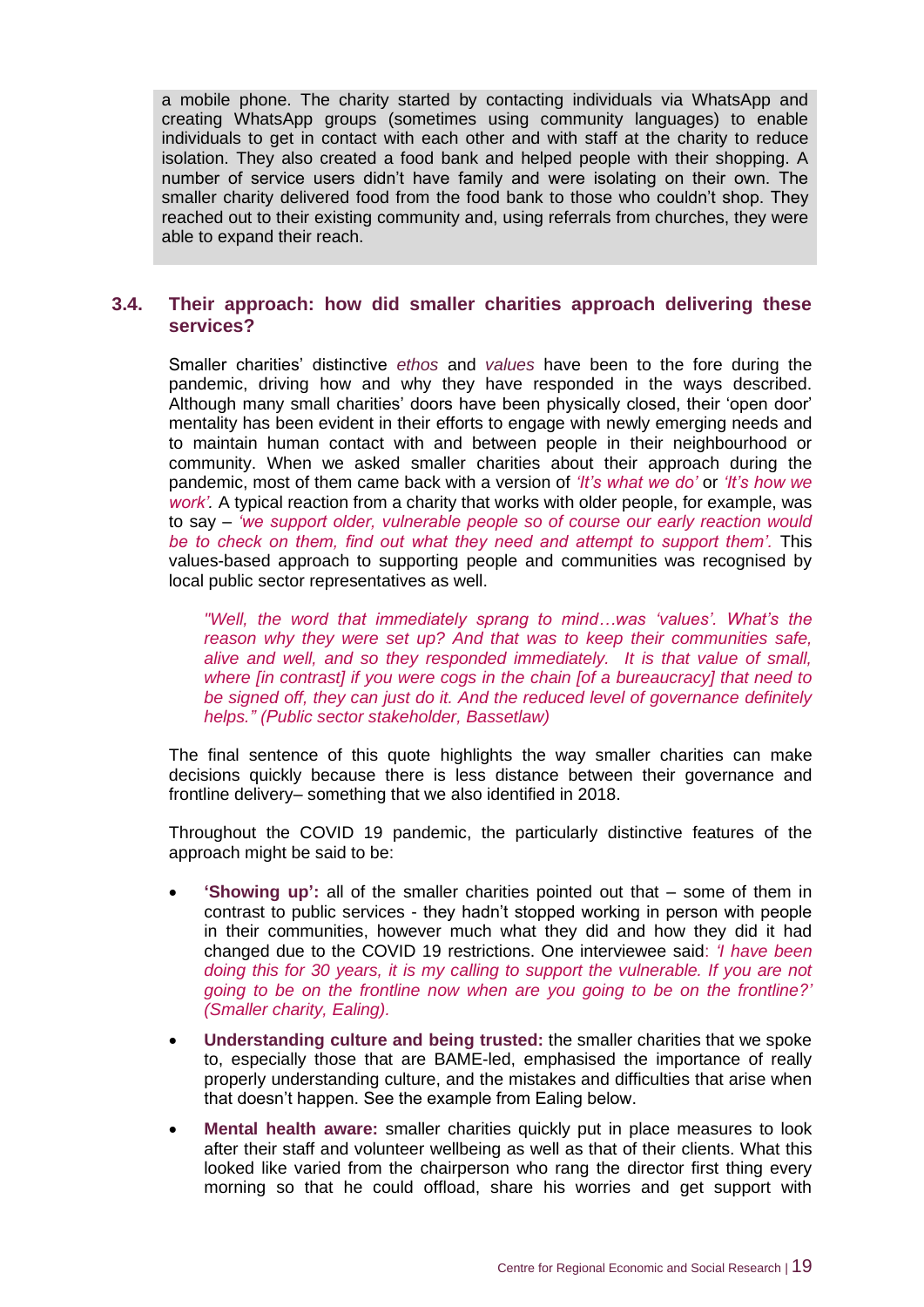planning his day; to the staff team who introduced 'Wellbeing Wednesday' to share stories and experiences and stay connected socially.

• **'Sticking around':** supporting vulnerable people and communities for the duration of the pandemic, unlike some of the spontaneous mutual aid type activity that emerged in great volume at the start of the pandemic, but dissipated somewhat over the summer as restrictions eased and people returned to work and non-acute statutory services re-opened.

The distinctiveness of this approach, being a consistent and trusted presence for vulnerable communities for the duration of the pandemic, was recognised by the public sector representatives who participated in the research.

*"What the small charities can do is what we struggle with – that personal touch, getting to know someone, offering them a consistent face, they speak to the same person and build a relationship. If you're that resident and you've not*  spoken to someone all week that continuity is really important. The small *charities have scaled up, increased their capacity and in a short space of time. As a big organisation – the council call centre – we had 20 people trained on our inquiry line and you speak to a different person each time." (Public sector stakeholder, Ealing)*

#### **Case example 8: Understanding culture in Ealing**

Smaller charities in Ealing were already aware of the importance of understanding a person's cultural background and how that might affect how and where they access information and support. One interviewee said, *'For example, me I go to the Mosque. There are 100s of Mosque culture from, you know, not only Somalia but different cultures.'* They went on to explain that it is not okay to assume that just because someone comes from the same or a different Muslim country that they will feel comfortable accessing support from a particular Mosque.

During the pandemic it had been even more important to listen carefully to the people who sought their help and understand their culture. Taking the time to get to know and understand the different people and groups that come to them for support had been important in being able to respond appropriately during COVID 19. It had given them insight into how misinformation about COVID 19 was being transmitted and therefore how best to get accurate information out to communities: *'A lot of people come from cultures where information travels fast, as do fears'*. One charity found that some of their Syrian service users were not leaving the house during the early days of COVID 19. Through engaging with them, they learned that this was because they had experienced chemical warfare and so when they heard that COVID 19 was 'in the air' they assumed it came with the same risks.

For some smaller charities, maintaining their approach had not been without difficulty. First, as with the 2018 study, most charities talked about going the extra mile, stepping up and so on. This had not only to do with their ethos and values as described above but was also a reflection on the charity and voluntary sector as a whole: *'We're used to firefighting, and we're used to not being paid for stuff that we do, and doing it anyway. So, I think for us, it's just our norm. And we never have enough money anyway.'* Second, the smaller charities were trying to maintain an 'open door' ethos, even when they had literally been forced to close them, by engaging with newly emerging needs and finding ways to maintain human contact with their clients and communities. Third, like everyone else they had to make sense of the guidelines coming from government for themselves and for their clients. This meant taking decisions about the rules they might need to introduce and the equipment they might need including, for example, Personal Protective Equipment (PPE).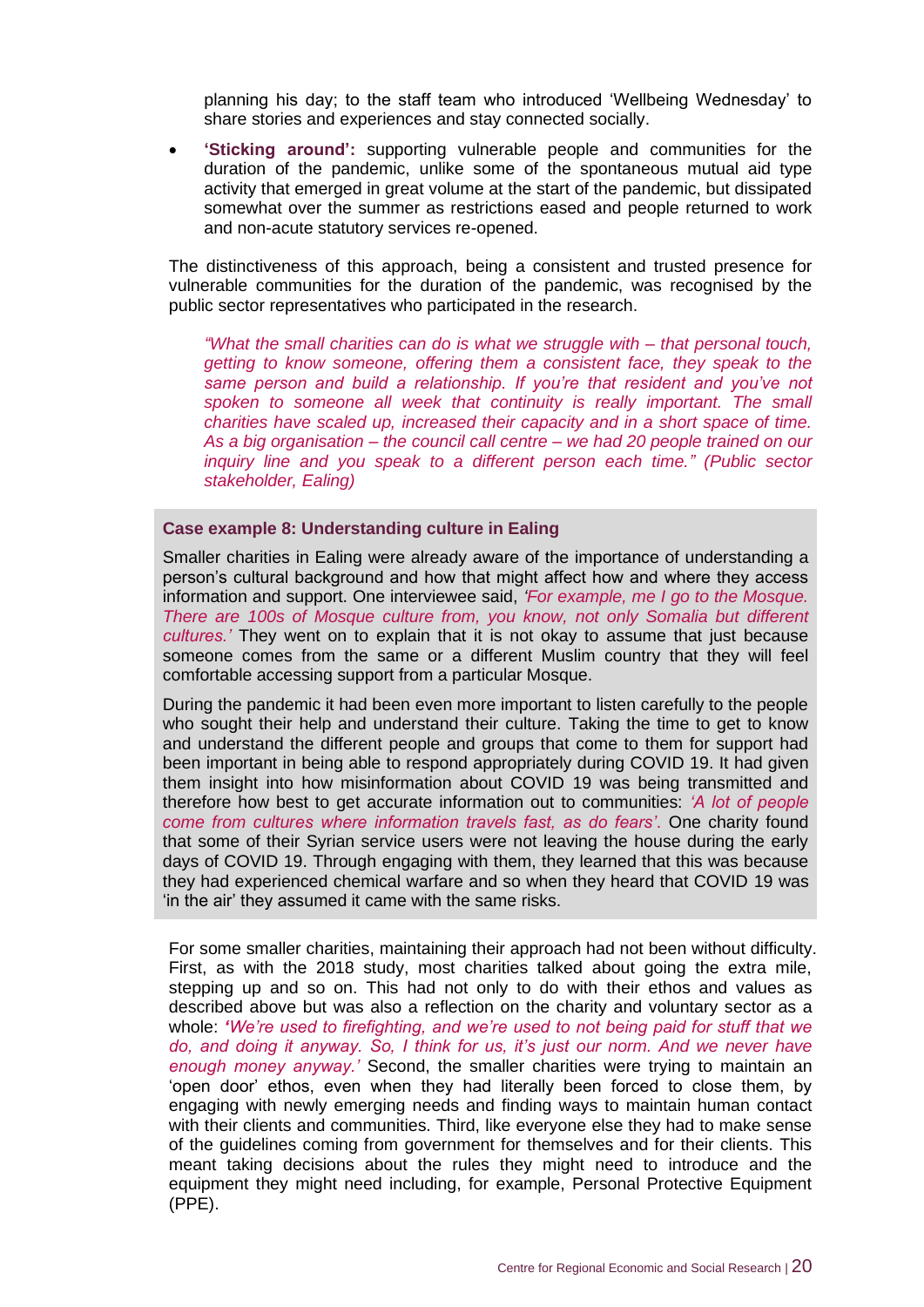Smaller charities said that it had sometimes been harder to maintain their approach when they were working closely with the public sector. We came across this particularly in connection with homelessness and the 'Everyone In' initiative. For example,

*"We had a bit of a clash of cultures because we are quite strict about things, we do bag searches and so on and I ended up having strong words with [public body staff member], on whether or not we could do bag searches, and indeed I actually pulled our team out of it. The plan was that … our guests would move to the [accommodation], and our staff would move with them to help to transition…look after them, supervise them. We had to submit to the kind of more relaxed and laid-back approach. I get where they were coming from, I still think we were right." (Smaller charity, Salford)*

#### **3.5. Their position: where did smaller charities sit in the wider ecosystem during the pandemic?**

The crisis led to smaller charities being brought directly into the public service system in a delivery sense and this was initially accompanied by reduction in power differentials, evidence of 'can-do' attitudes, flexibility over contracting rules and a reduction of 'red tape', bureaucracy and onerous monitoring. The smaller charities we engaged with mainly felt that the public sector recognised and valued their ability to reach communities and get support to them fast. These communities could be disadvantaged neighbourhoods, communities of faith or ethnicity and people experiencing poor mental health or who are seeking asylum. The public sector representatives who participated in the research confirmed this and recognised there was important learning for how they involved and engaged with smaller charities in the future.

*"So you know it is recognising that [smaller charities] were already helping to do a lot of the work with people who probably would not reach the criteria for services and recognising that [they] had probably a much wider reach than our services, which is absolutely right but how do we work that and recognise that in our kind of overall strategy. So I think, I think that really sort of shaped the things we're going to progress forward on for the next five years." (Public sector stakeholder, Salford)*

Smaller charities were seen as trusted conduits for information and communication about the pandemic and their engagement with area level response structures (such as Gold and Silver Command Groups) was often facilitated via the local infrastructure organisation.

*"I think for me what the sector can do is, to talk to their communities in a way that public sector organisations can't, so the trust is built. … And a message coming from them carries a lot more weight. Salford's makeup is one of the most deprived cities in the country. In some parts of the city ... the VCSE organisations come into their own because they've … driven the infrastructure that made those nicer places to live in, be educated in, and work in. Therefore, the reach into those families and communities has to be via those organisations. If we don't take those groups with us, we would get pilloried. You know we have to collaborate, and work, and co-produce with those groups all the time." (Local infrastructure organisation)* 

*"Everyone [each small charity] has their own pocket of the borough, their own*  patch ... If you're concentrating on a small, concentrated area that's what *people who are feeling vulnerable want. Ultimately they want to feel like they've got a friend." (Public sector stakeholder, Ealing)*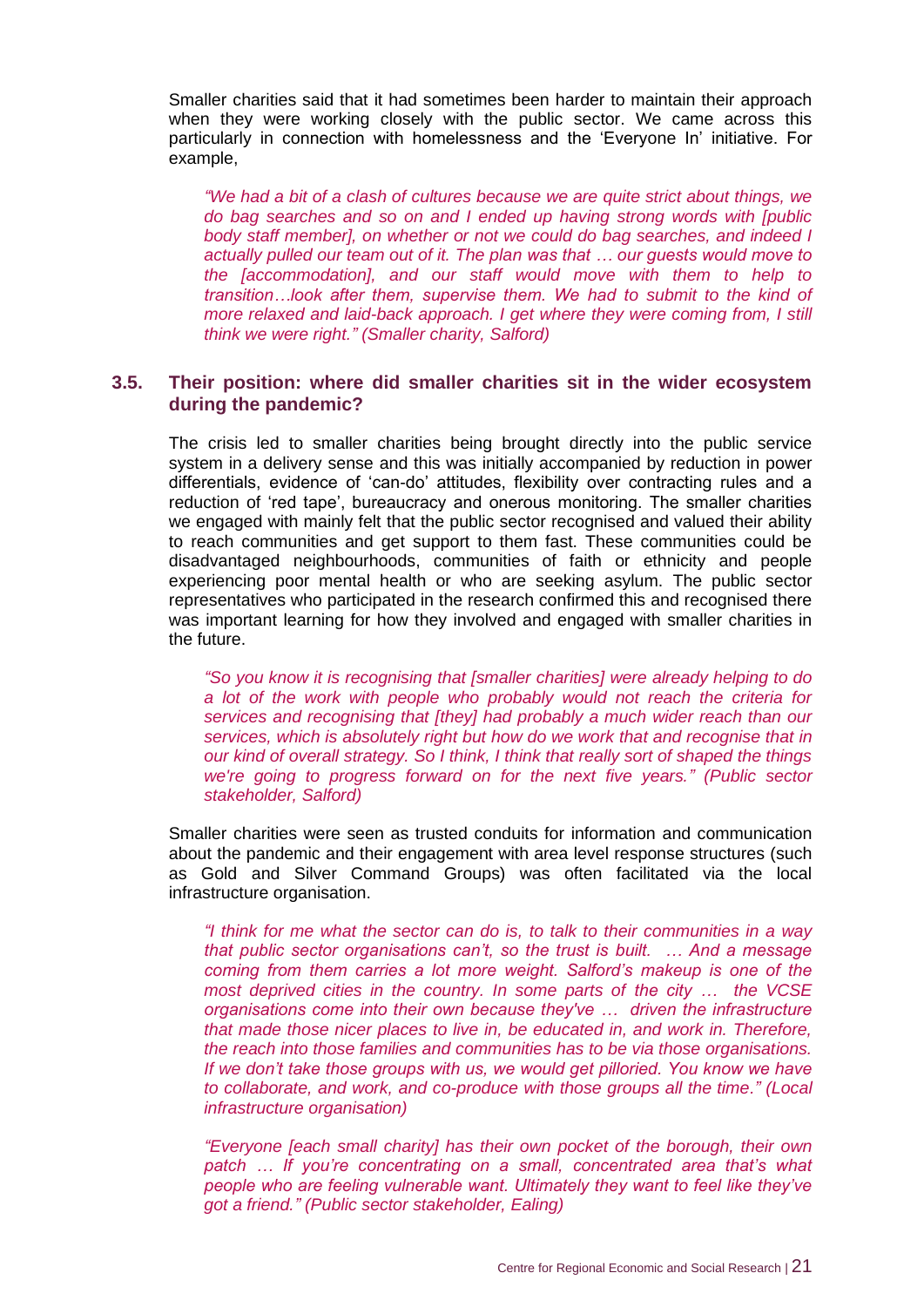Smaller charities appreciated the recognition for their role but were uncertain about this having an enduring impact on their relationship with the local council or public health bodies. This was particularly the case among BAME-led charities. Prior to the pandemic engagement between public bodies and BAME-led charities had been problematic because of limited understanding about the role and function of the different BAME-led charities that exist in each area and what they contribute. These organisations felt left out of conversations about commissioning prior to the pandemic (see case example 9) and worried that they were perceived as creating a crowded market of organisations that are all doing the same thing. They felt that public bodies and sometimes other charities, did not take the time to understand the work that they do and the cultural-specific nuances of this work: *'Engagement, inclusivity, there's a big gap still … we need to look at the community from all angles'.*  Whilst their work during the pandemic had been more visible to and recognised by other providers and commissioners, at the point the research was undertaken there was concern that this would be temporary and not lead to lasting change.

#### **Case example 9: BAME-led charities and commissioning in Ealing**

In Ealing we spoke with BAME-led charities and we also reviewed two studies carried out during the pandemic. These indicated that:

- BAME organisations continue to feel unrepresented and excluded from commissioning, continue to struggle to get funding, and worry about speaking out about this discrimination for fear of repercussions. This was raised with us during the 2018 study.
- These charities also still feel that they lose out because of a lack of recognition and understanding about what they do. From the outside, it may appear that there is duplication among local groups and organisations, but this view neglects that:
	- Ealing's population is 54 per cent ethnic minority (2018) and 46 per cent were born abroad  $(2016/17)^5$ . Each of these smaller charities – even ones working with the same community – serves a particular function.
	- In other words, people should beware conflating there being more than one charity working with say the Somali community, with there being more than one charity delivering the exact same service to that community.
	- BAME-led charities pointed out that *'people don't talk about the amount of people being helped'* or the fact that organisations are responding to *'complex issues'*, they only focus on the activities being delivered. For example, one small charity might have someone come to them with rent issues but then when they talk to the individual it will emerge that the person also has maybe four to five other underlying issues that they need support with.
	- Finally, the ability to provide a localised response in a borough as large as Ealing is important.
- While there does seem to have been some progress in understanding this, more needs to be done. One small ethnic minority charity said that, *'During COVID we were recognised, our contribution. With funding, we have to be recognised. With representation, we have to be recognised'.*
- Smaller charities feel that their ability to provide a hyper-local response in a borough as large as Ealing is important. Ethnic minority charities say that the

<sup>5</sup> Source: [https://data.london.gov.uk/london-area-profiles/](https://www.google.com/url?q=https://data.london.gov.uk/london-area-profiles/&sa=D&ust=1602747960461000&usg=AFQjCNG1Ow2BUsR1Hf11cTwLkgg78Akklw)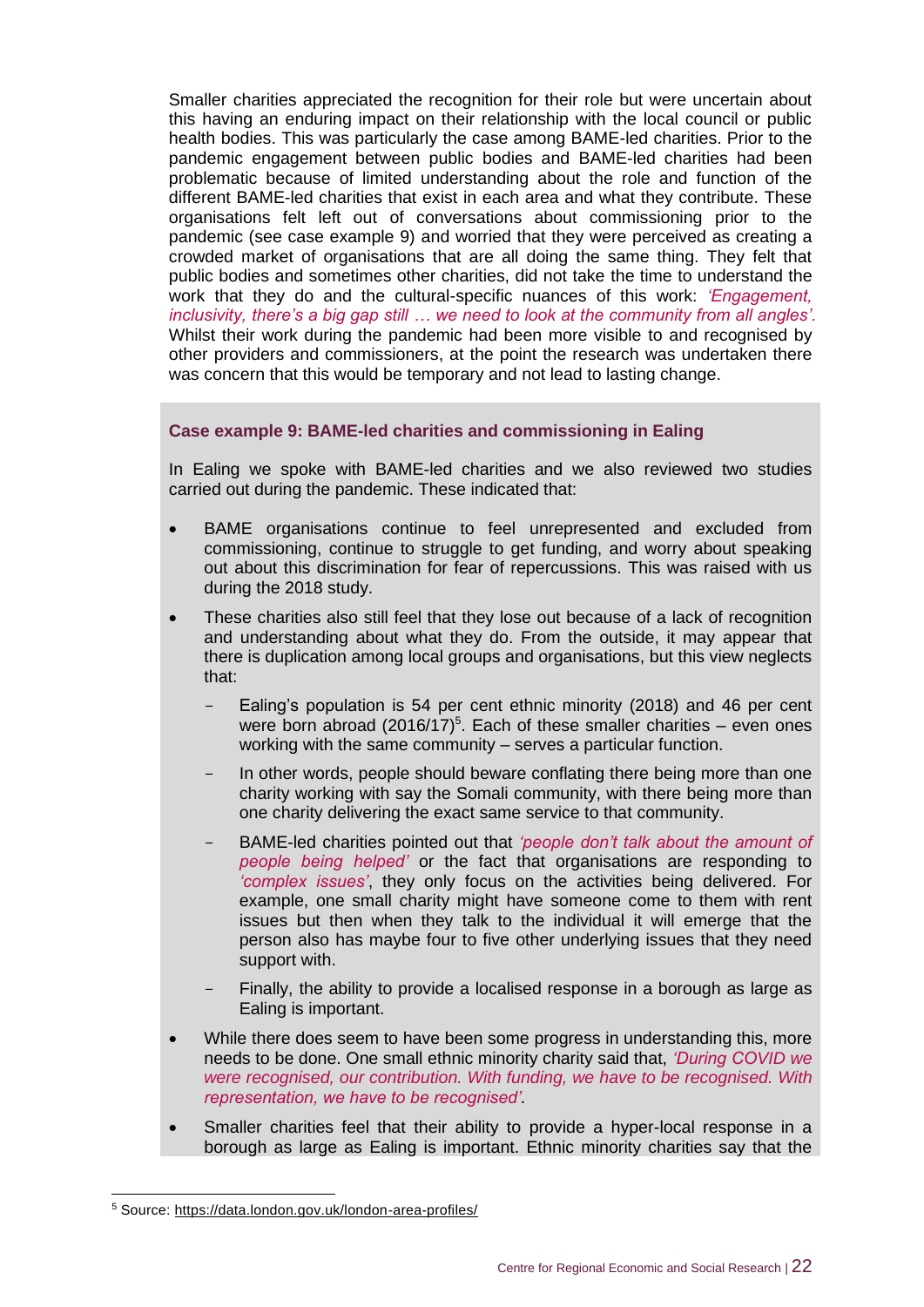number of apparently overlapping charities simply reflects the population which is 54 per cent ethnic minority.

One smaller BAME-led charity discussed how the funding environment is becoming very competitive. Representation, for example in meetings about the commissioning of services and at local authority level, is key and this is an issue for organisations like the one representing the Somalian or Horn and East Africa population, *'We only have one Somali representative … yet the Somali population is the second biggest in Ealing*'. Historically, when commissioning does happen, their organisation and other small organisations receive small amounts, e.g. £1k, to deliver a specific activity but nothing to cover the costs of delivering services. They described how they would like to see organisations like theirs more involved and/or represented in discussions right at the start in relation to service design and delivery. *'It would be helpful if…ethnic minority groups must be able to lead on the whole piece…'* enabling organisations like theirs to lead discussions about need and response. They felt their work had gained recognition, but now they need the funding to follow suit.

Although smaller charities responded early and usually more quickly, we found that public bodies, mainly councils, had then stepped in and began to coordinate the response in a given locality. While this was helpful in many ways, some smaller charities also said that the council (in Salford, for example) *'rode into town and said, you know what, we'll take this on now'* which had damaged relationships and created tensions. The table below summarises the positives and downsides of the public sector stepping in to coordinate the initial crisis response as perceived by the smaller charities we spoke with.

| <b>Positives</b>                                                                                                                                                                                                                                                                       | <b>Downsides</b>                                                                                                                                                                                                                                                                                                                                                                 |  |  |
|----------------------------------------------------------------------------------------------------------------------------------------------------------------------------------------------------------------------------------------------------------------------------------------|----------------------------------------------------------------------------------------------------------------------------------------------------------------------------------------------------------------------------------------------------------------------------------------------------------------------------------------------------------------------------------|--|--|
| They had enabled new sites to be found from<br>which to distribute food in communities e.g. a<br>new pop-up food bank in a community centre.                                                                                                                                           | Taking over and not listening to or working with<br>the smaller charities already delivering help and<br>who had great relationships with communities.                                                                                                                                                                                                                           |  |  |
| They invited the CVS into key discussion and<br>planning forums, which aided the flow of                                                                                                                                                                                               | Ignoring smaller charity expertise on things like<br>managing accommodation for homeless people.                                                                                                                                                                                                                                                                                 |  |  |
| information and improved working relationships<br>between key people.                                                                                                                                                                                                                  | Disrupting pre-existing partnerships between<br>smaller charities and other providers, for                                                                                                                                                                                                                                                                                       |  |  |
| It raised awareness and understanding of how<br>smaller charities and the wider voluntary sector<br>were responding to the crisis and who they<br>were supporting. It was hoped that this could<br>bode well for future partnership working and<br>commissioning by the public sector. | example in relation to food and accommodation.<br>Frustratingly slow processes leading smaller<br>charities to revert to their own networks and<br>ways of doing things, for example posting on<br>social media to get hold of a particular item for a<br>destitute individual or going direct to their own<br>food distribution partners.                                       |  |  |
|                                                                                                                                                                                                                                                                                        | Implications for how the relationship between<br>the voluntary sector and public sector is<br>managed longer term. This includes, for<br>example, concerns that the central role played<br>by local infrastructure organisations may crowd<br>out smaller organisations once the pandemic is<br>over, both in terms of funding for service<br>provision and strategic influence. |  |  |
|                                                                                                                                                                                                                                                                                        |                                                                                                                                                                                                                                                                                                                                                                                  |  |  |

#### **Table 3.1: Perceptions of positives and downsides of public sector coordination of the initial crisis response**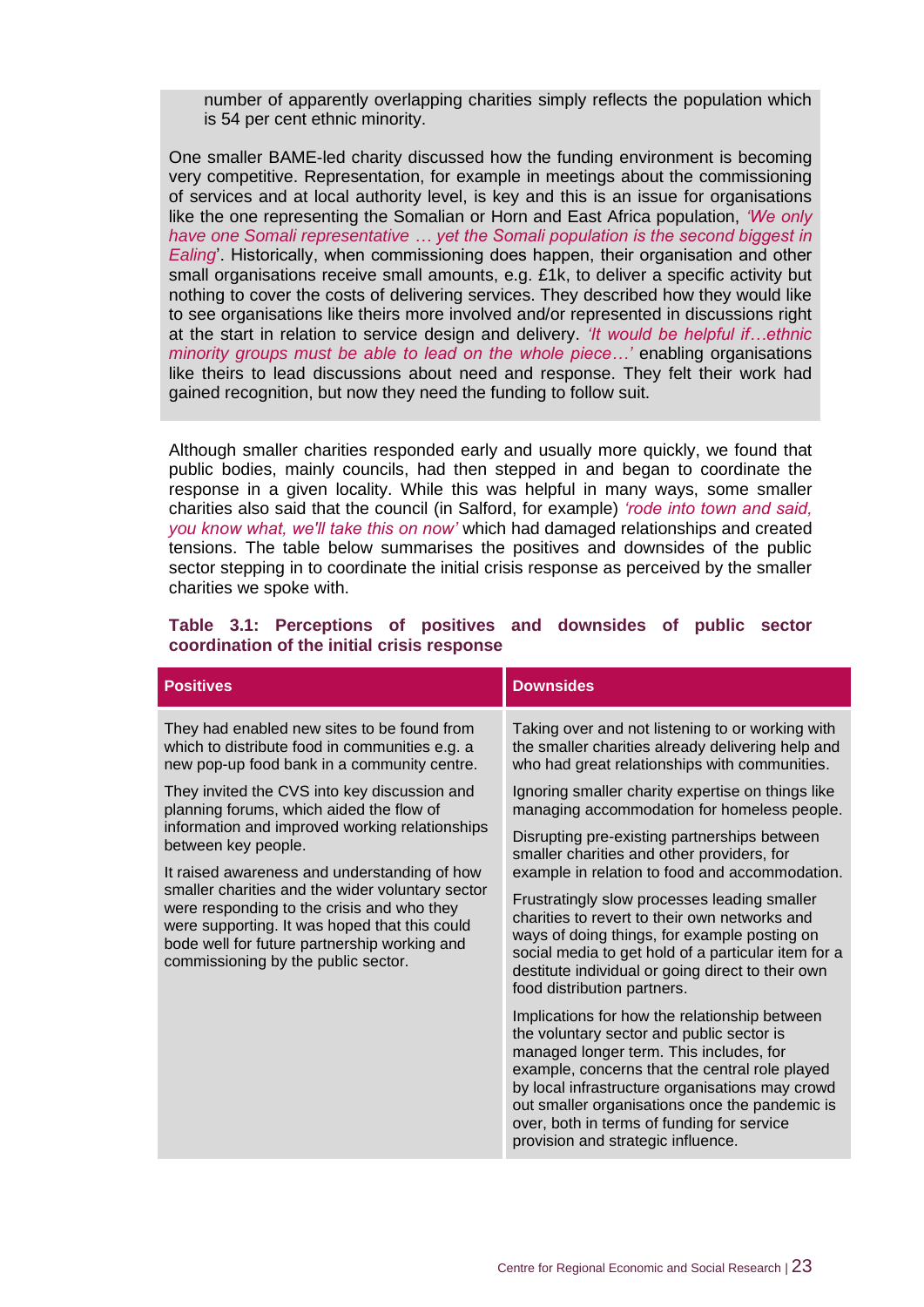#### **3.6. Conclusion**

Our research suggests that smaller charities made a major and distinctive contribution to the response to the COVID 19 pandemic in localities across England and Wales between March and September 2020. In essence, we found that **smaller charities 'showed-up' at the beginning of the pandemic and have then 'stuck around' for its duration**, and that this is in contrast to other types of responder such as parts of the public sector, who were slower to react early on, and informal support and mutual aid, which has dissipated over time.

The work of smaller charities was concentrated on **addressing four main areas of need where the public sector** and other providers have been less visible: access to food, isolation and loneliness, information and mental health/wellbeing; and they tailored their response to different groups and communities experiencing complex social issues using their local knowledge and relationships. In providing this support smaller charities stayed true to their 'open door' ethos by finding multiple ways to maintain human contact by checking up on people, keeping in touch with them and connecting them to one another too.

**Who smaller charities worked with was particularly distinctive**, as they acted as a conduit for help with **five main groups or communities where having a relationship of trust was especially critical** and who were less well served by mainstream provision: disadvantaged neighbourhoods, communities of faith or ethnicity, people experiencing poor mental health and those who are seeking asylum.

While there have been some great examples of joint working and integrated provision (particularly to address food poverty), **the smaller charities we spoke to were uncertain about whether this would lead to lasting change in their relationship with public bodies**. BAME-led organisations in particular continue to experience poor awareness and understanding in the public sector (and also among some larger voluntary organisations) of their value and offer.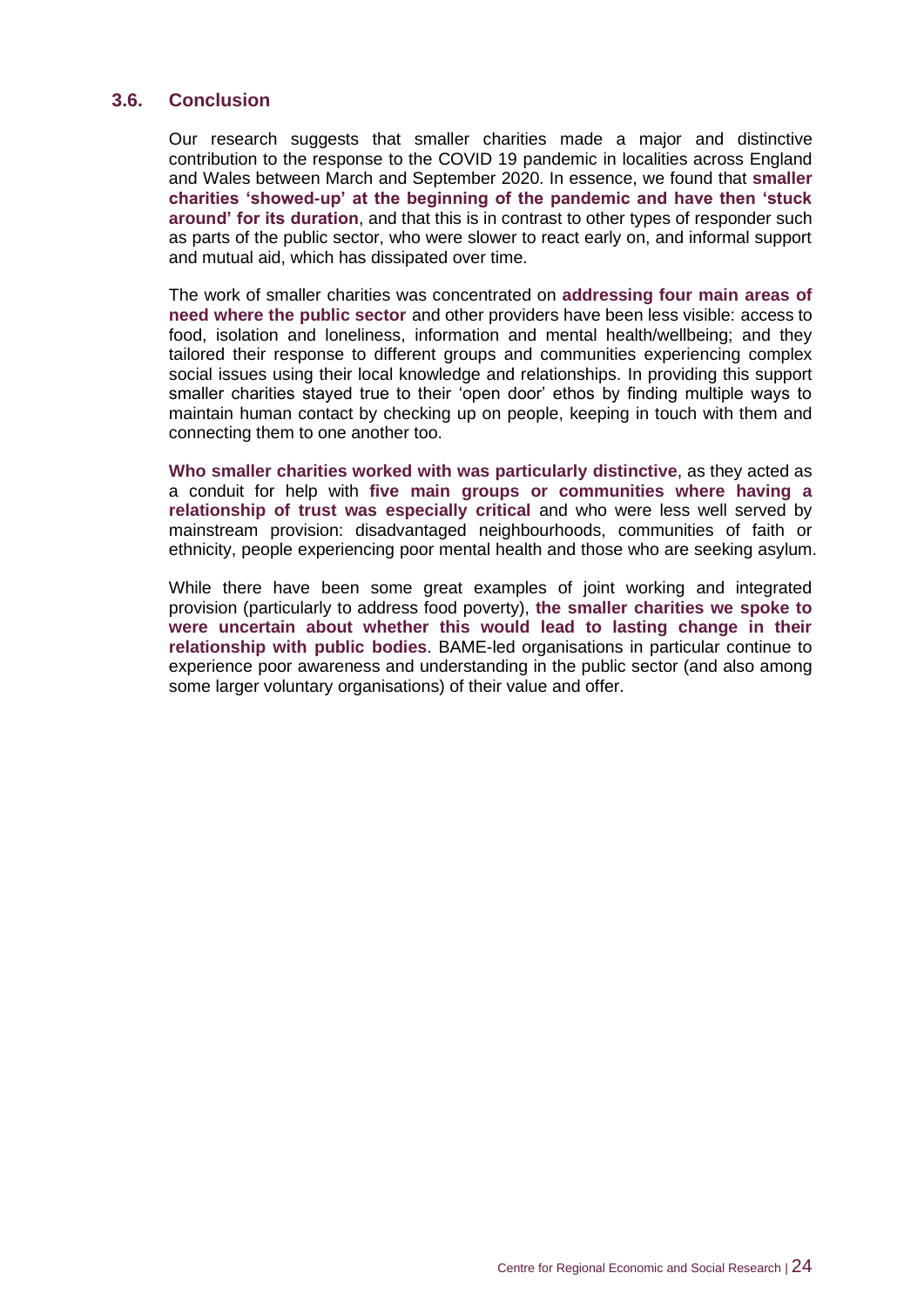# 4

## <span id="page-30-0"></span>4. **The value of smaller charities' response to the COVID 19 pandemic**

The 2018 study highlighted the value that small charities create for individuals and the economy, and the added value they bring through maximising volunteering, leveraging funding and being embedded locally. Our findings about how smaller charities responded to the COVID 19 pandemic back this up. But they also draw particular attention to **the value smaller charities create through their absorptive and adaptive capacity** – their preparedness to identify and respond to the changing needs of local people and communities experiencing complex social issues.<sup>6</sup> The pandemic provides an opportunity, therefore, to revisit the way we think and talk about the value of small charities and how this is taken account of through public policy.

#### **4.1. Value to individuals and communities**

The 2018 research revealed how smaller charities brought value to the people and communities in their area. The charities enabled people experiencing complex social issues to achieve personal, social and emotional outcomes, such as wellbeing, that can lead to economic and other so-called 'hard' outcomes like finding work. During the pandemic, the work of smaller charities to promote and preserve positive wellbeing has been particularly important:

- **Keeping people physically safe and well** through providing food and access to medicines.
- **Mitigating the impact on mental health** of social isolation brought about by lockdown, shielding and the emotional effects of being required to maintain physical distancing.
- **Providing accurate, appropriate information** to people who were confused by government communications about COVID 19 or by rumours circulating in their community.

<sup>&</sup>lt;sup>6</sup> For discussion of the importance of adaptive capacity as a source of resilience during humanitarian crises see: Béné, C., Godfrey-Wood, R., Newsham, A., & Davies, M. (2012). *Resilience: New utopia or new tyranny? - Reflection about the potentials and limits of the concept of resilience in relation to vulnerability reduction programmes*. IDS Working Paper 405. Brighton: Institute of Development Studies.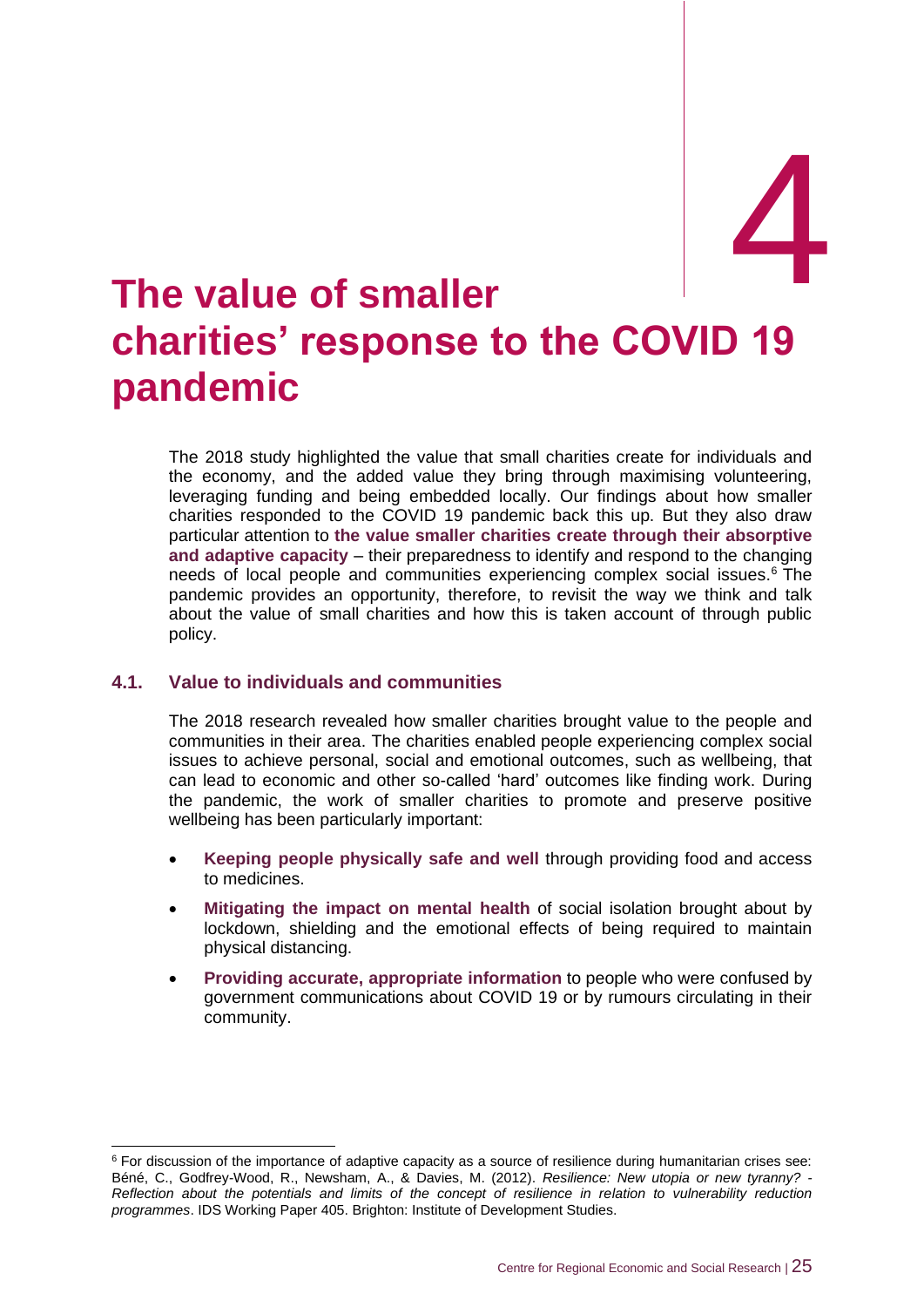As we noted in our 2018 report, sometimes the role smaller charities play is simply preventing people's lives from getting even worse. Whilst it is hard to quantify the difference this makes to their lives; it is likely to mean that they may emerge from the hardship they faced – whether a recession or a pandemic – in a better position that they otherwise might be and with less need for acute public services.

#### **4.2. Value to the economy**

Considering economic value of smaller charities, it is important to first recognise the wider economic impact of the COVID 19 pandemic. At the time of writing the UK economy is estimated to have shrunk by around nine per cent since the beginning of the pandemic in March 2020. Similarly, the number of people claiming either Jobseeker's Allowance or Universal Credit because they were searching for work is now 2.7 million: 1.4 million higher than March. In this context, it seems likely that the economic footprint of some smaller charities will be diminished as a result of the pandemic, at least in the short term. However, the fact that most smaller charities stayed active during the pandemic and continued to employ local people rather than relying on furlough or making redundancies when many local businesses were forced to make these difficult choices, undoubtedly meant that their **economic footprint was maximised**. As identified in the 2018 report, smaller charities tend to employ local people and utilise local supply chains, so their ability to continue to operate throughout the pandemic will have been of real benefit to the economy at a local level.

Furthermore, many smaller charities have been able to **access pots of funding** which has helped them with the initial crisis response and could not have been brought into local areas by other types of providers. However, it must be noted that these grants were small-scale and short- term and were unlikely to offset loss of income from rental or other trading. Looking forward, perhaps of more concern is how straightforward it will prove to be for smaller charities to continue to access new grants or contracts in the future as the wider economic effects of the pandemic impact on public spending and charitable donations.

A further feature of the economic value of smaller charities highlighted in the 2018 report was **how their work leads to 'upstream' benefits for the public purse** by, for example, supporting people into sustained employment or reducing the need for acute health and care services. During the pandemic, most smaller charities focussed their work on supporting people and communities most likely to be adversely affected by the novel coronavirus, by doing their best to reduce the risk of people in extremely clinically vulnerable groups actually contracting the virus, and by mitigating the wider effects of lockdown. These efforts incurred **very little additional cost to the public sector** and undoubtedly prevented some people from getting unwell with COVID 19, thus **minimising the demand on the health system** during a period in which acute care was stretched to the limit.

#### **4.3. Added value to public, social and community infrastructure**

Finally, we identified three main ways that smaller charities have been able to add value to what was happening locally during the pandemic:

- By using their **networks and partnerships to maximise the effectiveness of the initial crisis response** e.g., in food distribution, volunteer utilisation and engaging in public-sector decision-making forums.
- By reassigning staff and volunteers to new roles in order to **meet new needs and complex social issues**, as they emerged.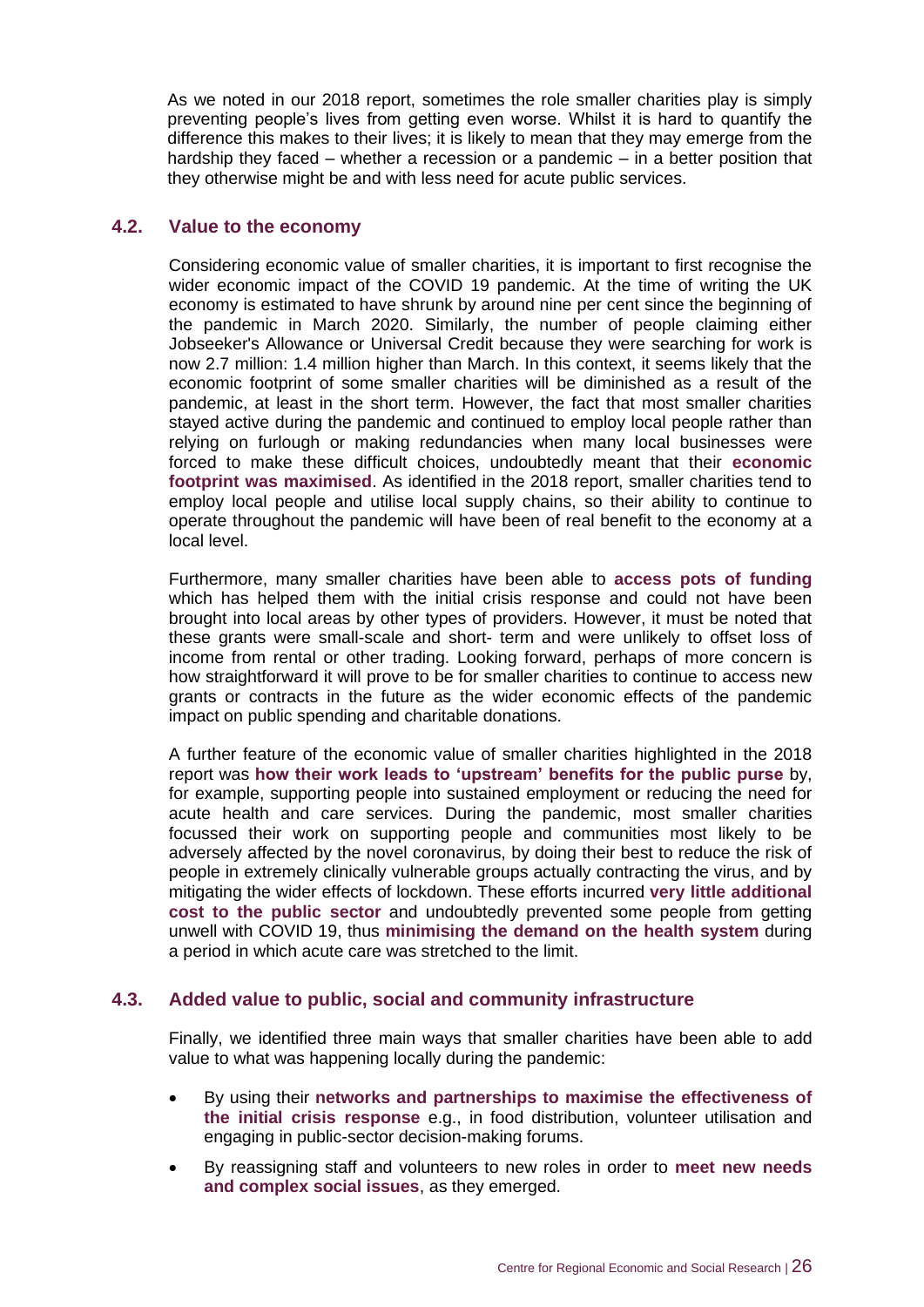• By **communicating public health and other government messages** to groups and communities where these were not getting through because of language barriers or mistrust of public bodies.

Our data suggests that many smaller charities and BAME-led organisations in particular, feel that the value they bring remains poorly understood. Some were not optimistic about the future in this respect despite having experienced increased recognition during the early months of the pandemic.

#### **4.4. Rethinking the social value of smaller charities**

The examples discussed throughout this chapter suggest that the real value of smaller charities during the COVID pandemic has been the fact that **'showed-up'** to support the people and communities that needed them the most and have then **'stuck around'** as the crisis has persisted. How they work, in particular their **absorptive and adaptive capacity** in the face of a crisis, and deep understanding of needs, enabled them to respond quickly and flexibly to people and communities affected by complex social issues. By contrast, the public sector and larger charities and voluntary organisations appeared much less agile and in touch with these communities, especially early on during the crisis when they took longer to take stock of its effects and put new processes and services in place. Similarly, some of the very agile and responsive informal volunteering and mutual aid activities that emerged at the very beginning of the pandemic have dissipated over time. By working in their distinctive way, and through their networks and relationships, smaller charities have been a key part of the wider civil society response that is generally thought to have **helped slow the spread of the virus** by ensuring that people were supported to stay at home.

Social value legislation is one of the main mechanisms through which public sector bodies are required to take account of the contribution small and locally based organisations make to the social and economic wellbeing of an area. The 2018 report demonstrated that the Public Services (Social Value) Act 2010 needed to be implemented more consistently and effectively, and in a way that recognised the distinctive features of smaller charities. Recent changes to national social value guidance<sup>7</sup> offer some hope by recommending embedding an understanding of how organisations support *"COVID 19 recovery, including helping local communities manage and recover from the impact of COVID"* in decision making. Similarly, the advice that *"evaluation of the social value aspect of bids should be qualitative so all potential suppliers…can successfully bid by describing what they will deliver and how they will deliver it"* ought to level the playing field for smaller charities even further. This report builds on the 2018 report by providing further evidence of how smaller charities provide social value that can be understood qualitatively in ways that often go beyond what they have been commissioned to deliver.

In light of these changes, recognising that **smaller charities' response to the pandemic is evidence of their social value**, and that **social value runs through everything smaller charities do**, will be important. But there remains a challenge for local and national policy makers to ensure that this understanding of social value becomes embedded in key policies, strategies and investment programmes. This includes activities specifically focussed on rebuilding the economy and communities once the immediate effects of the pandemic have subsided, but it applies equally to mainstream procurement and commissioning practices across the public sector and wider efforts to engage smaller charities in key strategy discussions.

<sup>7</sup> See Procurement Policy Note – [Taking Account of Social Value in the Award of Central Government Contracts](https://assets.publishing.service.gov.uk/government/uploads/system/uploads/attachment_data/file/921437/PPN-06_20-Taking-Account-of-Social-Value-in-the-Award-of-Central-Government-Contracts.pdf) (Action Note PPN 06/20 September 2020)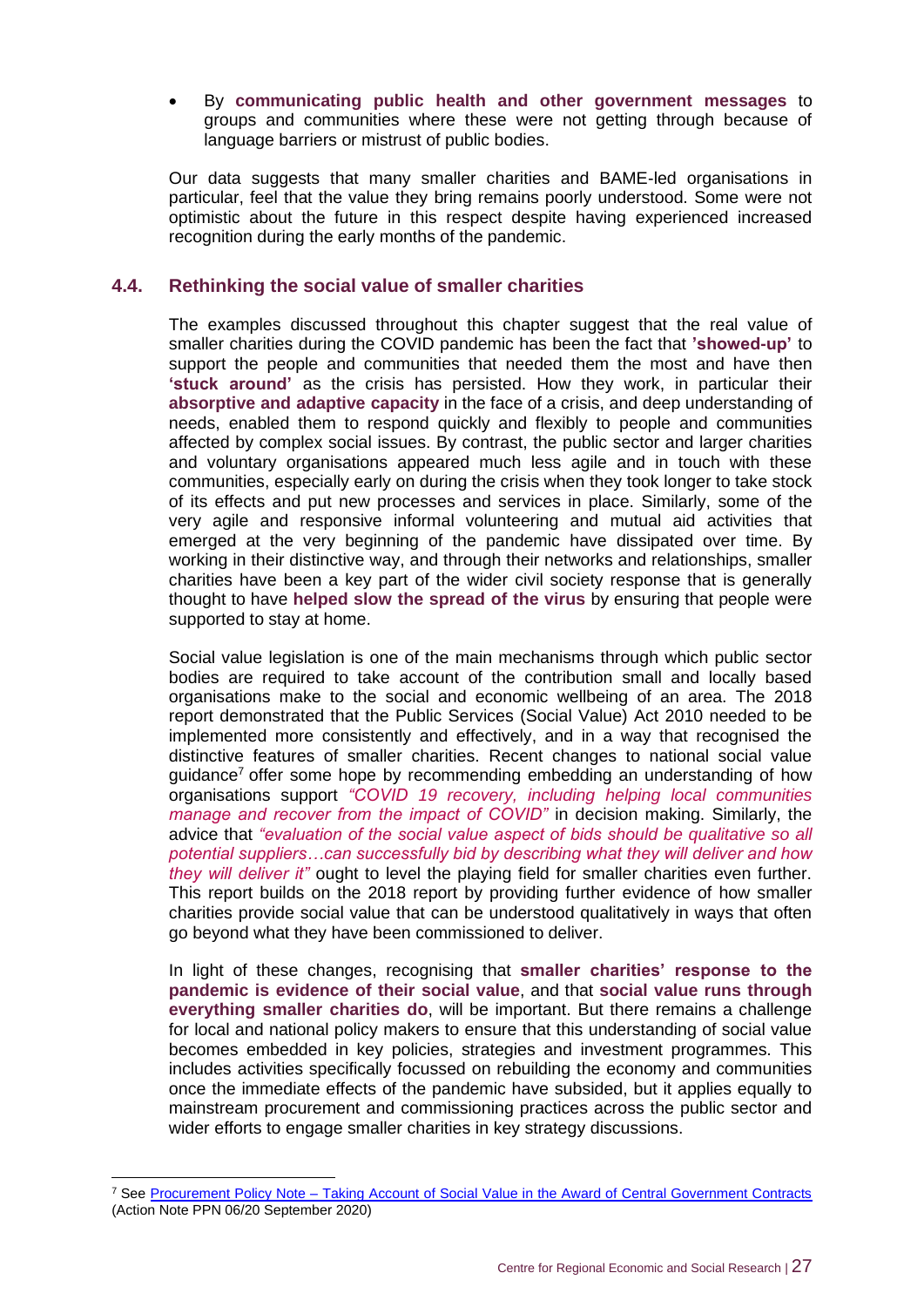#### **4.5. Conclusion**

Our findings suggest that the COVID 19 pandemic is an opportunity to revisit the way we think and talk about the value of small charities. They demonstrate that **the absorptive and adaptive capacity of small charities has been of immense value to communities** during the crisis. It enabled them to identify and then respond to the needs of individuals and communities experiencing complex social issues. For example, smaller charities have helped individuals stay physically safe and well, have mitigated the mental health effects of isolation, and ensured that accurate information about the pandemic reached communities not accessing government or council sources. Through their networks and relationships, through reassigning their staff to new roles and communicating public health messaging, small charities have contributed to a wider civil society response generally thought to have helped slow the spread of the virus by ensuring that people were supported to stay at home.

Moving forward, there remains a challenge for local and national policy makers to **ensure that the value of small charities during the pandemic is recognised, and an understanding of their importance embedded in policies, strategies and investment programmes** once the immediate effects of the pandemic have subsided.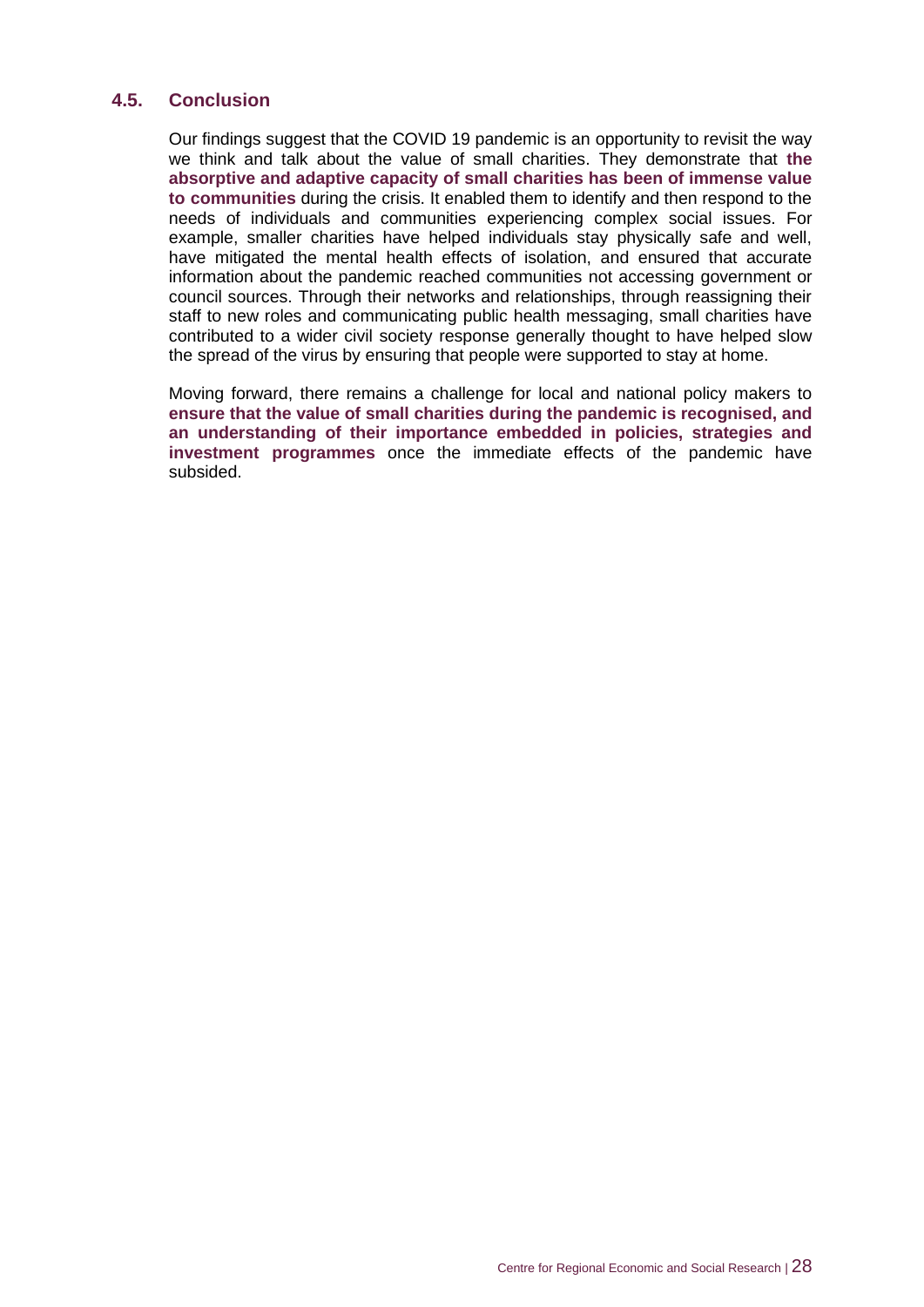# <span id="page-34-0"></span>**Challenges for smaller charities arising from the COVID 19 pandemic**

Looking back over the findings presented so far and reflecting on the diverse settings of the four case study areas, we were struck by the **consistency of the challenges facing smaller charities regardless of size and field of operation**. This reflects the sheer force and universality of the **shock** that smaller charities needed to absorb and adapt to as the COVID 19 pandemic developed. Some observers have noted that never before have such national – indeed global – forces impacted so severely on the sector in such a short space of time. So, although organisations in all sectors were facing similar challenges, smaller charities are unique in having very few material resources with which to respond and yet, driven by their mission, continue to 'stick around' no matter what through the course of the crisis. We suggest that there are three broad groupings of challenges facing smaller charities:

- **1.** Changing service user and community needs.
- **2.** Organisational challenges financial and human.
- **3.** Relationships and networks clients, volunteers and partnership working.

We discuss these challenges in more detail in the remainder of this chapter, and suggest that these mean that funders, policy makers and government are likely to need to continue to closely monitor how smaller charities adapt to or succumb to these pressures, and to **develop effective policy responses** over an extended period.

#### **5.1. Challenge 1: Service user and community needs**

#### *Increase in need*

The experiences of the smaller charities we spoke to emphasise that the number of individuals experiencing issues and requiring support as a result of COVID 19 continues to increase and that the ways in which the crisis is affecting people continues to change and evolve. Often, smaller charities are facing growing complexity in the nature of the demand (see below) alongside general increase in need, and this can be highly unpredictable and therefore challenging for them to plan for.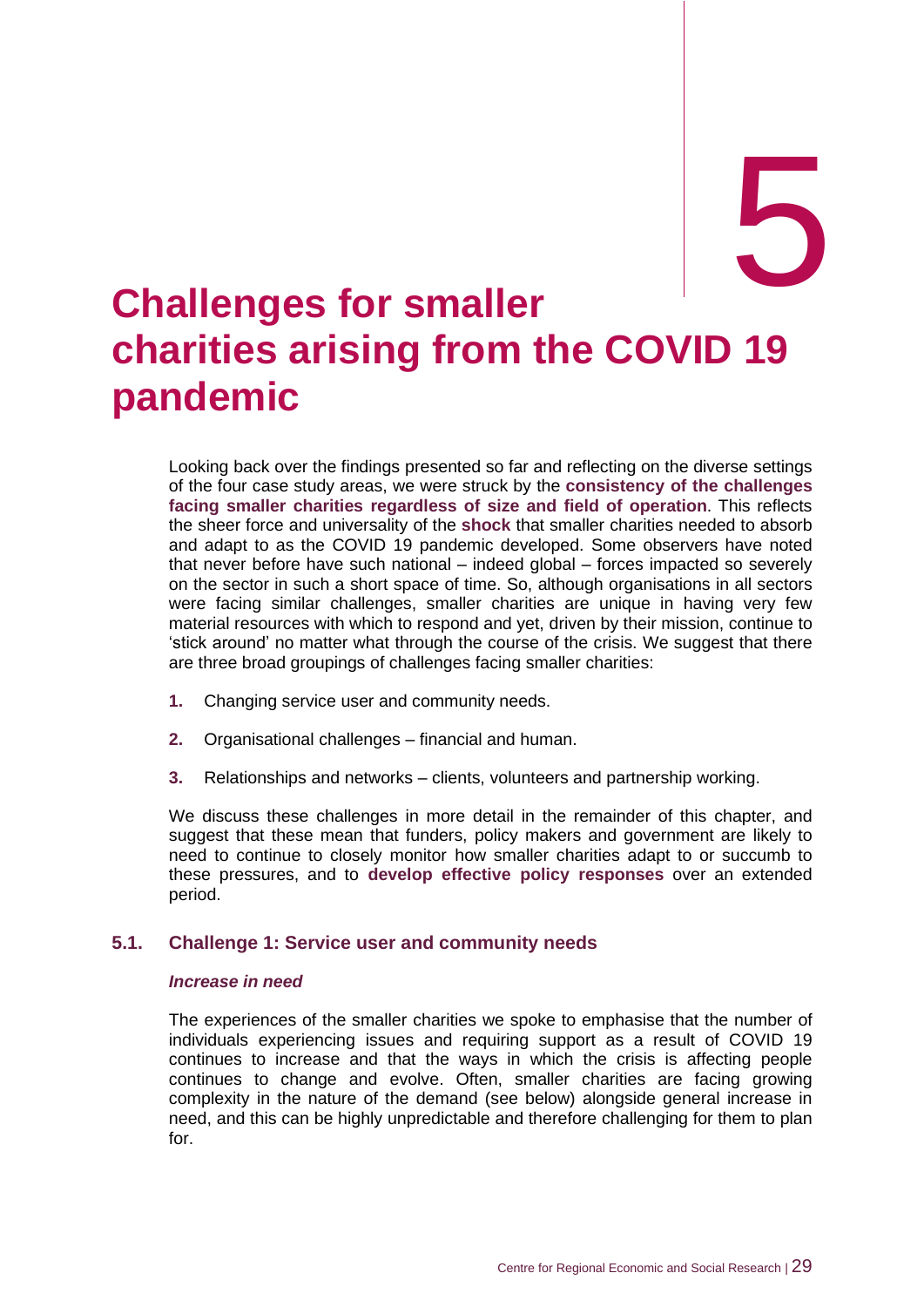For example, one smaller charity in Ealing that supports both individuals who are homeless and those who are vulnerable as a result of recent or long-term unemployment found that during the course of the pandemic the number of homeless individuals coming to them for support continued to drop. The number of homeless clients appeared to go down initially because the council was getting people into hostels. However, although the clients initially went to the hostels, they soon reverted to coming to the soup kitchen and day centre (operating from the pavement) for food. Alternatively, in some cases they were subsequently evicted so some of these individuals came back to the organisation for support. The charity also began to see new groups coming to them, for example the recently unemployed and whole families with children facing destitution.

Undoubtedly, another issue that smaller charities are identifying is a significant increase in mental health issues, from an already high level of concern about the issue pre-pandemic. Indeed, several charities anticipated that these challenges would increase during the autumn and particularly in the light of anticipated further restrictions and lockdowns. For instance, a smaller charity in Salford stated that the main issues are complex and inter-connected, and include mental health problems, drug and alcohol abuse and domestic violence. In the circumstances they felt compelled to be there and to help people as best they could but said the level of need was beyond what could be met by smaller charities alone.

Another smaller charity in Wrexham felt obliged to step in and fill the gaps left by important public services, in providing home-help services which had stopped during lockdown. This charity made the decision to step in, as they felt that their service users were at risk, although in doing so they acknowledged a degree of frustration at how they were able to adapt quickly, and retain high levels of engagement, when they felt that some statutory organisations were not doing the same. This has actually led to the same smaller charity expanding its activities, beyond its current remit, in order to meet this increased, and shifting, level of need. They reflected on the pressures this placed on staff (for instance having to take on new roles and adapt rapidly) even though this strategic shift had been part of their pre-COVID plans. COVID 19 has simply forced change at a much quicker pace.

#### *Identifying and addressing new need, and COVID 19's adverse impacts*

As a direct result of their outreach work during the pandemic, some smaller charities said they had become aware of people who were not previously accessing their services. For example, one organisation estimated that 60 per cent of the individuals they were making home deliveries to were not known to them before COVID 19. Several smaller charities also talked movingly about how, through visiting service users at their homes, it was the first time they had come to know about some of the appalling living conditions that exist, with overcrowding noted as a particular recurring issue. A survey of Black, Asian and minority ethnic (BAME) residents in Ealing<sup>8</sup> had identified *'a family of 8 found living in a one-bedroom flat with one, functioning window, providing no safe space to self-isolate if anyone developed any of the Covid 19 symptoms'*.

In this way some smaller charities have come to recognise that the scale and complexity of the issues facing many of the individuals they already support is much greater than previously thought. A charity in Ealing commented that even though they were well-embedded in their community, knew a great deal about its challenges

<sup>&</sup>lt;sup>8</sup> See *Impact of Covid-19 on Ealing BAME Communities*. Survey conducted by United Anglo Caribbean Society; Golden Opportunity Skills and Development; Came Women and Girls Development Organisation; Ealing Somali Welfare and Cultural Association; Horn of Africa Disability and Elderly Association; and The Tamil Community Centre. Published September 2020. The survey collected data 342 BAME residents.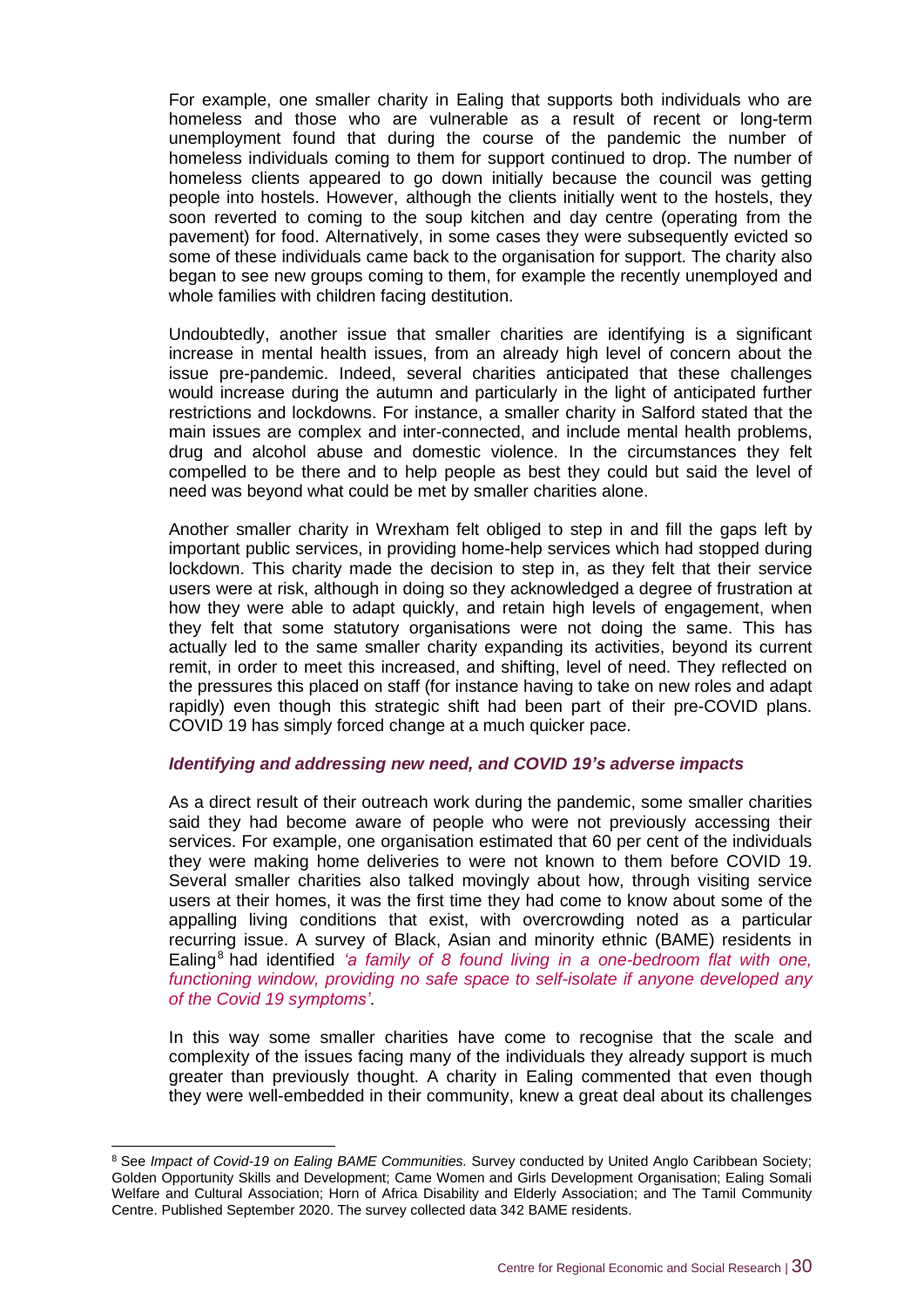and levels of need, they still found themselves shocked by the extent to which people were living in unsuitable or overcrowded accommodation.

*"At its most extreme we found that a family was living in a shed." (Smaller charity, Ealing)*

The significant and disproportionate impact of COVID 19 on BAME populations in the UK has been widely reported. With its high population of BAME residents, smaller charities in Ealing have seen these effects first-hand.<sup>9 10</sup> Organisations run by and working with BAME residents are grappling with providing the kind of support needed for individuals and families that have faced bereavements. They have particularly observed an increase in the number of individuals experiencing poor mental health as a result of the direct impacts (loss of family members) or indirect effects (loss of employment). Whilst there has been a coordinated response by both local charities and council-led initiatives, for instance Ealing Together, it has been local charities, in particular those run by BAME residents that have been on the front line responding to these needs and who are already seeing an increase in demands on the services and support that they provide.

#### **5.2. Challenge 2: Organisational challenges - financial and human resources**

#### *Declines in funding/funding unpredictability and volatility*

Smaller charities noted that despite usually being very prudent with their finances, COVID 19 was hitting them hard. One Wrexham charity said that there has been a general increase in short-term funding, leading, as the CEO put it, to them committing to a wider range of activities, but also trying to steer a course that allowed them to lay foundations for expected increases in future demand. Again, as above, they were particularly concerned about the rise of mental health problems and expected having to take some investment risks in order to prepare.

Not all smaller charities were so (cautiously) optimistic, however. In Ealing several of the case study charities we spoke with said that they were struggling to access funding prior to COVID 19 as a result, they thought, of the wider trends in the funding environment and,

*"… have found their funding significantly and adversely affected as a result of the pandemic…with sector cuts on the horizon alongside expected spikes in need" (Smaller charity, Ealing)*

Although many organisations have been able to access the emergency funds that have been made available by trusts, foundations and public sector bodies, in a survey of voluntary and community organisations across Ealing 51 per cent described their funding as having been *'greatly affected by the pandemic'*. Many lost all or some of their core sources of income almost overnight, for example income from room or building hire and community fundraising events. As a result, for one smaller charity described their situation as follows:

*"We are actually a struggling organisation, it is just because of the passion what we have and the commitment that we have that we do the things we do." (Smaller charity, Ealing)*

<sup>9</sup> The above survey found that over 83 per cent of those surveyed knew someone that had died as a direct result of contracting COVID 19.

<sup>10</sup> See also *How do we build back better? Ensuring organisations improve practice in light of learning during the Covid-19 pandemic.* Study conducted by Young Ealing Foundation and Ealing Community Network published 2020. The study collected data from 83 Ealing voluntary and community organisations.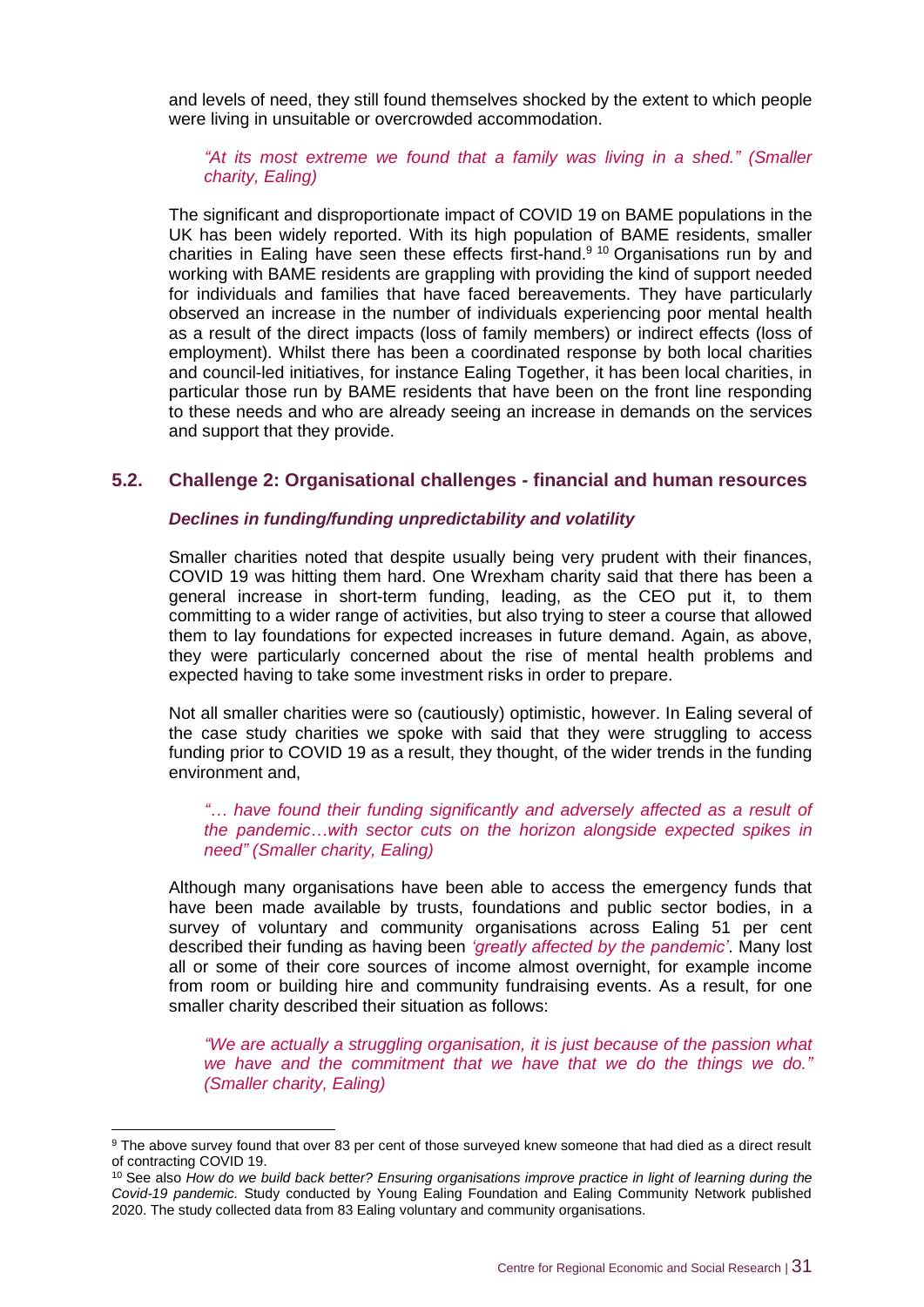Perhaps unsurprisingly, there was near unanimous concern across our case study areas about the availability and stability of future longer-term funding. One smaller charity said that the emergency funding had been helpful in terms of enabling them to respond to the immediate situation, for example enabling them to buy Personal Protective Equipment (PPE) and put up partitions to be able to continue delivering face-to-face services. However, they are hugely concerned that there won't be any reliable funding from April 2021 onwards. To add to the uncertainty, they noted that funders are typically providing standard replies and not providing clarity or reassurance about future plans.

#### **Case example 10: Food banks**

Ealing Food Bank has found that donations have significantly decreased – in the peak it was receiving more donations than were going out – and they are now giving out more than they are getting in. This was thought to likely be a drain on their reserves.

Bassetlaw Foodbank meanwhile decided to suspend its operations at the beginning of the crisis because its volunteers tend to be older and either felt unable to continue to volunteer or were required to shield themselves, and as described in Chapter 2, the local infrastructure organisation and its public sector partners rapidly ramped up the 'humanitarian foodhub', effectively replacing the food bank with a larger-scale model of delivery.

#### *The specificity of funding for COVID 19 activity*

As already briefly mentioned, there was appreciation for funders who had allowed existing funding to be used flexibly and moved quickly to introduce small-scale, responsive grants to support COVID 19 responses, but this break to 'business-asusual' also had some downsides. Smaller charities expressed some concern that some funders had stopped or suspended existing programmes, in order to rapidly shift their focus to COVID, leaving organisations seeking non-COVID funding in a difficult position. This seemed to be a particular concern for smaller charities with a traditional specialist focus that was perhaps less directly impacted by COVID 19. In Bassetlaw for instance, one specialist cancer survivors charity argued that, particularly in the context of a collapse in fundraising income, they were further squeezed by the uncertainty facing funding that could support their ongoing work which is still needed and isn't, superficially at least, hugely impacted by COVID.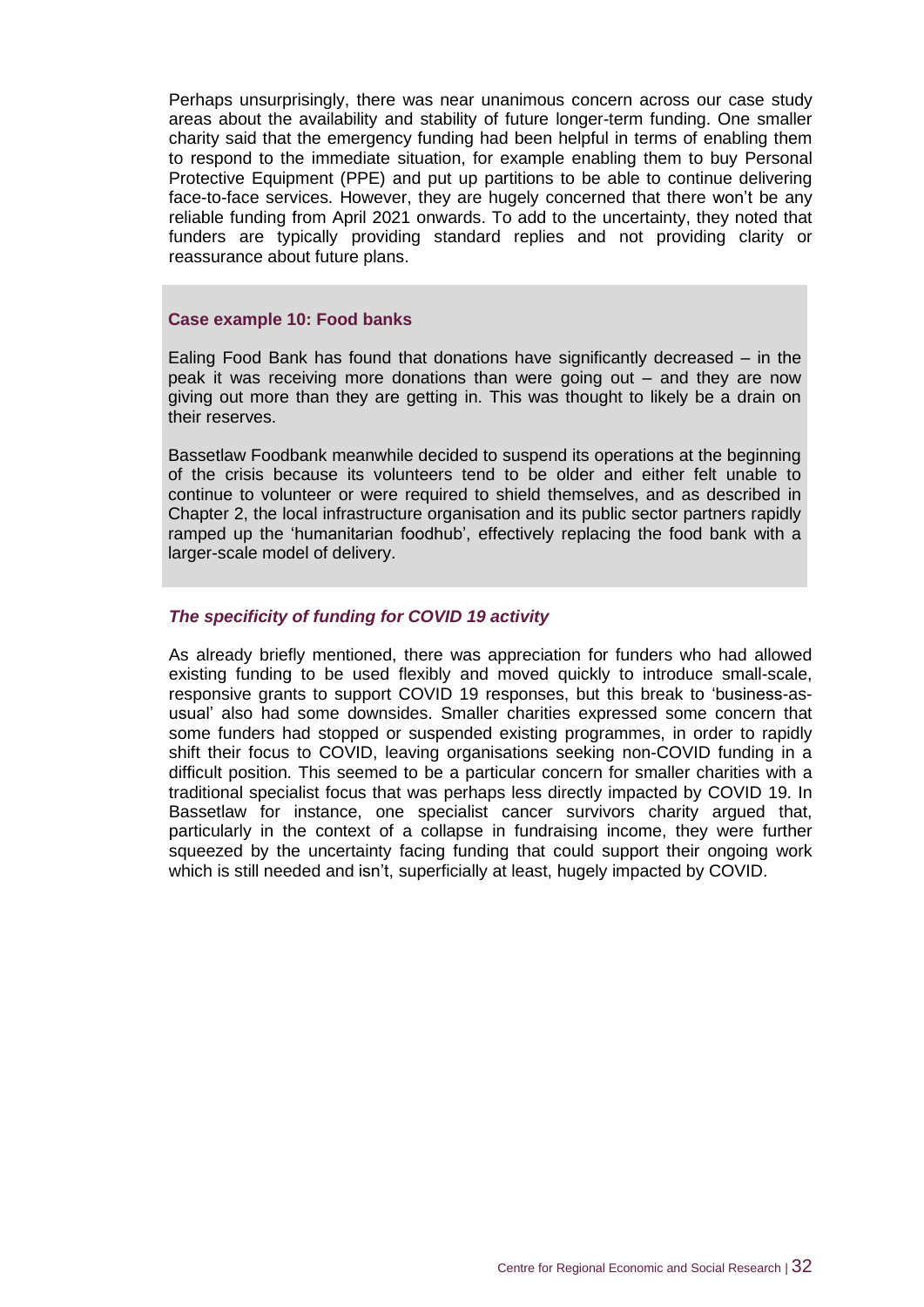#### **Case example 11: A precarious situation for a smaller charity**

One smaller charity we spoke to that works with French speaking asylum seekers explained how they feel that they are in a precarious position and are worried whether they can stay open, facing a perfect storm of lack of funding, premises and PPE to keep serving the community in a COVID secure way, and the related challenges of having to provide a face-to-face service which is still very much needed. The CEO is worried because at the moment

*"All the funding [bids] we have sent out, they are just telling us that priorities have changed because they are just taking applications for COVID-related activities. If it is not COVID-related it is a bit difficult for you to secure funding".*

This is important for the population of women they support  $-$  the CEO is noticing many issues in the community like domestic violence which is very difficult and complex to support as we move further into the 'new normal'.

*"For the funders they need to realise that right now small charities need unrestricted funding because things can change before they know it which makes it easier for them and easier for us to keep doing the activities our communities need without worrying about the finances."*

Similarly, in Ealing, with its significant BAME population, smaller charities drew attention to some of the specific challenges that BAME organisations face in trying to access funding. One interviewee, whose organisation has been supporting other BAME organisations to raise funds, said that one of the barriers they had observed was that funder application forms were not accessible to or inclusive of individuals whose first language is not English or who may be less familiar with the buzz-words or phrases that funders are often consciously or unconsciously looking for. In all these contexts, funders need to recognise the impact of this and start to plan for longer-term adaptation, resilience and recovery. For instance, there is a need to recognise that not every area of activity fits neatly into a 'COVID' box, such as the challenges facing people with no recourse to public funds.

#### *Staff wellbeing and guarding against burnout*

Several case study charities expressed growing concerns about staff and volunteer wellbeing. For example, one smaller charity in Bassetlaw has found it extremely challenging to work remotely, even though they managed to quickly adapt and respond:

*"So, with the COVID situation, people were completely out of their comfort zones. They were using equipment; they were using a different telecom system that they hadn't used before. And we had about a week because we were OK for people to come in the office, so we started planning that we could get them in and give them some training on this. But then we set up remote supervision which, again, was difficult for the supervisors because they'd never done that before." (Smaller charity, Bassetlaw)*

This charity has found that it has needed to provide more emotional support to the workforce due to working from home but also heightened emotional burden from frontline delivery. In Wrexham too, a smaller charity commented that through every phase of the response they had to be aware of the wellbeing impact on staff, volunteers and trustees, and worked hard to ensure that all were cared for. They considered that the internal work on staff wellbeing - putting in place mutual support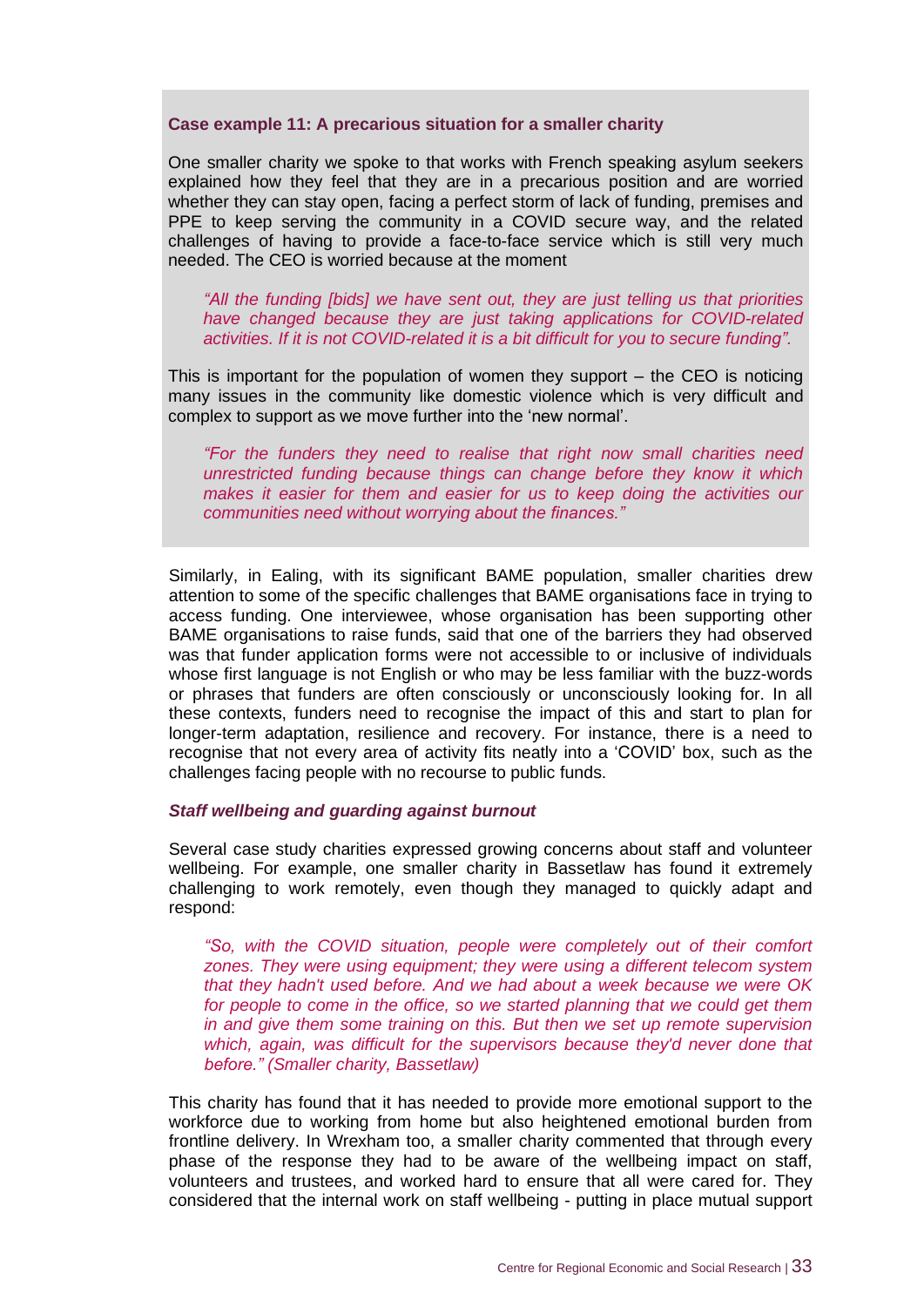systems to ensure staff remained connected and supported - was vital to the strength of the external response. In fact, they created a 'Wellbeing Wednesday' team gathering on Zoom which was open to staff and service users.

#### **5.3. Challenge 3: Relationships and networks - clients, volunteers and partnership working**

#### *Tension between online and face-to-face provision*

In all of our case study areas a recurring theme was smaller charities grappling with the tension between taking their work including service delivery online, and the desire or need to continue to meet their clients face-to-face. Although this has been a novel challenge facing organisations around the world, for smaller charities the tension is particularly strong. Fulfilling their mission to address a specific and compelling need is intertwined with their approach which is based on building trust, relationships, through human contact and warmth. They therefore felt an acute moral dilemma about how to respond, and to do so in a way that met their clients' or communities' needs. They had to balance the needs of their beneficiaries with the wellbeing and safety of their staff and volunteers. For other smaller charities, especially those providing accommodation for homeless people, said that there was no question of not continuing to '*be there'* for their service users and that other organisations had been supportive of their remaining open. Instead, for them this came down to weighing up and then mitigating the risks of infection (PPE etc).

Still, for most smaller charities, grappling with getting this balance right was a key challenge. A smaller charity in Salford for instance, reduced their face-to-face contact but the building has remained open two days a week for those that need support. In the past they were open six days a week. The sensitive nature of their work (including domestic violence) is such that access to a private space is vitally important. A staff member described visiting people at their homes, not being able to go inside, and having to stand in public, six feet away from each other, in masks – raising their voices while talking about highly personal issues (money, food, domestic violence). The communities they serve are very tight-knit and everyone knows everyone. If some degree of privacy can't be assured, the risk is people are not going to seek help and support. Like many other smaller charities, they found that technology can help (WhatsApp was crucial for group communication and reducing isolation), but it is not a universal panacea:

*"…it is difficult for us to switch online because the community we serve most of them are not people who use online. And also, asylum seekers, they are destitute, and it is difficult for you to think they have access to IT – they can't afford to pay for internet, or they don't know how to use." (Smaller charity, Salford)*

It is in this context that applications for funding for the relevant PPE and office layout alterations are essential, for example to find a bigger space for face-to-face activities (such as a homework club), and ensure some privacy when needed.

Similarly, in Ealing, at the time of the fieldwork, we found that many smaller charities were still in a state of flux about whether to continue predominantly providing support remotely or resume face-to-face work, with many providing both and finding that these multiple approaches are often resource intensive. By September, the majority of smaller charities we spoke to had resumed some elements of face-to-face delivery but were still providing at least some or the majority of their services and support remotely. One organisation said that, first, their workloads have doubled due to the extra planning and time involved in delivering services both online as well as face-to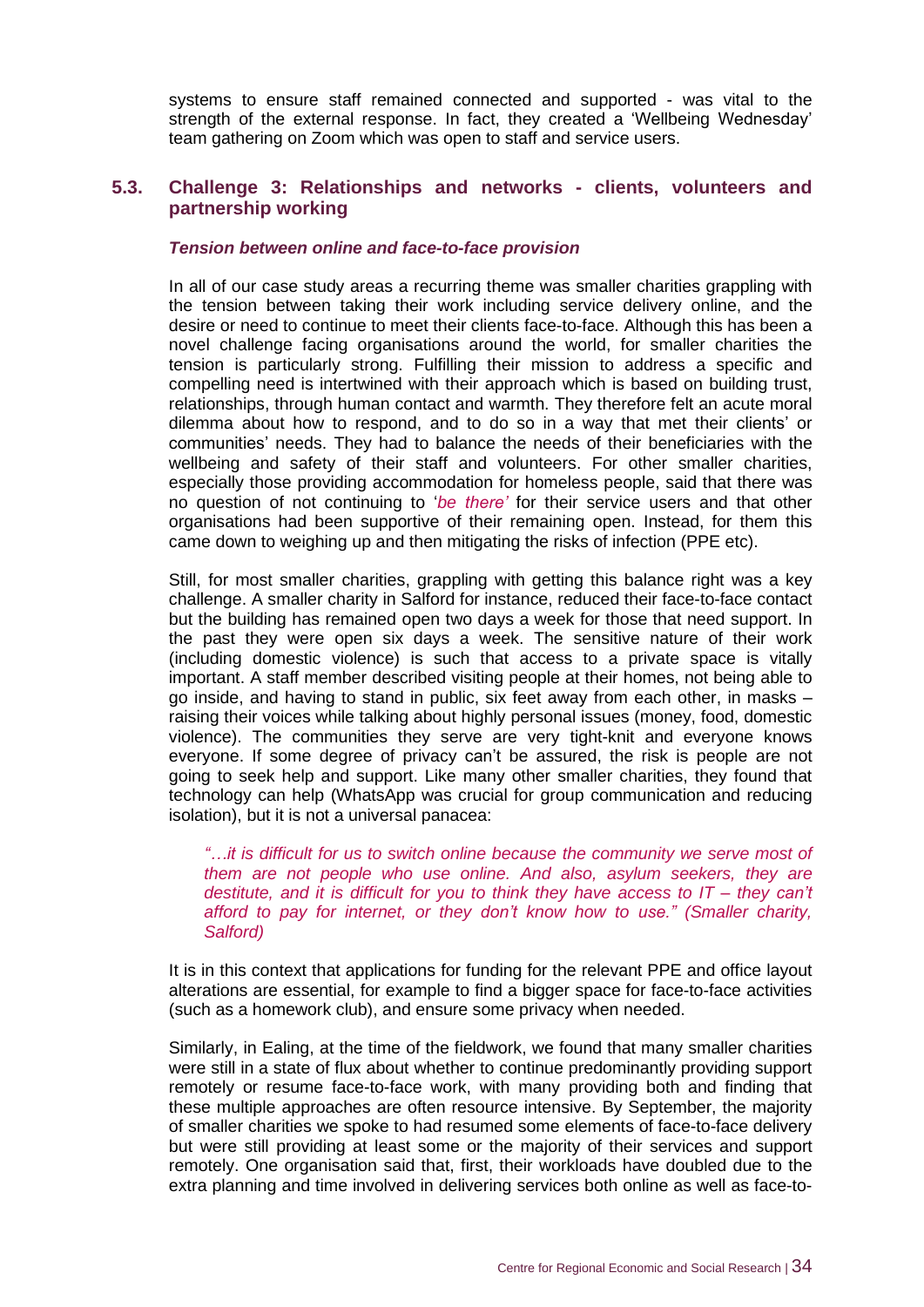face; and, second, their income has dropped because when they deliver services online these are free and not funded.

The limitations of providing remote support via digital platforms was also felt to be particularly acute for certain individuals, and almost all smaller charities in the case study areas acknowledged the risk of multiple 'digital exclusions'. For example, organisations providing services and support to BAME residents in Ealing found that around 65 per cent of the individuals they support have limited access to or knowledge of digital platforms. <sup>11</sup> This was thought to already be a barrier for individuals when needing to conduct certain transactions, such as applying for Universal Credit or Discretional Housing Payments (DHP), which had all been moved online prior to the pandemic.

#### *Retaining volunteers and planning for new forms and levels of volunteering*

Concerns were expressed across the case study areas about the challenge of retaining members and volunteers, particularly for organisations whose work is mainly based on face-to-face contact. As we have seen in previous chapters, smaller charities were affected in different ways, depending for example on the size of their volunteer base and the degree to which that base is considered to be vulnerable (e.g. by age group or ethnicity). For instance, as described above (see case example 10) in Bassetlaw the food bank was vulnerable to early closure due to its relatively elderly volunteer base. However, recognising this, local partners responded with the 'humanitarian hub' to deliver food and essential supplies, and one of our case study organisations continued to identify needs not being met and delivering supplies to its own vulnerable beneficiaries and other individuals identified as being in need. Understandably therefore, there are real concerns about the likelihood of volunteers becoming disengaged in the longer term. Although some smaller charities found innovative ways to keep their volunteers involved – for example providing Zoom or telephone-based counselling or keep in touch sessions – the tensions remained very relevant.

On a different note, another widely remarked upon issue was the challenge for local charities, voluntary organisations and public sector partners, to capitalise on the upsurge in voluntary contributions in the initial phase of the crisis. In some cases, this was because, as one local infrastructure organisation commented, the national schemes were not fit for purpose and there was no spare capacity, or support, to coordinate with and channel these new volunteers. In Salford though, one interviewee described how, at the start of the crisis the City Council took a very *'command and control'* approach that didn't maximise the willingness of people to contribute:

*"It was really, sad, really sad because people were queuing up to do food, and shopping, and some of them were doing it and then [Salford City Council stepped in and took over] and that kind of, you can imagine what that's done to some of the relationships." (Stakeholder, Salford)*

Similarly, as in much of the country, Ealing has seen an upsurge in the number of new individuals coming forward to volunteer, coupled with a dip in numbers in the existing volunteer workforce as many of them fall into the vulnerable category and have had to shield. Volunteers are thought to make up 60 per cent of the workforce in Ealing and during the pandemic at least 20 per cent of this workforce was thought

<sup>11</sup> See *Impact of Covid-19 on Ealing BAME Communities*. Survey conducted by United Anglo Caribbean Society; Golden Opportunity Skills and Development; Came Women and Girls Development Organisation; Ealing Somali Welfare and Cultural Association; Horn of Africa Disability and Elderly Association; and The Tamil Community Centre. Published September 2020. The survey collected data 342 BAME residents.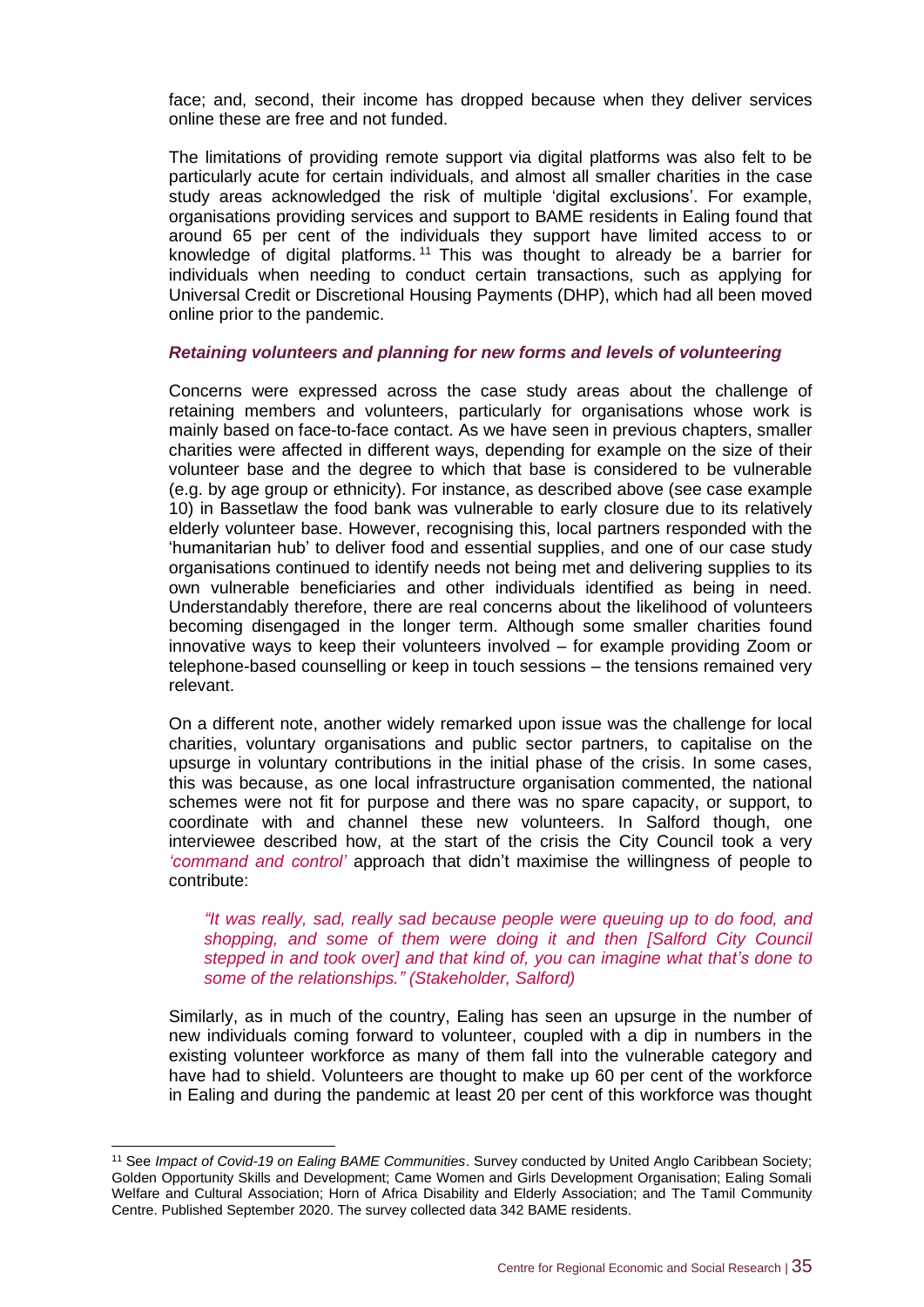to have been lost. Stakeholders expressed strong concerns about whether this positive upsurge could be maintained.

#### *Lack of coordination in some instances*

The smaller charities that took part in the research, were generally positive about the spirit of collaboration and resulting partnerships developed or strengthened during the pandemic, especially in the early stages of the crisis. Where positive relationships with public sector staff pre-dated the pandemic, these had enabled good communication, but some smaller charities without such relationships complained about a lack of communication from at least some of their partners in the public sector at various stages. In one area there was also some frustration about a perceived lack of coordination: some smaller charities felt that they were *'left to it'* and this failed to maximise the goodwill and potential contributions of different smaller charities; some felt this was a reflection of longer-run weakness in sector level collaboration, and the lack of engagement by the local infrastructure organisation with area-wide partnership structures. There is, too, a sense of this being a 'double-edged sword' of smaller charities reacting more responsively to the humanitarian stage of the crisis. Being 'left to it' could be seen as recognition of the strength of small charities in acting quickly to provide support where there are urgent gaps, and therefore not requiring broader support, recognition, and funding. In fact, they very much do need this, and many smaller charities want this to be recognised and integrated within recovery from the pandemic.

#### **5.4. Conclusion**

The COVID 19 pandemic has presented immense challenges for smaller charities in England and Wales but **many have demonstrated incredible resilience** in responding to this during the first six months of the crisis. As demonstrated throughout this report this **resilience**<sup>12</sup> has seen small charities first demonstrate **absorptive capacity** by 'soaking-up' the unprecedented impact of the crisis on their work, operations and the individuals and communities they support; and then showing tremendous **adaptive capacity** by responding rapidly and flexibly through incremental adjustments and innovations that have been introduced on an ongoing basis.

However, this research suggests that despite this apparent resilience, **the challenges smaller charities have faced during the crisis should not be underestimated**, for it seems likely that their effects will be experienced for the foreseeable future. Our findings suggest that these challenges fall into three broad categories. First, there is the **changing nature of service user and community needs**, which are increasing in severity and evolving as different types of adverse impacts from the pandemic emerge. Issues associated with mental health, drug and alcohol misuse and domestic violence are particularly evident. It's widely accepted that BAME communities have been disproportionately affected. This underlines the crucial contribution of smaller charities, because as we stressed in the 2018 study, they are adept at responding to emerging needs and agile enough to continue to adapt as needs change over time. Second, there are the **organisational challenges associated with financial and human resources**, including reductions, unpredictability and volatility in funding, which is also increasingly short term in

 $12$  In using this terminology, we draw on research undertaken during other 'humanitarian crises'. See for example: Béné, C., Godfrey-Wood, R., Newsham, A., & Davies, M. (2012). *[Resilience: New utopia or new tyranny? -](https://opendocs.ids.ac.uk/opendocs/handle/20.500.12413/2291) [Reflection about the potentials and limits of the concept of resilience in relation to vulnerability reduction](https://opendocs.ids.ac.uk/opendocs/handle/20.500.12413/2291)  [programmes](https://opendocs.ids.ac.uk/opendocs/handle/20.500.12413/2291)*. IDS Working Paper 405. Brighton: Institute of Development Studies.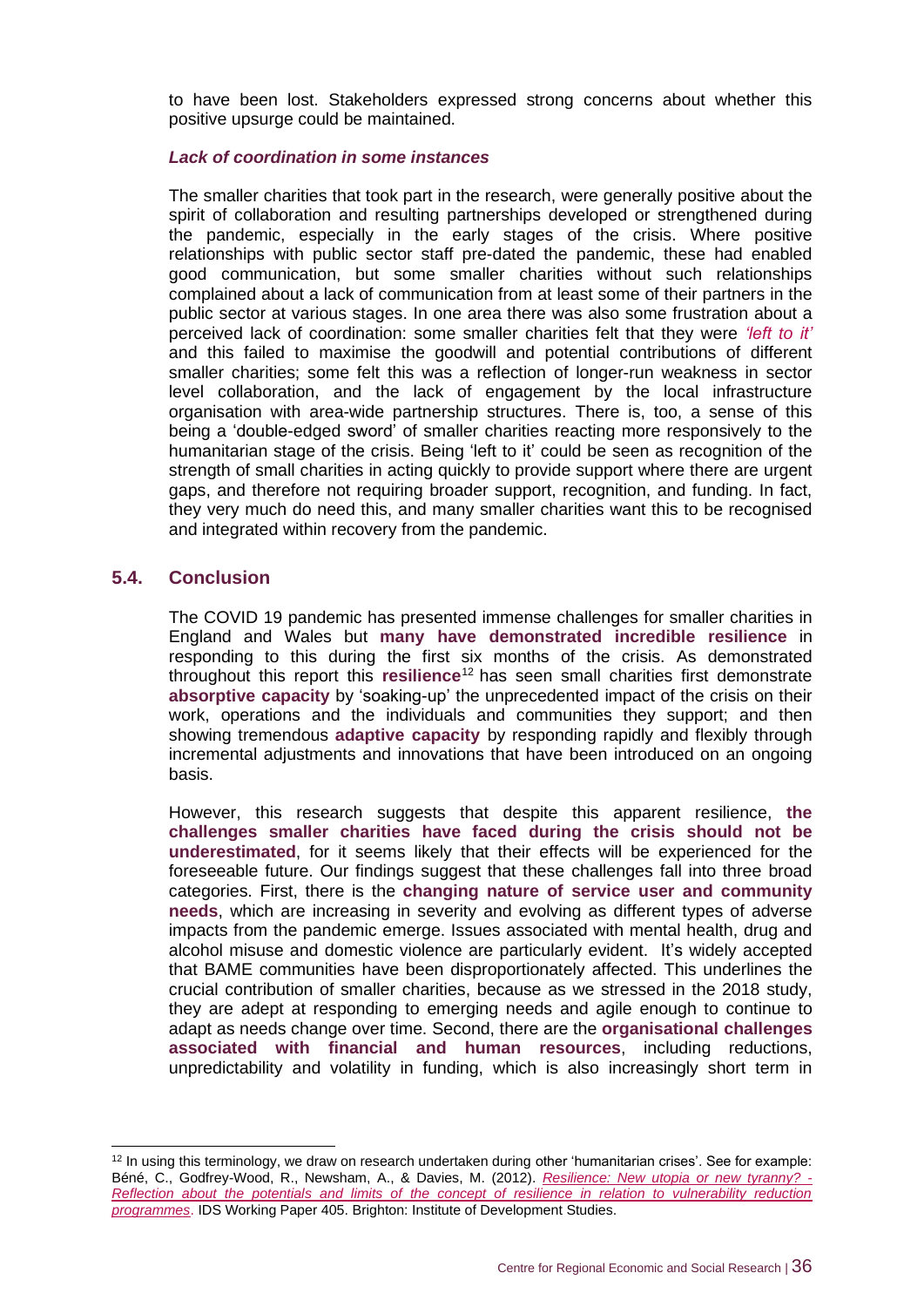nature; concerns about retaining skilled and valued staff; and staff wellbeing, including how to guard against 'burnout'.

Finally, there are challenges associated with **sustaining relationships with clients, volunteers and key partnerships** developed prior to and during the pandemic. This includes overcoming tensions between the need to operate remotely to keep people safe and healthy, and the importance of face-to-face support for some key groups and types of services; how to retain volunteers planning for new forms of volunteering; and how to capitalise on the renewed collaboration and partnership working that has developed during the pandemic or improve this in places where coordination has been less effective.

Moving forward, as the focus of funders, policy makers and government moves toward social and economic recovery, it will be important to continue to closely monitor how smaller charities are affected by these pressures, and to develop effective policy responses over an extended period. The concept of resilience, and **how to foster and sustain local ecosystems of smaller charities capable of 'absorbing' and 'adapting' in the face ongoing social and economic challenges**, might provide a useful framing for this.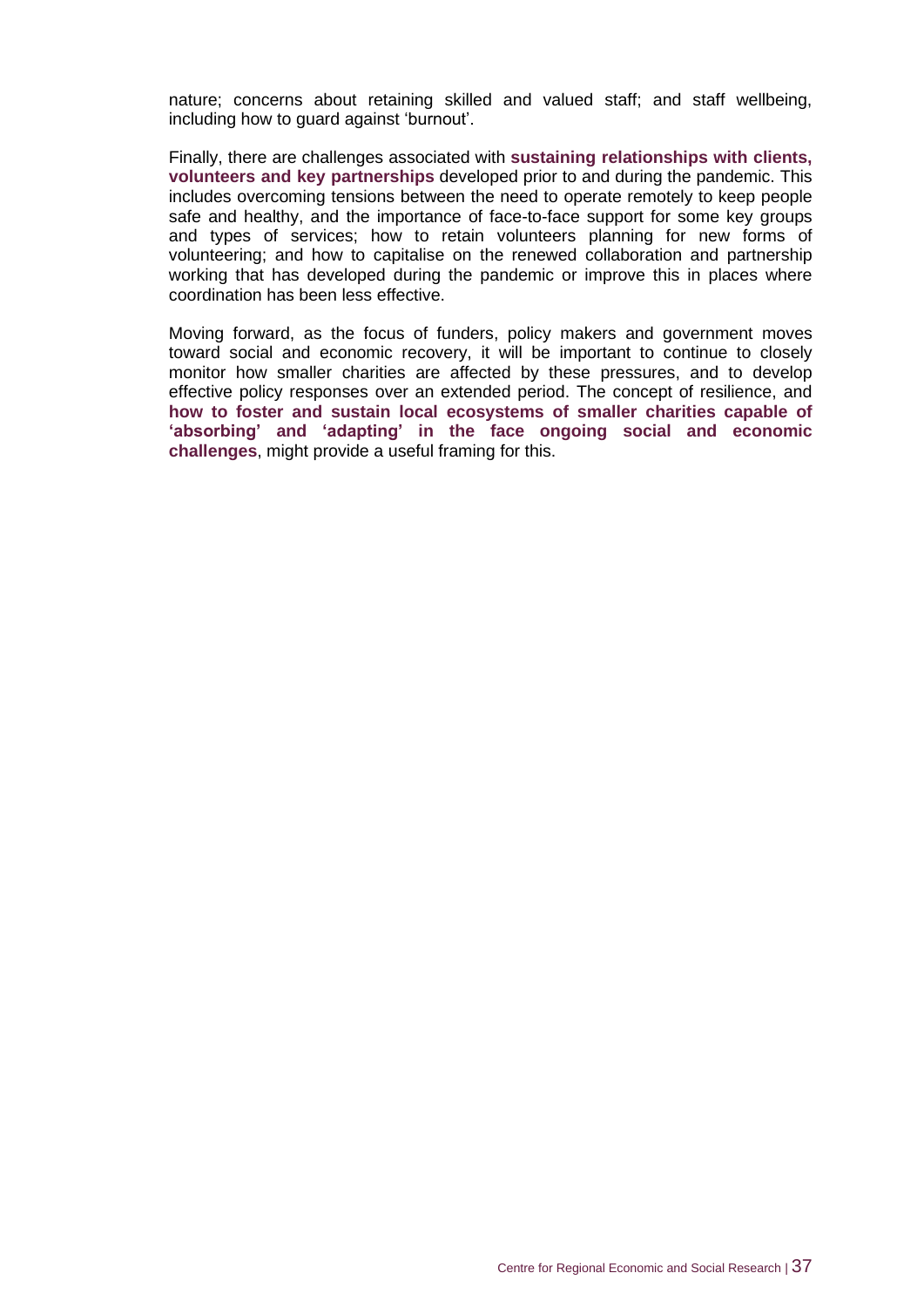# <span id="page-43-0"></span>**Conclusion and Recommendations**

The COVID 19 crisis has been described as a 'syndemic', the effects of which have interacted with and exacerbated existing inequalities, affecting the very communities experiencing complex social issues that many smaller charities exist to support. In light of this unprecedented challenge, this report has explored **how smaller charities responded during the first six months of the pandemic**. It builds on and tests the hypotheses from the original Value of Small report (2018) which found that **smaller charities were distinctive from public services and larger providers** because *of who they serve and what they do*, *how they work*, and *the role they play within their communities and their contribution to public services.* This combination of distinctive features, the report argued, meant smaller charities often amount to more than the sum of their parts and create large amounts of social and economic value. These findings led us to believe that smaller charities ought to be ideally placed to **respond to the effects of the crisis in ways that really mattered** to people and communities experiencing complex social issues and economic disadvantage.

This concluding section highlights the main findings of the study and discusses what are the implications are for policy and practice, locally and nationally.

#### **6.1. Key findings**

The findings of this latest research support and expand our original findings in a number of ways. First, they show how **smaller charities have demonstrated tremendous energy, flexibility and professionalism** to understand the implications of the crisis and to continuously adapt their provision to ever changing needs and circumstances. We found that many **smaller charities 'showed up' and then 'stuck around'**, using their position of trust within communities experiencing complex social issues to support vulnerable people when they were needed most. **This is in contrast to parts of the public sector**, who were slower to react early on, and informal support and mutual aid, which has dissipated over time.

Second, we found that the service offer of smaller charities during the crisis was concentrated on addressing four main areas of need - *access to food, isolation and loneliness, information and mental health/wellbeing* - in ways that were tailored to different groups and communities experiencing complex social issues. Smaller charities found **multiple ways to maintain human contact** by checking up on people, keeping in touch with them and connecting them to one another wherever possible. **Who smaller charities worked with was particularly distinctive**, as they acted as a conduit for help and information with five main groups or communities where having a relationship of trust was especially critical: *disadvantaged neighbourhoods, communities of faith or ethnicity, people experiencing poor mental health, and people*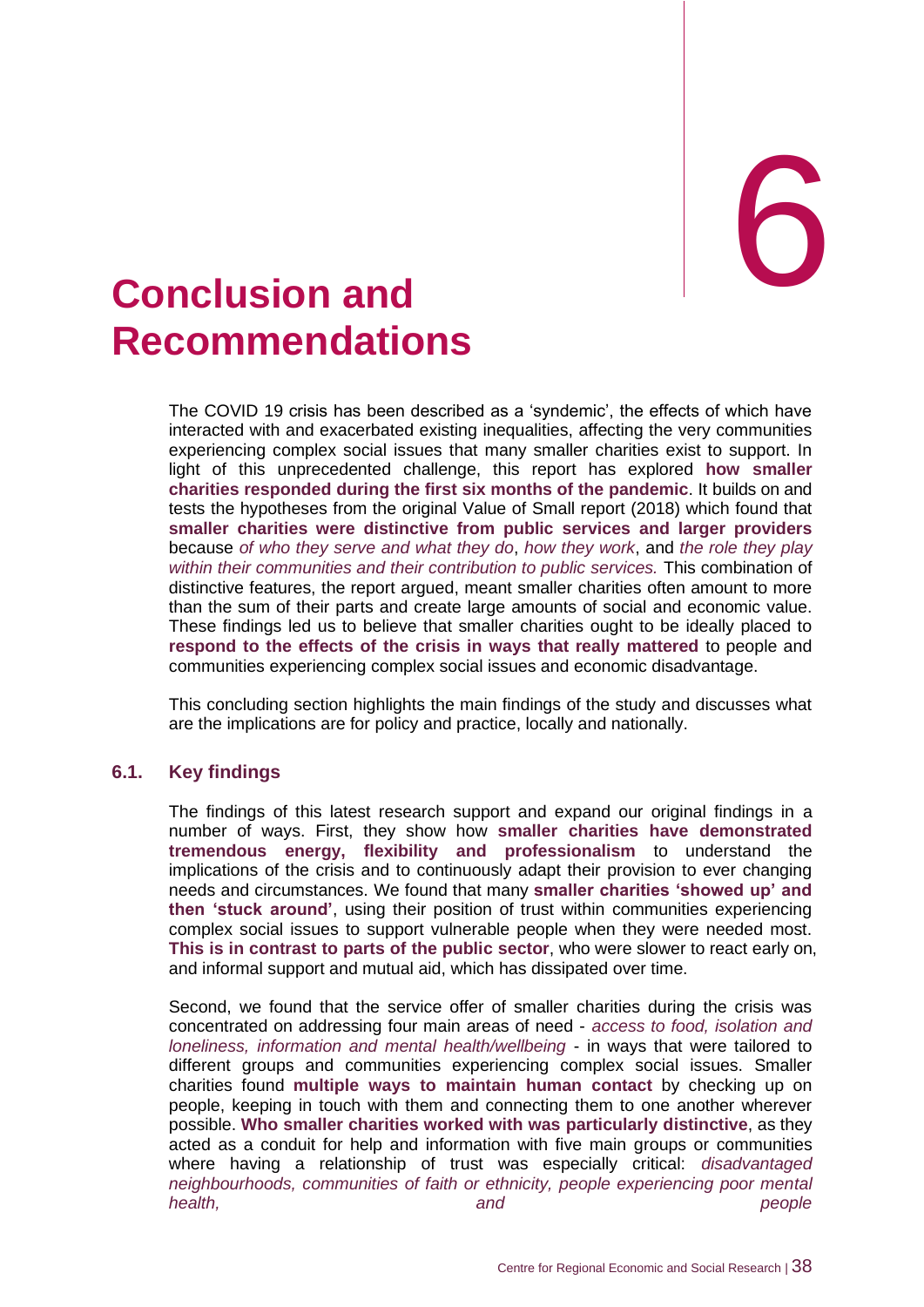*seeking asylum*. **The needs of these groups tended to be less well served by mainstream provision**, but they were more likely to be adversely affected by the health, social and economic impacts of COVID 19.

Third, our findings show that the work of smaller charities during the pandemic has created **value for a wide range of different stakeholders**. Value has been created for **individuals and communities** through personal outcomes linked to *health*, *mental health* and *social isolation* that have prevented lives from getting worse and ensured that people will be in a better position at the end of the pandemic than would have otherwise been the case. Value has been created for the **economy** in the face of a severe recession by continuing to *employ local people*, *utilising local supply chains* and *accessing funding to support the crisis response* that could not have been brought into local areas by other types of providers. Further economic value for the public sector has been created by *supporting people most likely to be adversely affected by coronavirus* and mitigating the wider effects of lockdown. The efforts of smaller charities have undoubtedly prevented some people from contracting COVID 19 and reduced demand on the health system at **very minimal additional cost to the public purse**. Smaller charities have created **added value** through their *networks and partnerships* which have maximised the effectiveness of the public and civil society pandemic response, by being *as flexible as possible* to meet new needs and complex social issues as they emerged, and by *communicating public health messages* to groups and communities where these were not getting through.

Finally, and despite the incredible response of smaller charities to the COVID 19 pandemic described throughout this report, and the benefits this has brought, we found that the crisis has also presented smaller charities with three sets of major challenges. First, there is the **changing nature of service user and community needs**, which are increasing in severity and evolving as different types of adverse impacts from the pandemic emerge. Second, there are a series of **organisational challenges associated with financial and human resources**, including reductions, unpredictability and volatility in funding, which is also increasingly short term and COVID 19 specific; and concerns about staff wellbeing and how to guard against 'burnout'. Third, there are challenges associated with **sustaining relationships with clients, volunteers and key partnerships** developed prior to and during the pandemic.

The data for this study was collected prior to the second wave of the COVID 19 pandemic during autumn and winter 2020-2021 and **the return of lockdown restrictions will undoubtedly have adversely affected smaller charities and the people and communities they serve even further**. Although our findings suggest that the learning and adaptations made during the first wave of the pandemic will have helped smaller charities be better prepared for what has followed, whether they have the financial and human resources needed to withstand yet more **uncertainty and even greater precarity** remains to be seen.

Overall, this research demonstrates how, during a period of crisis and rapid change, **many smaller charities have demonstrated incredible resilience** in responding to an array of challenges. This resilience has seen smaller charities first demonstrate **absorptive capacity** by 'soaking-up' the unprecedented impact of the crisis on their work, operations and the individuals and communities they support; and then show tremendous **adaptive capacity** by responding rapidly and flexibly through incremental adjustments and innovations that have been introduced on ongoing basis.

Smaller charities have the potential to contribute to the transformational change needed if the economy and society is to 'build back better' following the pandemic, but we found that **their transformative capacity is currently constrained** by the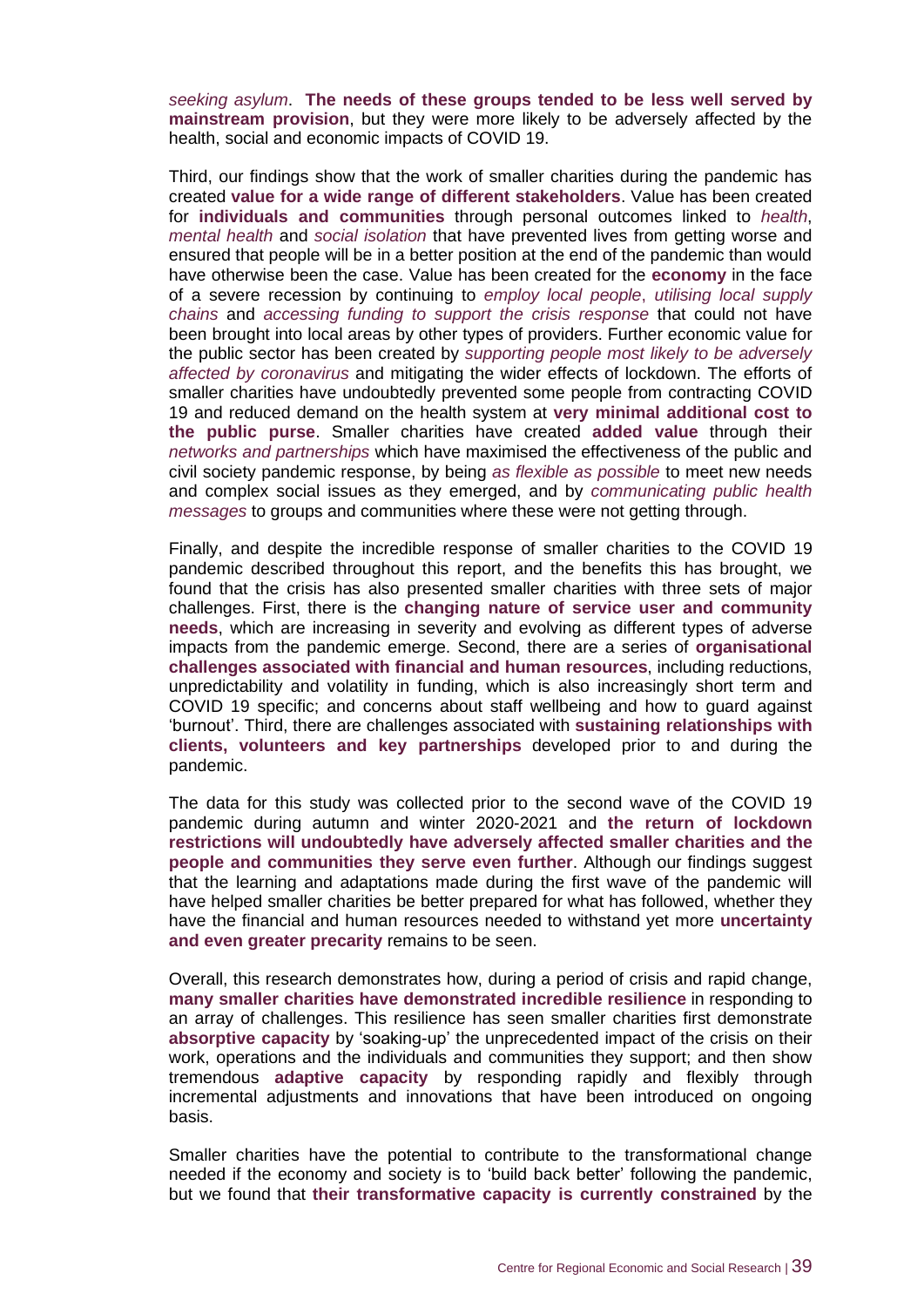local and national public policy environments in which they operate. Crucially, there is a need to recognise **that the real value of smaller charities during the COVID 19 pandemic has been the fact that they continue to be there for the people and communities that need them the most** and in ways that mean they are distinctive from public services and many forms of informal support.

#### **Realising the absorptive, adaptive and transformative capacity during and beyond the COVID 19 pandemic**

Research into other humanitarian and environmental crises, such as earthquakes and droughts, demonstrates that three types of capacity provide the foundations for an effective response to and recovery from major shocks or crises. These capacities are often referred to as the components of 'resilience'. Applied to smaller charities and the COVID 19 pandemic, they can be described as follows:

- *Absorptive capacity* is a smaller charity's ability to moderate or buffer the impacts of the COVID 19 pandemic to fulfil their missions or purposes by continuing to support vulnerable people and communities in the way they did prior to the pandemic.
- *Adaptive capacity* relates to the various incremental changes and adaptations a smaller charity makes in order to continue functioning in response to the pandemic, without making major qualitative changes to operating models, mission or purpose.
- *Transformative capacity* becomes important for a smaller charity if the scale and/or duration of the pandemic or its effects drain its reserves of absorptive and adaptive capacity, or if its lasting effects mean there is a need for change on a larger scale for the vulnerable communities they support. *Transformational change* may alter permanently the way a smaller charity works, first to ensure its immediate 'survival', and, ultimately to use the crisis as an opportunity to contribute to lasting change.

The evidence collected through this research have provided numerous examples of the *absorptive* and *adaptive capacity* of smaller charities and how this benefited vulnerable people and communities experiencing complex social issues during the COVID 19 pandemic. However, the findings also demonstrate the need for change on a larger scale if society and the economy are to fully recover and prosper following the pandemic. Smaller charities have the potential to contribute to the transformational change needed, but their *transformative capacity* is currently constrained by the local and national public policy environments in which they operate.

#### **6.2. Recommendations**

As the focus moves toward social and economic recovery it will be important to ensure the active involvement of smaller charities in the planning and delivery of efforts to 'build back better'. Funders and policy makers will need to develop effective responses that **recognise the distinctiveness and value of smaller charities** and emphasise the need to foster local ecosystems of providers capable of **absorbing, adapting and contributing to transformational change** in the face of ongoing social and economic challenges. The following recommendations - aimed at national and local government, and funders – may provide a useful place to start.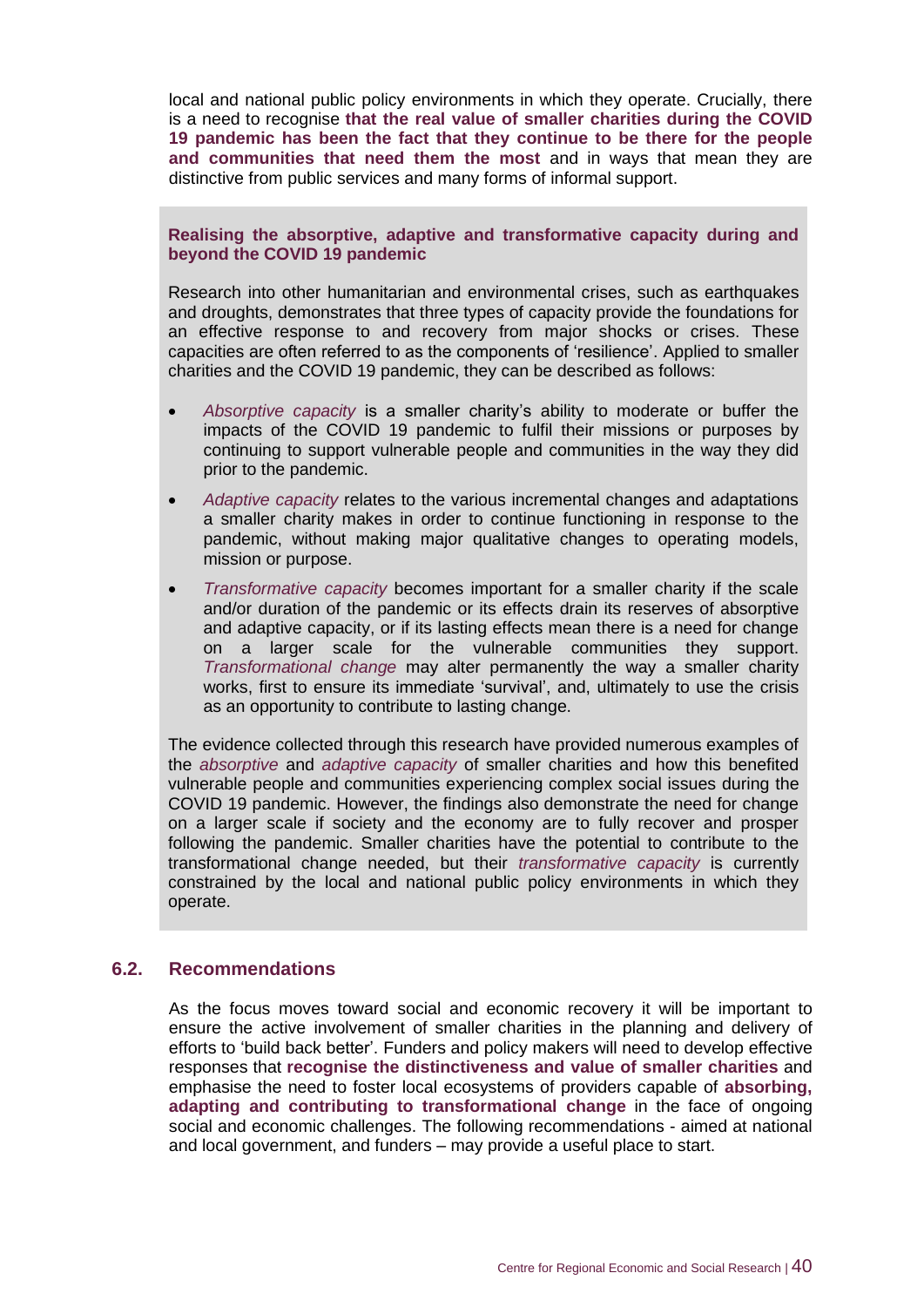#### *Recommendation 1: Fostering a thriving and resilient population of smaller charities*

A thriving and resilient population of smaller charities with the absorptive and adaptive capacity to respond to different types and scale of shock should be an explicit goal of public policy at a national and local level. This can be fostered through action on the recommendations made in this report, but it will not be possible without an enhanced settlement for local government and public services that enables them to work in partnership with smaller charities to make best use of their distinctive knowledge and expertise.

Smaller charities have been feeling the squeeze applied to public services, particularly local government finances, for a long time. This has been through the reduction of their own direct funding, but also through the impact of reduced services on the people they support. Until local government is properly resourced based on the needs of the people and communities they serve, smaller charities will have their work cut out papering over the cracks and their transformative potential will be severely limited.

#### *Recommendation 2: Long-term, flexible, core funding for smaller charities*

Prior to the pandemic smaller charities had been calling for long-term, flexible, core funding to enable them to work most effectively, and funders had started to respond. During the pandemic, many funders listened to smaller charities and enabled them to repurpose previously restricted funds to support the crisis response. In many cases this flexible use of funds served to 'release' the absorptive and adaptive capacity of smaller charities to meet the needs of individuals and communities who might otherwise have gone without support.

Whilst it has been necessary for many funders to prioritise COVID 19 activity in the short term, funding programmes for 'usual' activities should be resumed as soon as possible. In the future, funding that is flexible and supports the core functions of smaller charities over the longer term should be a model of first resort. This will enable smaller charities to focus on what they do best: identifying and responding to complex social issues and supporting and engaging vulnerable people and communities to achieve the outcomes they desire.

#### *Recommendation 3: Investing in social and community infrastructure*

The types of social and community infrastructure provided by smaller charities and put to effective use during the pandemic have been under-resourced for years. If investment in physical infrastructure is to be the focus of central government intervention during the recovery from the crisis then this should be accompanied by a 'social levy' on major projects, including those invested in by the proposed national infrastructure bank. This will ensure broader community level benefits of these investments can also be realised.

#### *Recommendation 4: Putting social value and wellbeing at the heart of public commissioning and procurement*

Social value legislation is one of the main levers available to national and local government to promote the contribution of smaller charities to public policy goals. The limitations of this legislation were highlighted in the 2018 report, and although recent changes to guidance for the application of the Public Services (Social Value) Act are a step in the right direction, there is still more that can be done at an operational and strategic level to recognise the value of smaller charities and their expertise.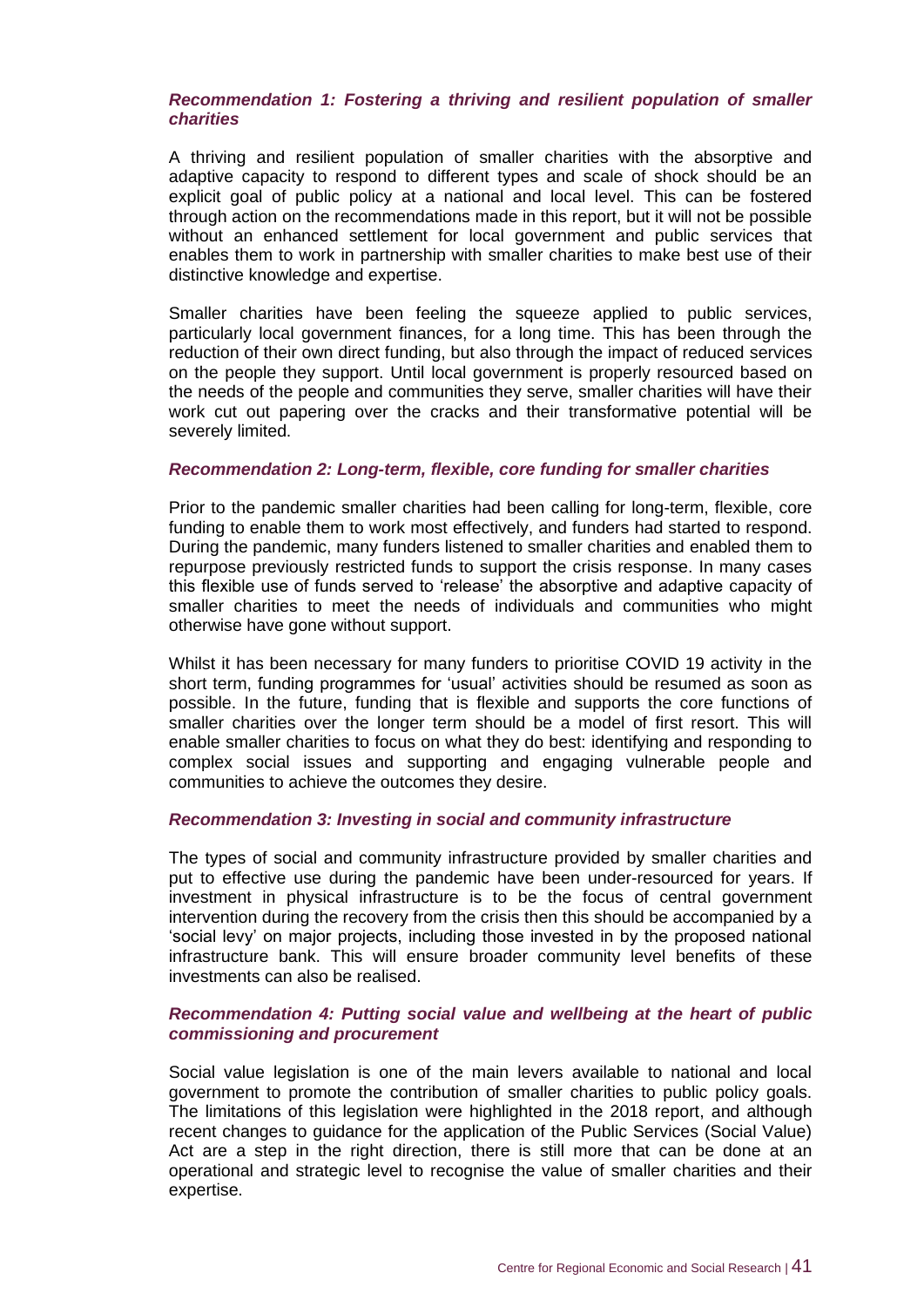Operationally, training in how to translate and implement the new social value guidance at local level will be essential to ensure a departure from previous practice that disadvantaged smaller charities. This training should promote an understanding of the complex work that small charities do, the value that is inherent in their work, and how this stems from the distinctive features described in this report. Strategically, government, mayoral Combined Authorities and local authorities should focus on the place-shaping role of public commissioning and procurement and put the creation of social value and the promotion of wellbeing at the centre of their purchasing and investment decisions.

#### *Recommendation 5: Enhancing digital inclusion and service delivery*

This research has demonstrated that many smaller charities were able to transform the way they delivered support to ensure they continued to reach people from a distance. This was not always easy and further resources are needed to improve digital infrastructure to enable this within smaller charities themselves, and to widen digital inclusion amongst communities and individuals experiencing complex social issues. Although smaller charities have worked hard to increase access and skills for the people they work with, there are still those who are at risk of being excluded from vital services without digital access.

It is also important to recognise that although some virtual services have been a success, there are other aspects of smaller charities' work that cannot be done remotely. Smaller charities and their funders will need to consider the effectiveness of new digital services, how these can be integrated with face-to-face services in the long term and share learning and effective practice about what works across the charity and voluntary sectors. Some smaller charities may also require investment in their buildings and other physical infrastructure, which can be cramped, poorly ventilated and inaccessible, all of which can limit their ability to provide face-to-face services in a COVID secure way.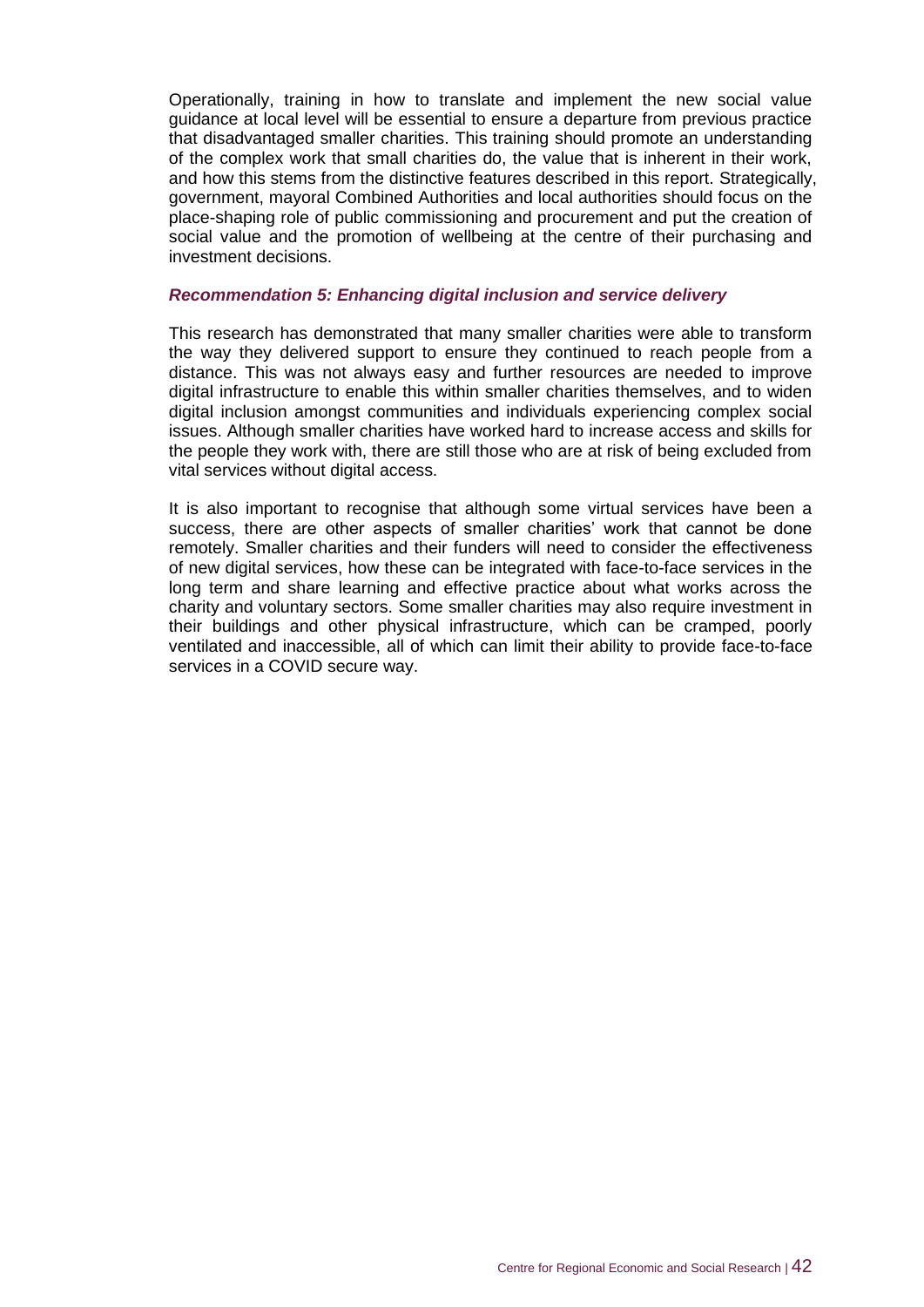

## <span id="page-48-0"></span>**Appendix 1: Methodology**

#### **A1.1. Original Study methodology**

The original Value of Small research in 2017/18 was undertaken through a qualitative case study methodology with quantitative data also used to provide additional national and local context at key points during the research. A detailed sampling process was undertaken to identify four local authority areas in England and Wales that were broadly representative of:

- **Geography:** ensuring coverage of the north and south of England, London and Wales, as well as a mix of urban and rural areas.
- **Administrative status:** ensuring coverage of unitary and two-tier local authorities, and areas with relatively straightforward and complex administrative boundaries.
- **Deprivation:** although the focus was on identifying relatively deprived areas, it was important to ensure that a variety of economic contexts were covered.
- **Population of charities:** ensuring coverage of areas with relatively high and low numbers of charities and smaller charities, including income and the number of volunteers.

The four areas selected were:

- **Bassetlaw**, a second-tier district council in north Nottinghamshire with a population of approximately 115,000. It is predominantly rural in character, centred on two towns, Worksop, the administrative centre, and Retford, a smaller market town.
- **Ealing**, a London borough with a population of approximately 350,000. In common with most London boroughs, a high percentage (47.4 per cent) of Ealing's resident population was born abroad and it is characterised by high levels of inequality, with parts of the borough experiencing high levels of economic deprivation.
- **Salford**, a city and metropolitan borough with a population of approximately 250,000 in Greater Manchester. Much of the city is highly industrialised and densely populated. The population of Salford is increasingly ethnically diverse and there are high levels of inequality and economic deprivation.
- **Wrexham**, a unitary authority in the north east of Wale with a population of approximately 136,700. It is characterised by high levels of immigration, particularly from EU member states, and has relatively high levels of employment. Although it is relatively affluent there are also pockets of significant deprivation.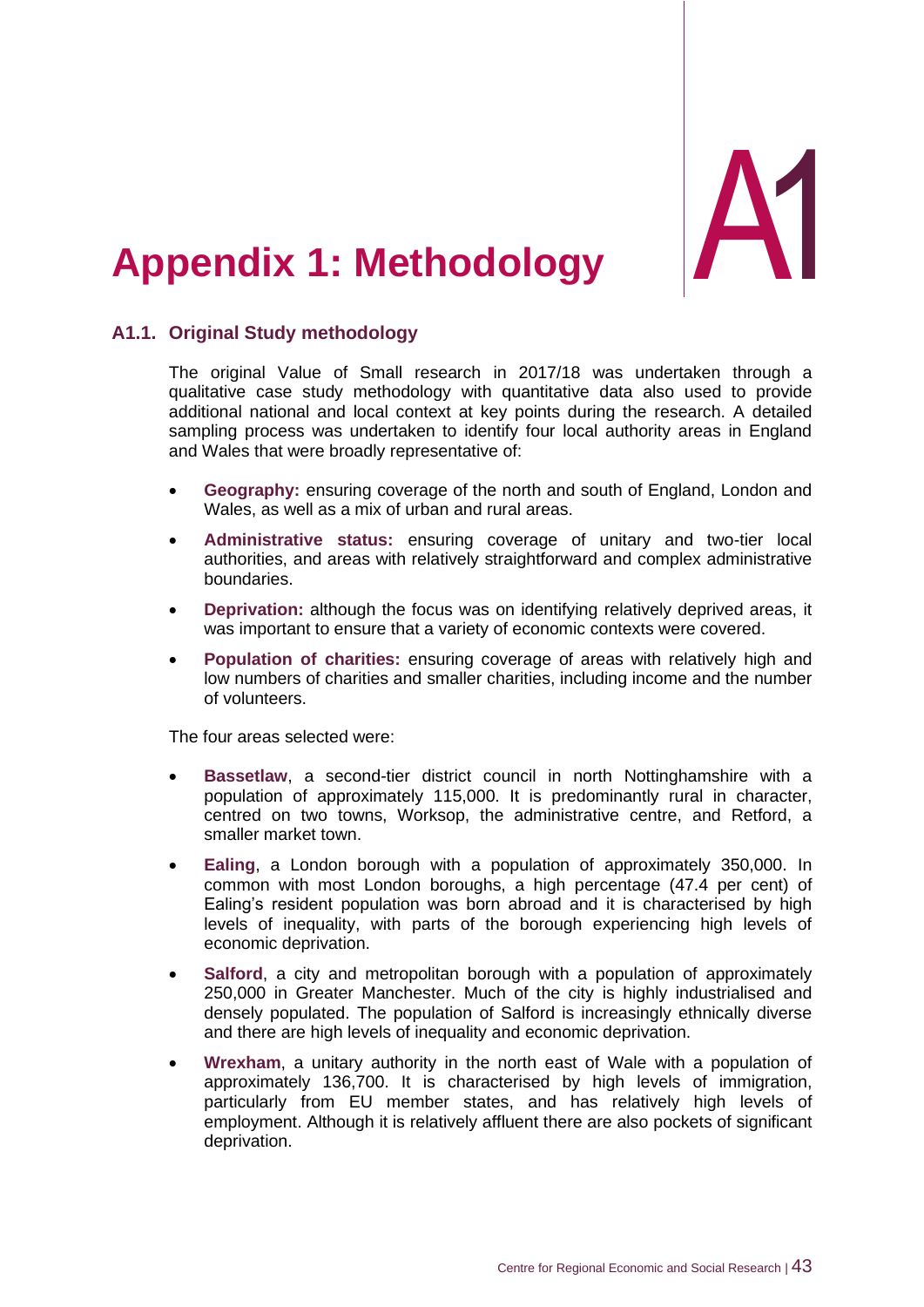Each area case study research involved two stages: (1) mapping the ecosystem of smaller charities and other charities, voluntary, community and social enterprise organisations in each area; (2) organisation level research. A stakeholder mapping workshop and subsequent qualitative stakeholder interviews were undertaken to understand what was going on within the area – stories, issues, structures and history; the local role of smaller charities in tackling complex social issues; and views about the distinctiveness, value and funding of smaller charities. Overall, 120 staff, trustees, volunteers and service users of 16 charities (12 smaller, 4 larger); and 31 wider stakeholders; participated in the research. Table A1.1 provides an overview of the small charities that took part.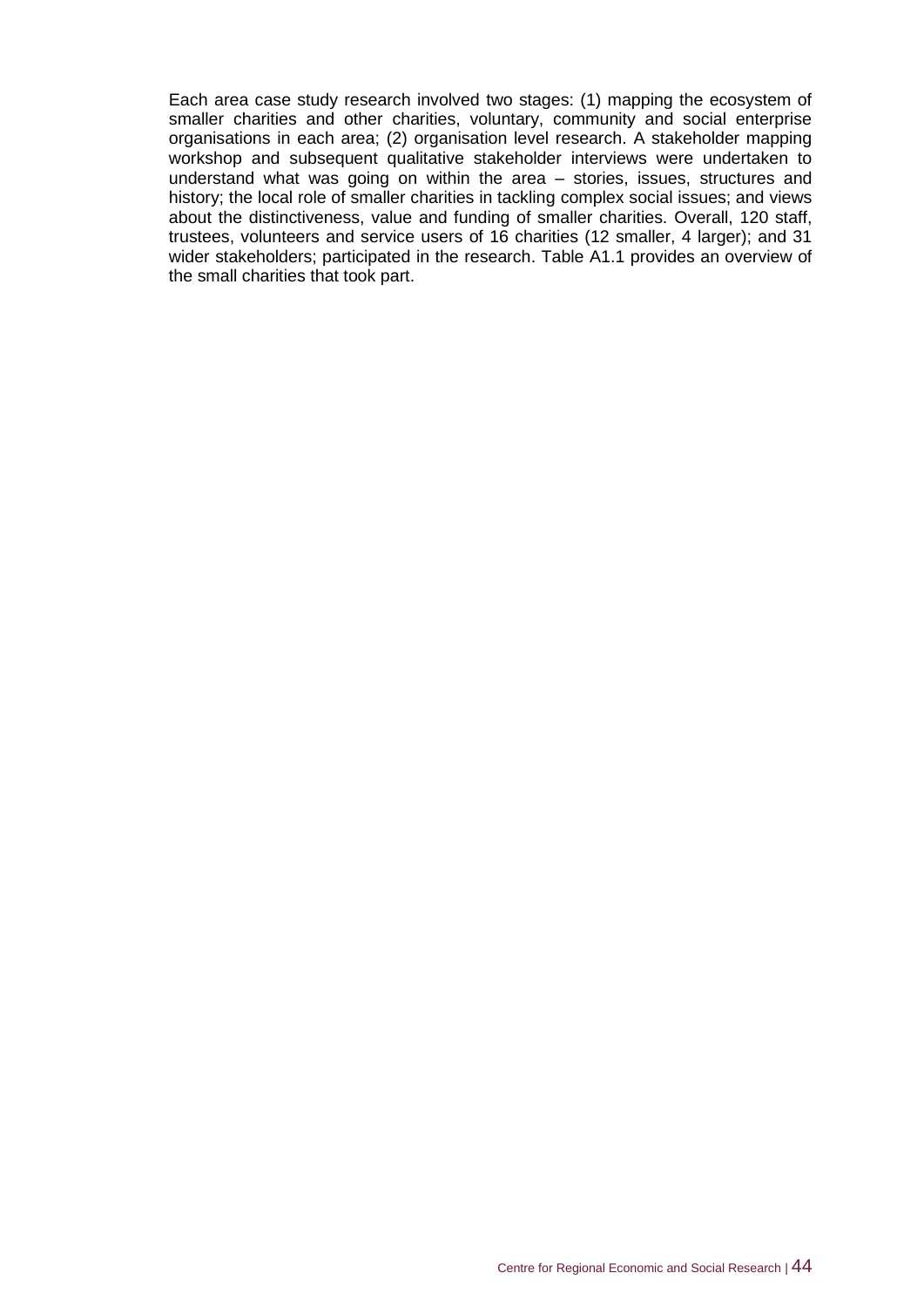| Org | <b>Case Study Area</b> |                                                                                                                                                                              |               |                                                                                                                                                                                                           |                |                                                                                                                                                                                                                                        |         |                                                                                                                                                                                                              |
|-----|------------------------|------------------------------------------------------------------------------------------------------------------------------------------------------------------------------|---------------|-----------------------------------------------------------------------------------------------------------------------------------------------------------------------------------------------------------|----------------|----------------------------------------------------------------------------------------------------------------------------------------------------------------------------------------------------------------------------------------|---------|--------------------------------------------------------------------------------------------------------------------------------------------------------------------------------------------------------------|
| ID  | <b>Bassetlaw</b>       |                                                                                                                                                                              | <b>Ealing</b> |                                                                                                                                                                                                           | <b>Salford</b> |                                                                                                                                                                                                                                        | Wrexham |                                                                                                                                                                                                              |
| A   | Medium                 | Provides an emergency<br>hostel, move on<br>accommodation, and<br>advice and support in one<br>of the towns in Bassetlaw.                                                    | Medium        | Runs two centres for<br>individuals experiencing<br>street homelessness.<br>Between the two centres<br>they provide food, day<br>respite facilities and other<br>resources.                               | Medium         | Supports the integration of<br>asylum seekers, migrants<br>and refugees through<br>support with immigration<br>processes, English<br>language and IT classes,<br>housing, cultural activities,<br>employment and emotional<br>support. | Medium  | Provides advocacy support<br>for people with mental<br>health problems and works<br>to facilitate discussions<br>between service providers<br>and service users about<br>gaps in service provision.          |
| B   | Medium                 | A community resource<br>agency offering help and<br>support to individuals and<br>organisations throughout<br>Bassetlaw, including older<br>and socially isolated<br>people. | Small         | Community hub that<br>provides support and<br>services for people of all<br>ages focused on:<br>employability, ICT, welfare<br>advice, youth issues,<br>English language courses<br>and advocacy support. | Medium         | Delivers tailored creative<br>art-based services to<br>support the emotional<br>wellbeing and recovery of<br>people who are, or are at<br>risk of, experiencing<br>mental health difficulties.                                         | Medium  | Provides support for<br>children and young people<br>with disabilities, including<br>activities and respite care<br>for people and their<br>families who are isolated<br>or lack a wider support<br>network. |
|     | Small                  | Church-led organisation<br>providing a range of<br>community projects aimed<br>at tackling deprivation.                                                                      | Small         | Community-based<br>mediation service providing<br>alternative approaches to<br>dispute and conflict<br>resolution.                                                                                        | Medium         | A faith-based charity that<br>delivers emergency<br>accommodation alongside<br>physical, emotional and<br>spiritual support.                                                                                                           | Small   | Provides support for young<br>people who are<br>experiencing, or are at risk<br>of experiencing, some kind<br>of exclusion from society.                                                                     |

#### **Table A1.1: An overview of smaller charities included in the research**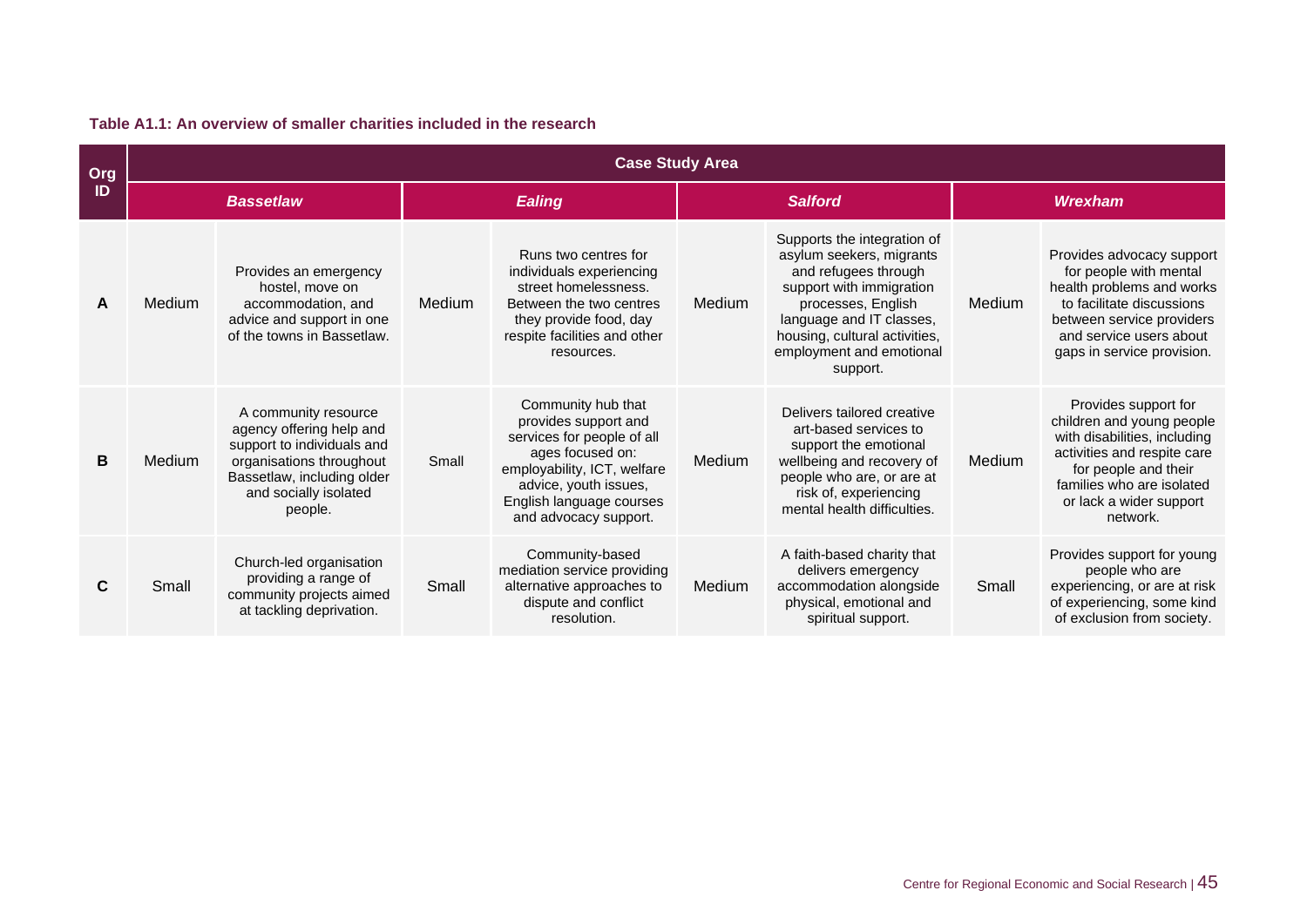#### **A1.2. Current study methodology**

This study built on the original study by revisiting each of the four areas and engaging with as many of the previous participants and organisations as possible. Overall, we interviewed 39 people for this study, as outlined in table A1.2 below.

| <b>Case Study Area</b> | No of smaller charity<br><b>interviews</b> | No of local stakeholder<br><b>interviews</b> |  |  |
|------------------------|--------------------------------------------|----------------------------------------------|--|--|
| <b>Bassetlaw</b>       | 6                                          | 6                                            |  |  |
| Ealing*                | 6                                          | 4                                            |  |  |
| Salford                | 4                                          |                                              |  |  |
| Wrexham                | 5                                          |                                              |  |  |
|                        | 21                                         | 18                                           |  |  |
| <b>Total</b>           | 39                                         |                                              |  |  |

**Table A1.2: An overview of research participants**

\*In Ealing, two studies about the pandemic and the voluntary sector were already underway. To avoid duplication and unnecessarily burden small charities the researchers working in Ealing agreed to carefully review the findings of these studies (shared with us pre-publication) and understand their findings through discussion with the lead charities some of whom we also interviewed. One of the studies was led by a coalition of BAME-led charities including some micro charities whose voices had been previously left out of local sector conversations.

Each interview was structured around the following research questions for this study:

- **1. How have smaller charities responded during the COVID 19 crisis?** In particular, to what extent have these responses been distinctive in comparison to other providers in terms of:
	- **a. Their service offer:** the types of service provided and for whom (including reach to vulnerable groups – see note below)
	- **b. Their approach:** the ethos, values and approach underpinning their work
	- **c. Their position**: the role they play in relation to the wider ecosystem of services
- **2.** What has been the social and economic value of that response? Specifically:
	- **a. What has been the value for individuals?** For example, to what extent have they been able to meet needs and/or address vulnerabilities specific to the COVID 19 crisis (e.g. medical and/or basic needs during lockdown/shielding); and how have they supported existing vulnerabilities that might have been exacerbated by the crisis (e.g. homelessness, domestic abuse, welfare assistance, BAME communities)?
	- **b. What has been the economic value?** For example, have they been able to mobilise financial and non-financial resources to meet community needs; have they been able to mobilise existing and additional volunteer resource; and have there been any examples of how they work has supported cost avoidance for statutory services?
	- **c. What has been the added value?** For example, what role have they played collaborating, co-ordinating or working in partnership within the broader ecosystem of services, including the local and national public sector and informal groups such as mutual aid schemes?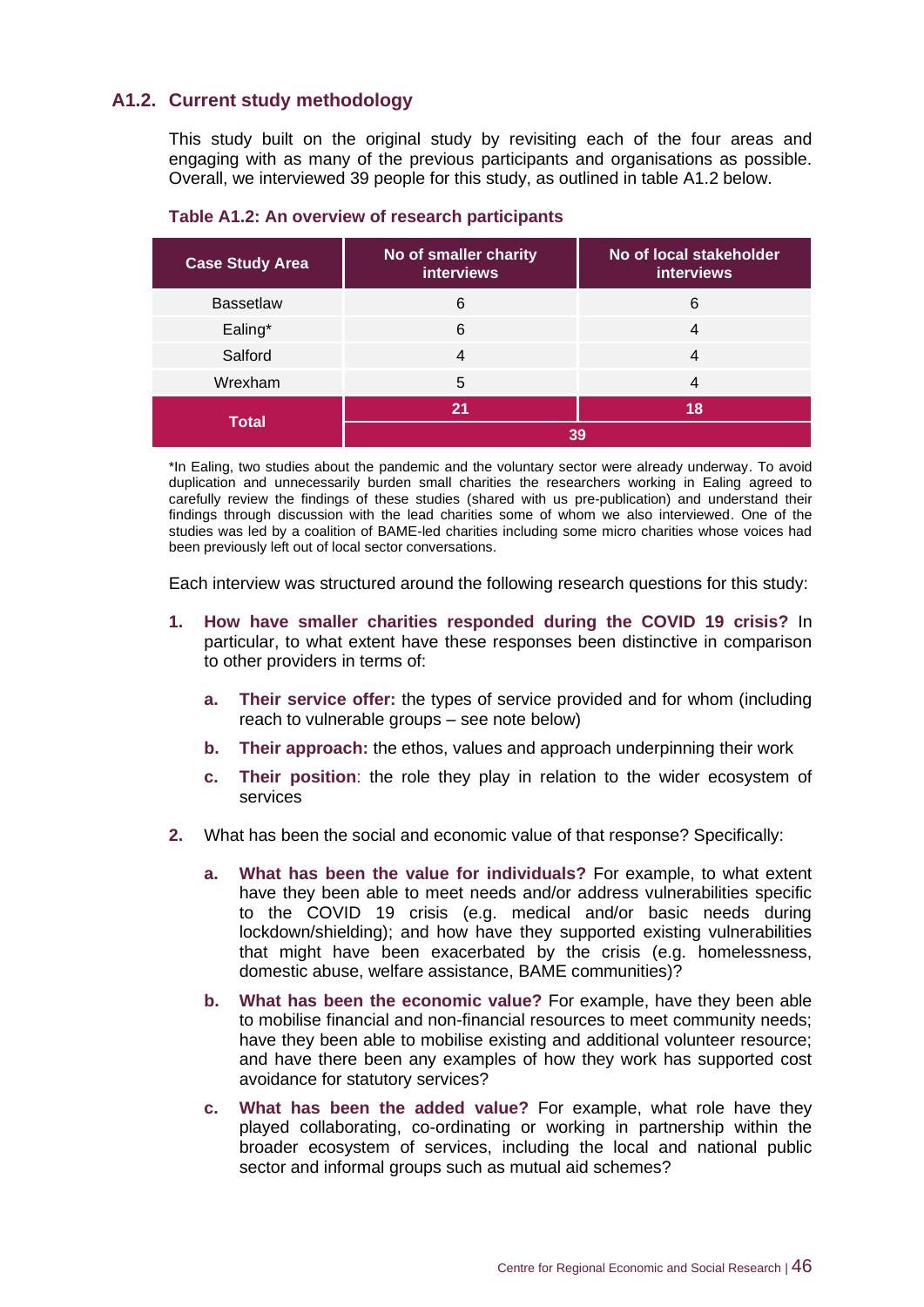**3. How has the crisis impacted on the financial resilience of smaller charities?**  Including understanding where and how local funding approaches helped or hindered how smaller charities have responded, and the long-term implications of the crisis for their sustainability.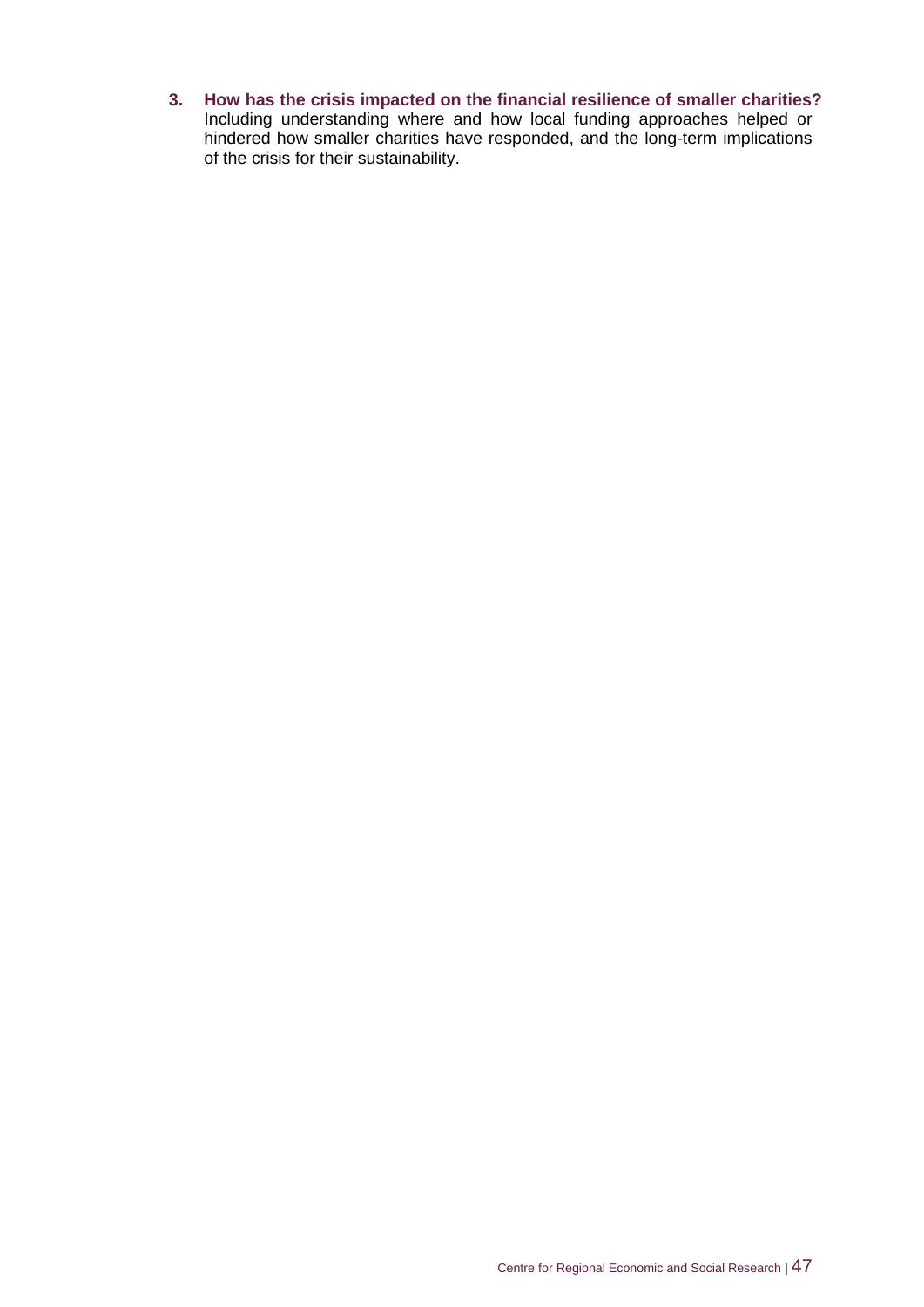

# <span id="page-53-0"></span>**Appendix 2 Area Summaries**

The following case study area summaries have been produced by members of the Research Team who were working 'on the ground' in each to capture the local flavour of smaller charities' response to the COVID 19 pandemic.

#### **A2.1. Bassetlaw**

#### *Context*

Bassetlaw is a second-tier district council in north Nottinghamshire with a population of approximately 115,000. It is predominantly rural in character, but centres on two towns, Worksop, the administrative centre, and Retford, a traditional market town. It is positioned between the conurbations of South Yorkshire and Nottingham but also looks outwards towards Lincolnshire.

Perhaps reflecting its relative peripherality and its stable population, in the 2018 study we were struck by the impressive degree to which smaller charities were closely networked and leaders within the sector exhibited strong relationships between them which helped them to 'get things done' in Bassetlaw. We believe this has remained the case in the interim. Bassetlaw experienced severe flooding in 2019, and again organisations that knew each other and were closely networked were able to come together to facilitate a community response, for instance providing office space and mobilising volunteers. As elsewhere, there is continuing pressure from austerity policies, with significant reduction in funding from the District Council, and a competitive commissioning process in health services and County Council. In common with the national picture, Bassetlaw responded rapidly to the challenge of COVID 19 and the initial lockdown. Respondents particularly remarked on the rapid 'humanitarian' response coordinated by Bassetlaw Community and Voluntary Service (BCVS) and its partners, and the 'spontaneous' local response of communities and individuals.

#### *Experience*

In Bassetlaw, a rapid 'humanitarian response' was set-up by key stakeholders in the voluntary sector and Bassetlaw District Council 'almost overnight'. The local infrastructure organization (BCVS) was critical in working with the local authority and CCG, setting-up a crisis 'food hub', and arranging delivering prescriptions as well as safe and well checks (including with volunteers). It also involved an immediate decision, agreed with the CCG and other stakeholders, to 'pause' the delivery of their social prescribing service and repurpose in support of crisis response. This period was described as one where a lot of productive meetings were occurring between people in the voluntary, community and public sectors, with a 'can do' attitude to meeting local local local contract that the contract of the contract of the contract of the contract of the contract of the contract of the contract of the contract of the contract of the contract of the contract of the co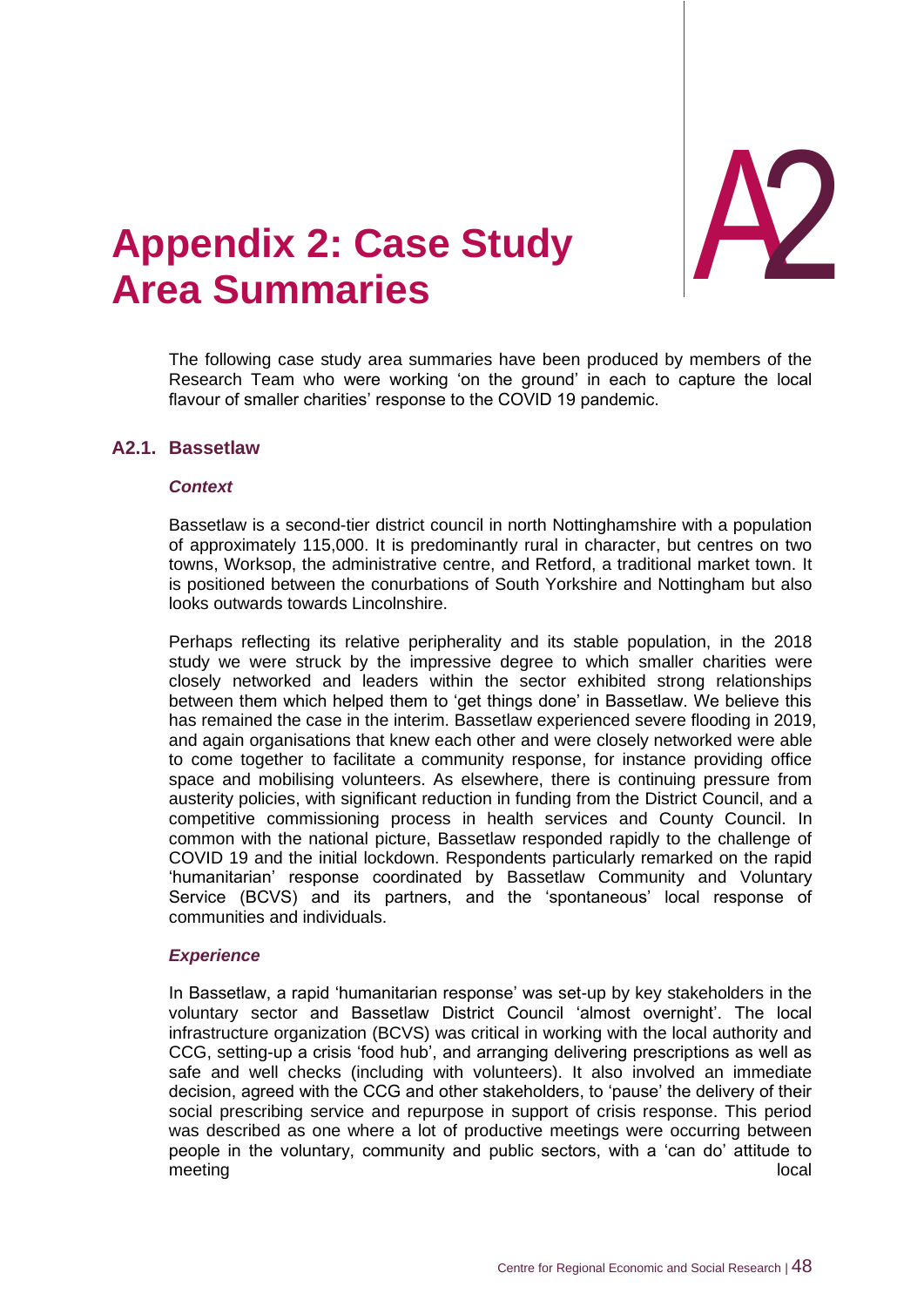needs. As an example of adapting to the context, a debt advice agency that was centre based moved to working online and using phone calls; and an organisation that provided mobility moved to doing wellbeing check-ups. In addition, the local community response was described as 'spontaneous' and a real 'social action movement', particularly important in the rural areas and villages, and at the micro neighbourhood level. All interviewees highlighted the importance of collaboration. This seems to have been quick and largely informal, dependent on the networks already in place. For example, the debt service manager received referrals from the council and then referred into the BCVS/council hub for food provision and similar support. There was an interesting reference to the usefulness of collaborating with a business-led service to protect empty premises in the town when closed which was also supportive to a faith-based community centre.

#### *Contribution*

The most notable feature of the smaller charities' response was the urgency, agility and immediacy of their response. We saw evidence of them innovating in a very uncertain context and working with partners to get things done. In the case of Bassetlaw, the local CVS seems to have collaborated well with the district council. Similarly, our original large charity, whom we re-interviewed this time, was proud of the way they reacted, also in a short space of time. In their case, they had the weight of the large national organisation behind them. Interestingly, the food bank in Bassetlaw had to close because its volunteers were shielding, so a collaborative effort was needed to provide a new food distribution hub, at speed.

We saw significant adaptation of services, usually following an understandable delay as organisations grappled with their internal procedures (furlough, working from home, interpreting national guidance, obtaining PPE). This sometimes created the unfortunate impression that they weren't responding as quickly as, say, mutual aid groups. For example, services previously operating from premises or community venues that were obliged to close offering regular 'keeping in touch' support and access to resources. Faith-based organisations described how they were forced to close centre-based services but provided support to people in need through their pastoral support system and congregation. A small health charity rapidly adapted its face-to-face counselling and wellbeing support to online, but also switched back to in-person but socially distanced support in early summer.

In some contrasting cases, we saw organisations 'carry on regardless', providing essential 'key' services with suitable adaptations (i.e., 'COVID-safe'). A homelessness charity continued to work with people that are difficult to engage with and have complex needs. The organisation was worried about what would happen during this period with clients being in lockdown together. Clients were described as 'pulling their weight' and there have not been any issues in the emergency hotel. The CEO commented that 'staff have stepped up brilliantly'- those working in the properties in particular worked particularly hard and over their hours to support service users. A number of key staff members continued to go into the properties, they didn't want to be furloughed or be perceived to be at risk of letting clients down.

#### *Who we spoke to*

We are grateful to the following smaller charities who participated in the study: The Crossing Church & Centre; The Well Community Projects; Bassetlaw Action Centre; Aurora Wellbeing Centres; Hope Community Services, and a further organisation that wished to remain anonymous.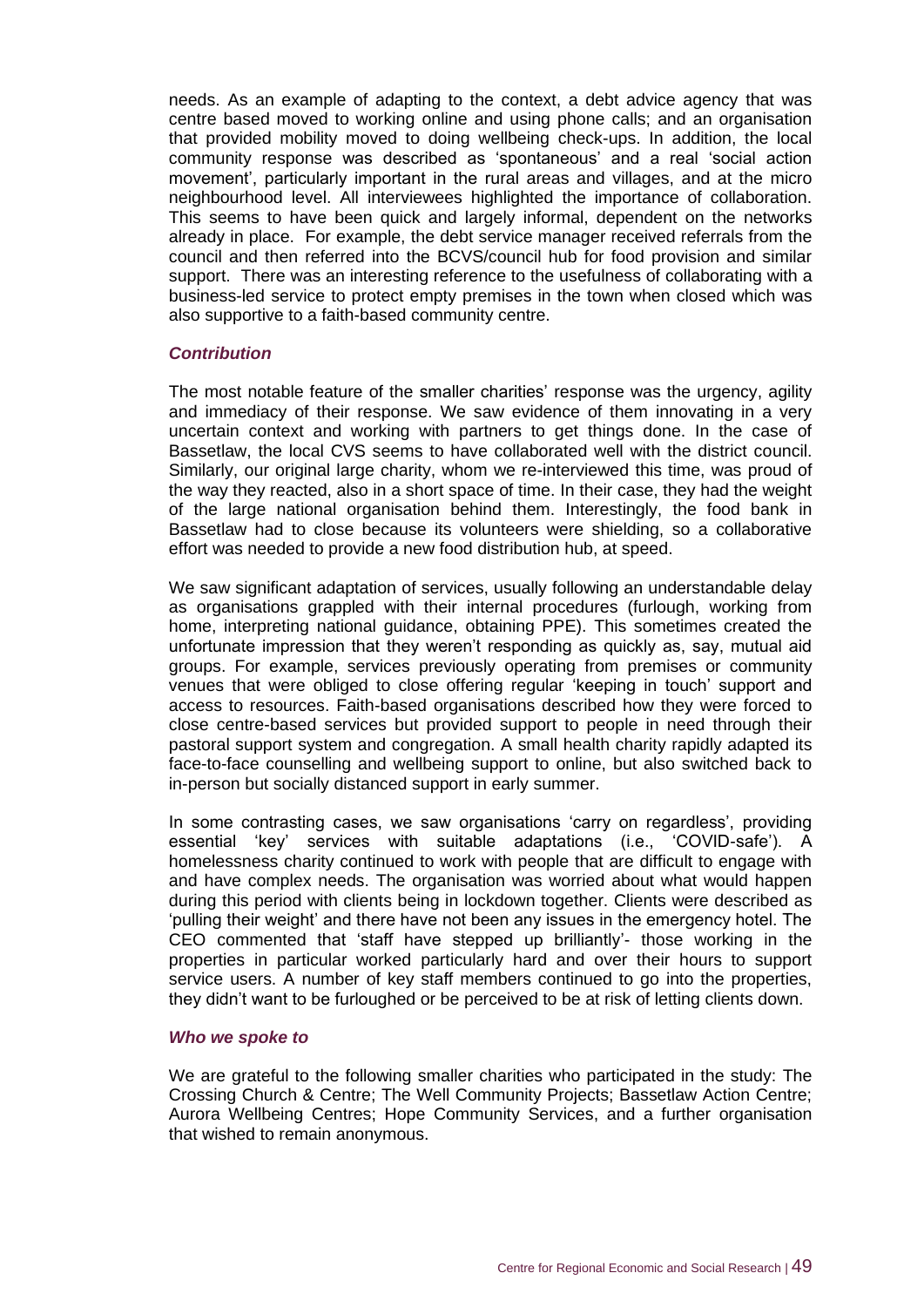We are grateful to the following area level stakeholders who participated in the study: Bassetlaw District Council; Bassetlaw Integrated Care Partnership; Bassetlaw Community and Voluntary Service; Change Grow Live.

#### **A2.2. Ealing**

#### *Context*

Ealing is the fourth largest London Borough in population, with over 360,000 residents.<sup>13</sup> Almost half of Ealing residents, 46.1%<sup>14</sup> were born abroad and over half of its residents, 53%, <sup>15</sup> are ethnic minorities. In 2018, one of the most dominant factors affecting or expected to affect cost of living in the borough was the arrival of Crossrail. It had led to a surge in redevelopment in the area and a rise in property prices as a result. This trend appears to have continued since 2018, although with delays to Crossrail and the impact of COVID 19, this may have slowed or delayed the effects to some degree.

COVID 19 has further exposed existing inequalities in Ealing and September 2020 Ealing Council announced an Equalities Commission that will look at structural inequalities in the borough.<sup>16</sup> Since 2018, unemployment had increased from 6.1 percent to 5.8 percent<sup>17</sup> pre-pandemic. At the time of our fieldwork, charities were starting to see the knock on or next stage effects of COVID 19 such as rent arrears and debt arising from job losses and not being able or knowing how to get help during lockdown. Ealing also has the third highest rate of accepted homelessness duties in London,<sup>18</sup> and through this study we heard further examples of significant overcrowding, often brought to organisations' attention for the first time as a result of visiting service users and clients at their homes to deliver food and supplies.

#### *Experience*

The initial response to the pandemic was described as 'panic', 'chaos', 'humanitarian' and 'incredible'. The local authority's focus was on providing basic care and combatting isolation neither of which it was able to achieve without the help of smaller charities. Very quickly Ealing Together – a collaboration between the council and voluntary sector - was set up and activity began to get more coordinated. While many of the services had quickly adapted some work had ceased due to the restrictions on face-to-face work.

BAME-led organisations in Ealing have been integral to the pandemic response but also appear to have been particularly affected by the pandemic due to loss of resources and support – as a result of the BAME population being disproportionately affected by COVID 19 (affecting staffing and volunteer resources) and due to BAME organisations traditionally having less funder capital and access to grants – and needing to find new ways of working to support their users as the pandemic was picking pace. Despite these challenges, the organisations we spoke to had so far supported over 700 BAME beneficiaries through targeted interventions.<sup>19</sup>

<sup>13</sup> Greater London Authority 2020 *London Borough Profiles*

<sup>14</sup> Greater London Authority 2018 *London Borough Profiles*

 $15$  Ibid 3

<sup>16</sup> <http://www.ealingtoday.co.uk/default.asp?section=community&spage=common/eacouncil201.htm>

<sup>17</sup> Trust for London, 2020, *London's Poverty Profile*

 $18$  Ibid 4

<sup>19</sup> See *Impact of Covid-19 on Ealing BAME Communities*. Survey conducted by United Anglo Caribbean Society; Golden Opportunity Skills and Development; CAME Women and Girls Development Organisation; Ealing Somali Welfare and Cultural Association; Horn of Africa Disability and Elderly Association; The Tamil Community Centre, published September 2020. The survey collected data from collected data from 342 BAME residents.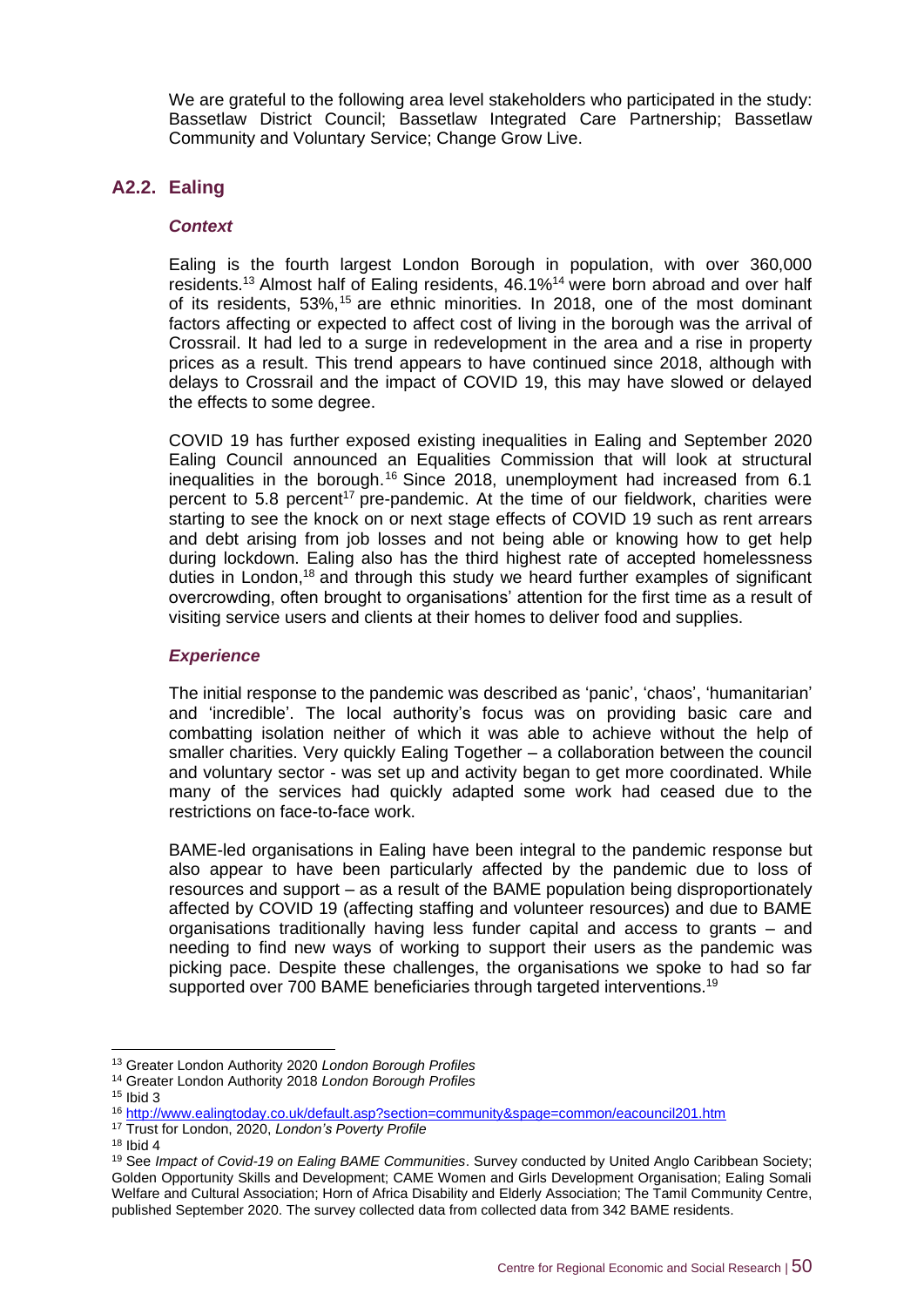#### *Contribution*

Smaller charities have been able to **mobilise people to initiate or maintain befriending** of people who are lonely and isolated without friends or family locally. A charity working with people of Armenian heritage managed to access volunteers from the local church, for example. Another charity's English Foreign Language teachers became telephone befrienders.

Smaller charities have been able to **get food to the door for vulnerable people and/or be a place where they can safely come and collect** food literally 'at a window' in one case. Small charities provided food by offering meals to take away (shelter, soup kitchen), distributing food via existing food banks (which saw demand rise) and other venues identified by the council or voluntary sector to act as pop-up food banks (Gurnell Grove Community Centre, Greenford town hall); distributing food direct to people's homes; and doing people's shopping and delivering it to their homes. Notably, some of the charities said that what helped them move fast were their pre-existing relationships with, for example, Fair Share and the Felix Project. These small charities were doing this work alongside churches, temples and mutual aid groups that had sprung up.

This has benefited older people – one charity genuinely believed that they had saved lives; another charity thought that older people felt safer collecting food 'at the window' because they were nervous about going into shops. Families had also benefited – the homeless day centre began providing packed lunches for school children during the summer holidays, for example.

The charities have been **a place where people can come if they are worried or confused**; and a place from which to send out information and correct misinformation especially to people not seeing or accessing public health information elsewhere: *'A lot of our job has been to communicate to people and tell them what's going on'.* A lot of rough sleepers had been unaware of the 'Everyone In' initiative, for example.

We uncovered a number of examples of how **smaller charities have a greater understanding of and response to specific hyper-local needs:**

- Support to English as a Second Language parents with home-schooling, e.g., Arabic speaking teacher who got a group of Syrian parents to meet online to discuss home-schooling.
- Helping to identify specific 'pockets of need' for food distribution and support.
- One of the unintended consequences of going out to people's homes in order to deliver food, one charity said (that already felt they knew their community well) was that they became more aware of the poor housing conditions people were living in. These included people in unsuitable accommodation or overcrowded accommodation. At its most extreme this led the charity to uncover that a family was living in a shed.

#### *Who we spoke to*

We are grateful to the following smaller charities who participated in the study: Acton Homeless Concern; Golden Opportunities Skills And Development (GOSAD); Centre for Armenian Information & Advice; Ealing Soup Kitchen; Ealing Together initiative; Horn of Africa Disability and Elderly Association; CAME Women and Girls Development Association; Ealing Somali Welfare and Cultural Association.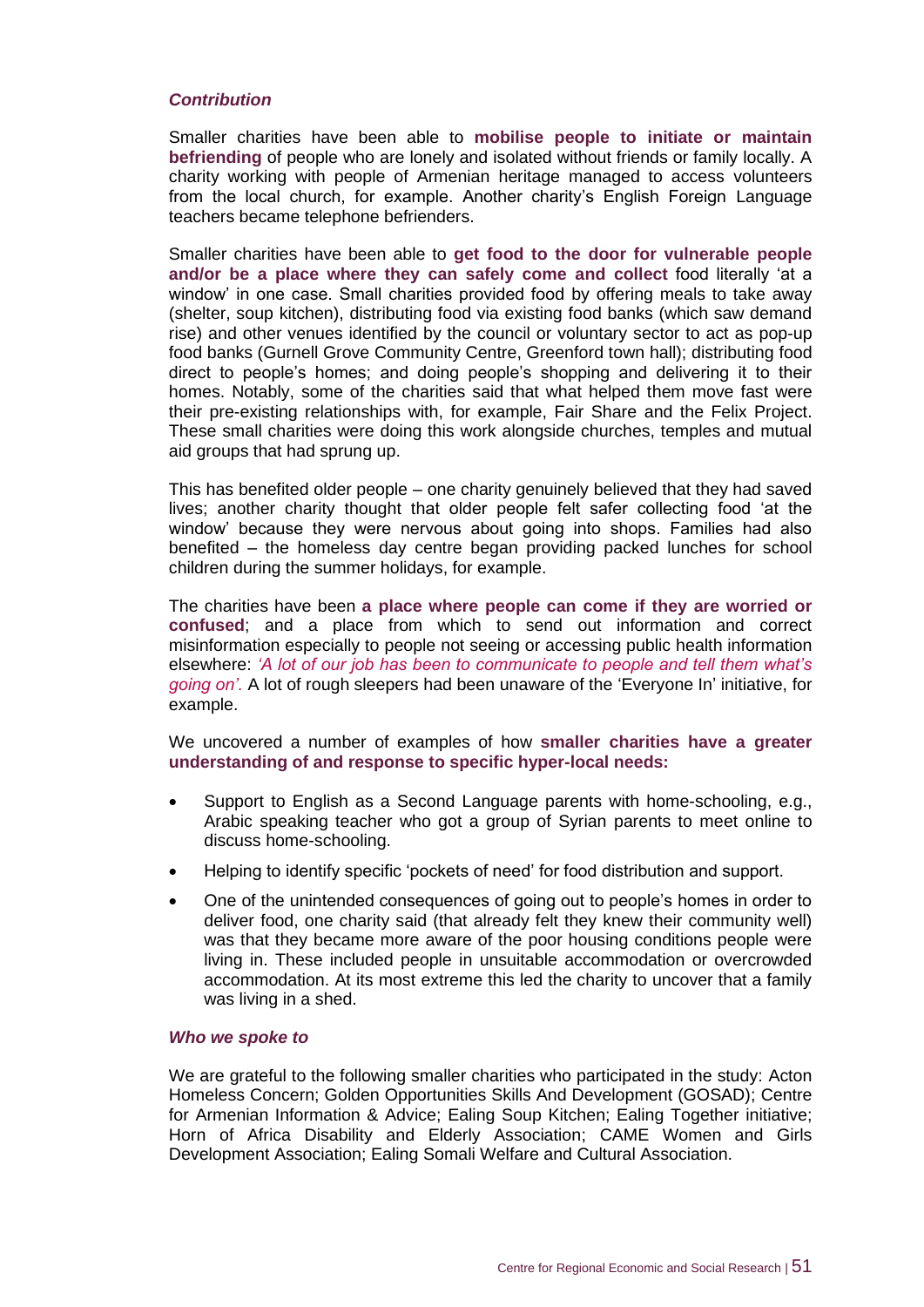We are also grateful to four area level stakeholders from the local public sector and the local infrastructure bod who participated in the study.

#### **A2.3. Salford**

#### *Context*

Salford is a city and metropolitan borough with a population of approximately 250,000 in Greater Manchester. Much of the city is highly industrialised and densely populated. The population of Salford is increasingly ethnically diverse and there are high levels of inequality and economic deprivation.

The Salford ecosystem of charities and other voluntary and community organisations can be described as a 'very vibrant' and 'unique' with a well-developed voice and influence model. Central to this model is the well-established local infrastructure organisation (Salford CVS) that helps to coordinate the participation of smaller charities in commissioning and as well as meeting community needs. Equally, commissioners like Salford City Council (SCC) and Salford Clinical Commissioning Group (SCCG) are described as valuing the contribution of the sector and being 'pragmatic and forward thinking'. The ecosystem helped to facilitate a pathway for smaller charities to respond to the COVID crisis. Firstly, there was an established role for the voluntary sector and smaller charities in emergency response work prior to COVID supported by SCC and facilitated by Salford CVS. Secondly, the funding and support of Salford CVS and their trusted relationship with the sector enabled them to bring groups together virtually and to get a better, more coordinated response to the crisis quickly and efficiently. Thirdly, SCC and the SCCG provided many different funding avenues to support the sector's involvement throughout the crisis. Last and most important, these commissioners were flexible with funding requirements to ensure smaller charities could respond to the crisis quickly.

#### *Experience*

SCC and the SCCG supported the sector's initial response by extending contracts to give smaller charities space to respond to the crisis. Next, both SCC and the CCG supported Salford CVS to take a light touch and flexible approach to the small grant programme. They relaxed the project reporting timelines and created a fast track turnaround system enabling smaller charities to get funds in 2-3 day rather than 10- 12 weeks. Funds were repurposed towards crisis grants to enable smaller charities to help hard to reach and vulnerable communities to gain access to food provision, wellbeing checks and activity packs for children.

All of the three smaller charities interviewed had to close their doors and re-invent their service provision to support the communities they served. Start found ways to deliver their creative interventions virtually by increasing their social media content by putting out daily challenges, revamped their online wellbeing hub and organised online Zoom art classes. For those that did not have online access they posted out written instructions and materials and provided audio recordings for those that could not read.

As Warm Hut's service user population were at high risk to COVID (African French speaking asylum seekers and refugees) and unable to read or understand English well, the team translated key messages about COVID, lockdown and how keep themselves safe and circulated this information around these hard-to-reach communities. They created a food bank and helped with shopping, created WhatsApp groups to help reduce isolation and visited people from a distance to provide support, do wellbeing checks and reduce isolation.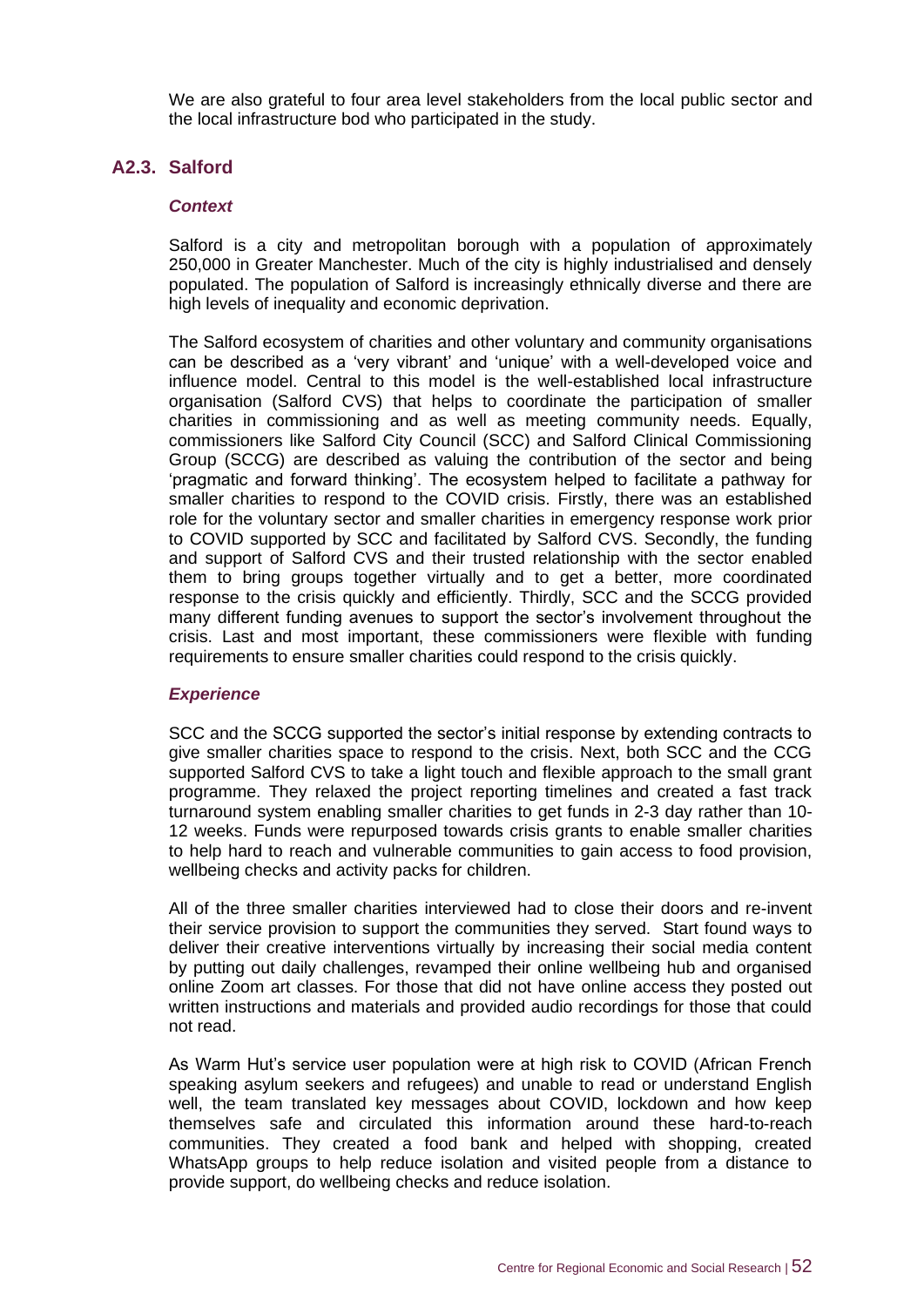The launch of the 'Everyone in Scheme' in Manchester stopped Manchester City Mission's temporary dormitory style shelter. They have since reinvented themselves, launching new projects to help provide support to those who are recently rehomed.

Although the case organisations have demonstrated tremendous energy, flexibility and professionalism in responding to the crisis they still face substantial uncertainty concerning the financial and human resource demands needed to continue their work given the changing needs of the communities they serve and how to operate in a way that is safe and secure for all.

#### *Contribution*

In Salford there were several examples of smaller charities being able to intervene sensitively and effectively in communities of faith. For example, a local charity was funded to prepare and deliver weekly food packs to be delivered to Orthodox Jewish households in order to avoid high numbers of people gathering and queuing to shop for the Passover holiday and thus minimise transmission. Another smaller charity identified the high risk of transmission at Mosques in the run up to Eid. With funding from Salford CVS, they were able to purchase radios to enable broadcasts of prayers and other religious celebrations to help families feel connected minimise the risk of transmission.

Different smaller charities (Warm Hut and Caribbean African House Network) were lynchpins in the creation and circulation of key messages about COVID to groups disproportionately suffering from COVID. Asylum seekers and refugees tend to fear for their rights and can distrust 'officialdom'. Moreover, as English is not their first language, there is limited capacity to read and understand government guidance. Smaller charities worked to translate key COVID messages and engaged with these communities to this spread information.

Through the Spirit of Salford helpline, local smaller charities identified there was no provision for people who were experiencing mental health because of COVID 19. If you weren't already under a mental health service, then very little support was available, but helplines were described as being 'inundated' by calls for help. A group of local charities and social enterprises (Start, Mind in Salford and Six Degrees) worked together to create 'Beyond', a COVID 19 mental health response service to fill this gap. Initially, this involved these organisations working out what could be 'pulled together' and 'tweaking' some of the support that was already available. Initially, the first few weeks were delivered on a 'shoestring' and test to see whether it was needed. The success of the programme has led to Mind and Six Degree securing a year's worth of funding to keep the programme going.

#### *Who we spoke to*

We are grateful to the following smaller charities who participated in the study: Start Inspiring Minds in Salford, Warm Hut UK, Manchester City Mission.

We are grateful to the following area level stakeholders who participated in the study: Salford CVS; NHS Salford CCG.

#### **A2.4. Wrexham**

#### *Context*

Wrexham is a unitary authority in the north east of Wale with a population of approximately 136,700. It is characterised by high levels of immigration, particularly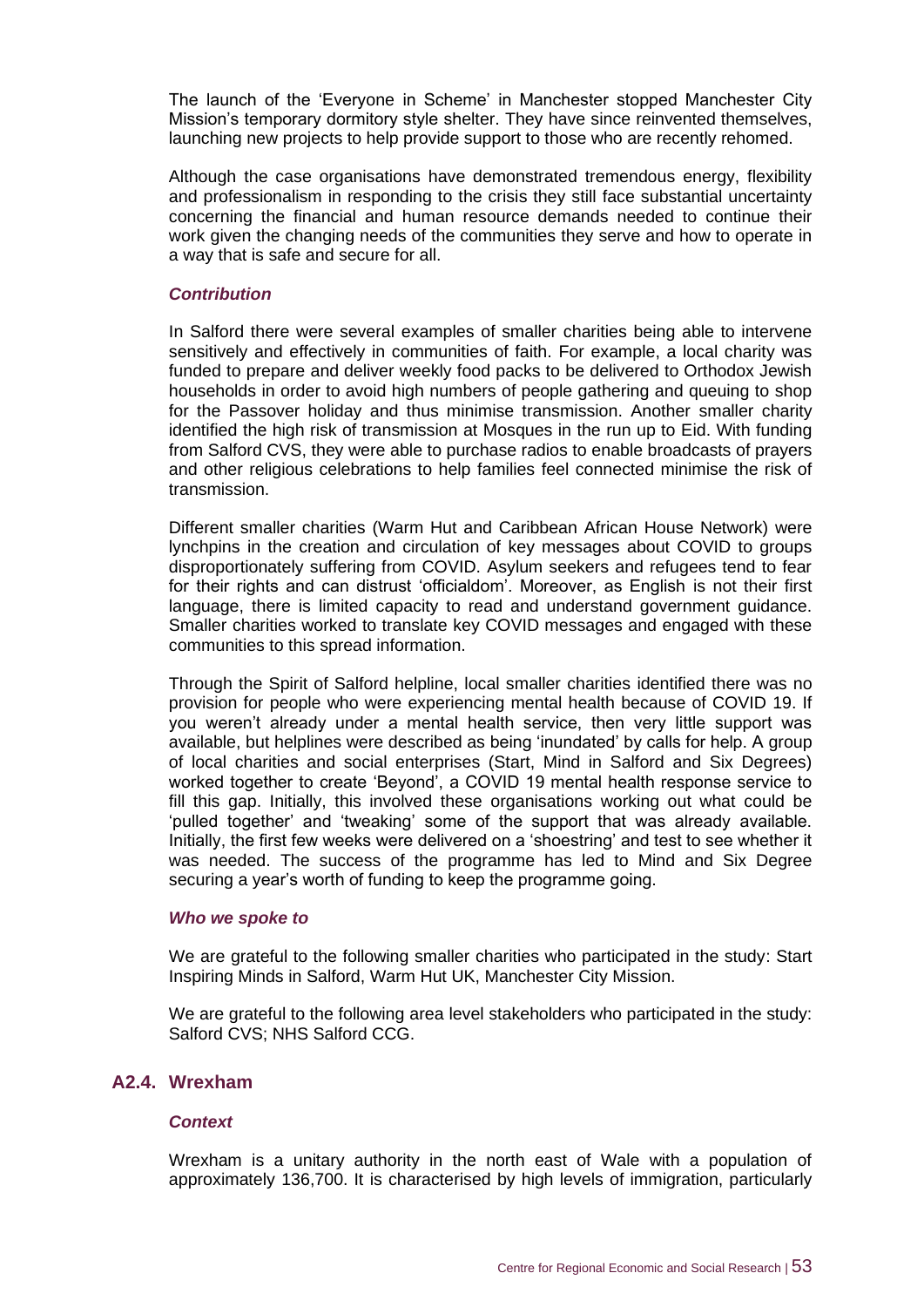from EU member states, and has relatively high levels of employment. Although it is relatively affluent there are also pockets of significant deprivation.

Smaller charities stressed the extent to which they were still embedded within 'crisis management', despite the number of months since the initial lockdown phase. With many activities adapting or reducing across public sector services, there was a fear about the spike in future demand, but also a sense in which smaller charities are working to fill gaps which are now appearing in some key services areas.

The funding context for charities continues to be challenging, although a number of short-term 'crisis' funding packages were available in the Wrexham area, and funders had supported charities with a more flexible approach to existing agreements.

In Wrexham, a key additional area of activity for charities has been supporting those shielding or requiring emergency food support, and the infrastructure body has been involved in supporting the coordination of the supporting volunteer activity. As a result of this crisis, the Local Authority is engaging in discussions about a 'future proofing' review, involving a number of voluntary sector organisations.

#### *Experience*

Smaller charities explained the rate at which they reacted to the first lockdown in March 2020, and the sheer amount of time that they invested in adapting their systems very quickly to enable a level of service provision to continue. This involved people investing a great deal of time in making these rapid adaptations.

Smaller charities described this initial phase as being an overwhelmingly challenging but affirming time, as teams within smaller charities worked together to create supportive internal systems. This then enabled these organisations to react very quickly and draw on their wider networks of funders and stakeholders, to both adapt existing services, and create new services in order to meet the new needs. This included providing more wellbeing check-in calls and helping to coordinate support activities for those shielding.

Smaller charities involved in this research have been successful at adapting financially, continuing to secure funding from a number of sources. However, they were extremely concerned about the future, as funds in the short term had been diverted to the COVID 19 response, and there was a lack of clarity over future commitments from funders. This places smaller charities in an increasingly precarious position.

*"Longer term worry is what might happen in April – will Public Sector funding be cut back as we all need to be paying for COVID somehow. One funder has asked for us not to draw down 1- 2 quarters of funds if possible as their investments value has dropped dramatically on the stock market—only looking to make emergency payments even against committed funding." (Local infrastructure organisation)*

#### *Contribution*

#### *Rate of response to adapt and maintain services*

Smaller charities were able to adapt very quickly as the initial lockdown was announced in March 2020. They reflected on how they worked together to adapt their internal organisational systems, and working practices, in order to then adapt their service offer to local communities. This ability to be 'fleet-of-foot' was largely attributed to close and trusting working relationships, engaged, supportive trustees and a lot of staff time.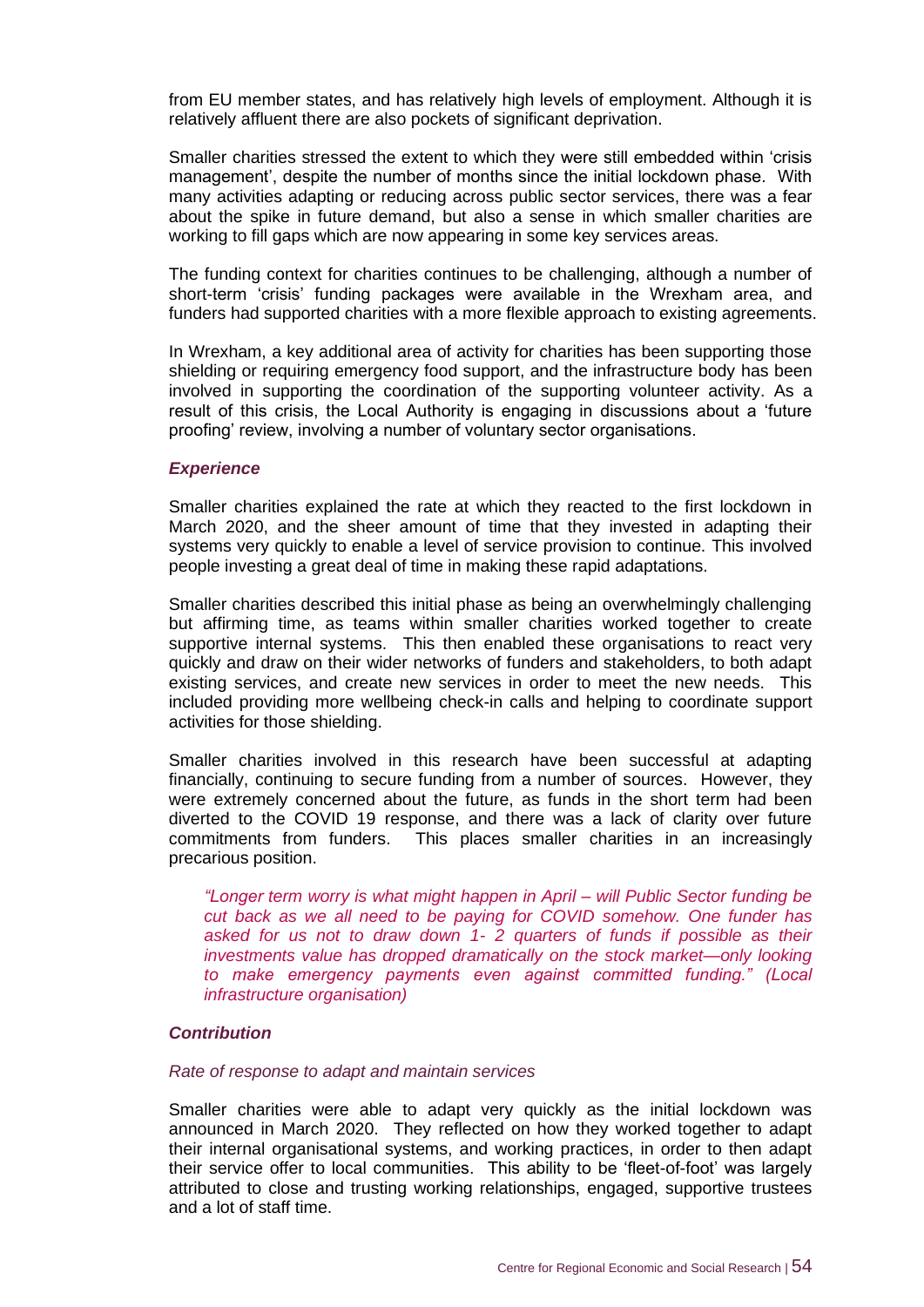*"I knew I had a good team, but the way they responded in those first few weeks was just, yes, blew my mind really. Yes, yes, absolutely because we were in a situation where we thought we can't just stop what we are doing, you know, we are midway through groups that we were running, we were midway through oneto-one sessions that we were delivering. You know people who were having a bad time in their life despite a pandemic." (Staff, Smaller charity)*

These factors contributed to organisations being able to sustain a level of service provision to those in particular need, for example switching to telephone or online support meetings and check-ins with those who were isolated, or those who relied upon these services to maintain their wellbeing.

#### *Creating new services to meet new need*

As well as adapting their existing services to respond the significant challenges of lockdown, smaller charities also found themselves able to develop new services in order to respond to very different needs associated with members of the community that were shielding. For example, one smaller charity started delivering care services and meals on wheels to vulnerable community members and found that they could do this because of their knowledge of the community, and the ability and adaptiveness of their staff team. They discussed this in terms of their proximity to the community, as well as their ability to accept a different level of risk to other sectors or larger organisations:

*"And because you're based in communities, working with communities, it's hard, if somebody's got a real face, and you know their name, and where they live, it's very hard to say, ooh actually we're a bit risk averse so we won't deliver any services. You can't can you, you just can't do it. It is that, if we're saying we're a family, then you honour that family don't you." (Staff, Smaller charity* 

#### *Emergency Food Response - Collaboration*

An important area of activity for charities in Wrexham has been the emergency food response, and the infrastructure body in Wrexham has been supporting the coordination of this work. This has represented a shift in collaborative activities in Wrexham, as a fairly ad-hoc initial response has become more coordinated through a more effective partnership between the voluntary and public sectors. The infrastructure body has been able to join key local partnerships – the Council Emergency Response group and the Regional Resilience Group, and there is a sense in which the crisis has opened up the space for them to be considered a partner within these contexts, and the hope is that this will continue into the future.

#### *Who we spoke to*

We are grateful to four staff members and trustees from smaller charities who participated in the study including Advanced Brighter Futures and The Rainbow Centre. We are also grateful to four area level stakeholders from the local public sector, one larger charity and the local infrastructure bod who participated in the study.